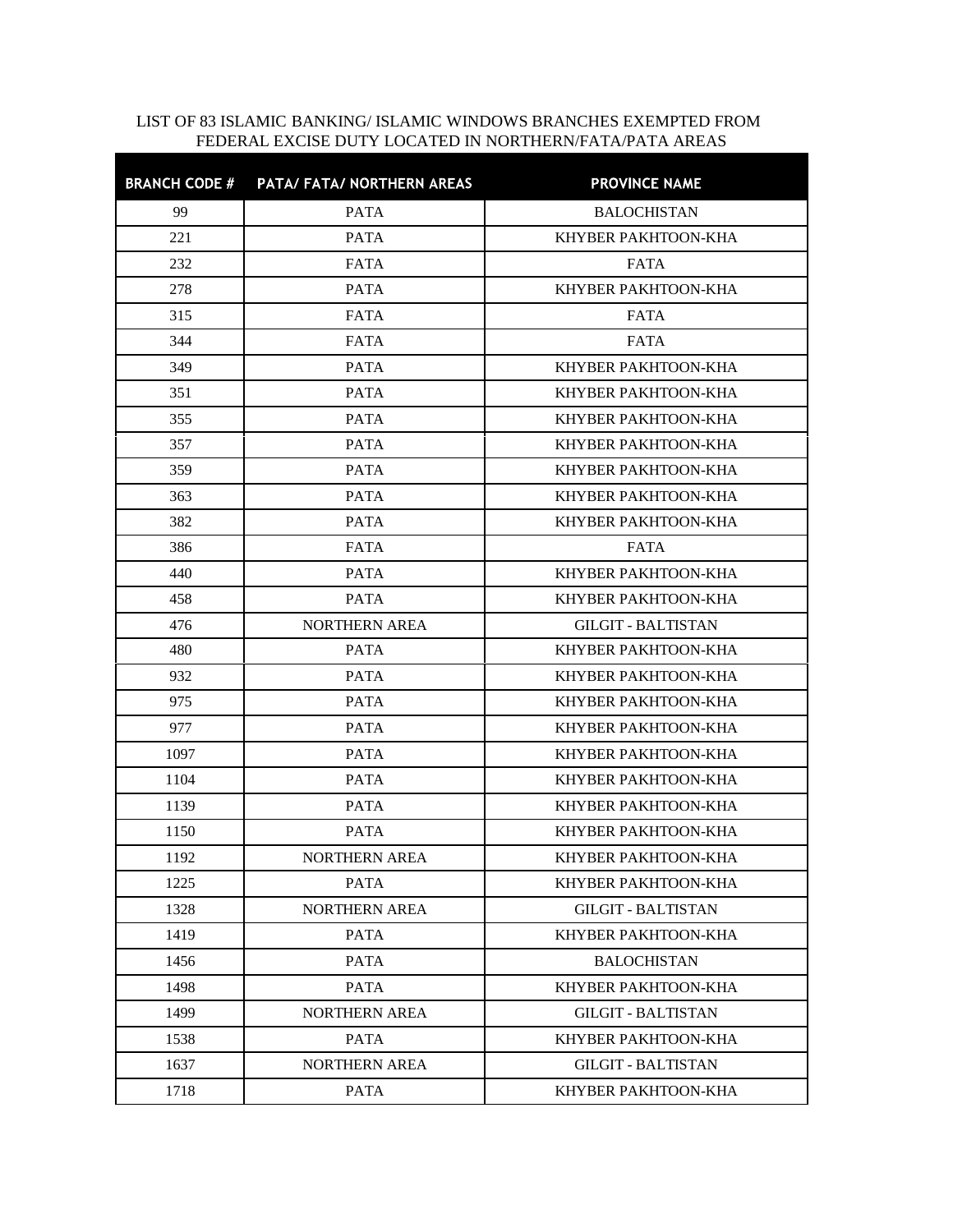| 1746 | <b>FATA</b>          | <b>FATA</b>               |
|------|----------------------|---------------------------|
| 1750 | FATA                 | FATA                      |
| 1806 | FATA                 | <b>FATA</b>               |
| 1918 | <b>NORTHERN AREA</b> | KHYBER PAKHTOON-KHA       |
| 1942 | <b>PATA</b>          | KHYBER PAKHTOON-KHA       |
| 1970 | FATA                 | <b>FATA</b>               |
| 2307 | <b>NORTHERN AREA</b> | <b>GILGIT - BALTISTAN</b> |
| 2315 | <b>NORTHERN AREA</b> | <b>GILGIT - BALTISTAN</b> |
| 2322 | <b>PATA</b>          | <b>BALOCHISTAN</b>        |
| 2335 | NORTHERN AREA        | <b>GILGIT - BALTISTAN</b> |
| 2463 | <b>NORTHERN AREA</b> | <b>GILGIT - BALTISTAN</b> |
| 2516 | <b>PATA</b>          | <b>BALOCHISTAN</b>        |

| 2527 | <b>NORTHERN AREA</b> | KHYBER PAKHTOON-KHA       |
|------|----------------------|---------------------------|
| 107  | <b>NORTHERN AREA</b> | <b>GILGIT - BALTISTAN</b> |
| 358  | <b>PATA</b>          | KHYBER PAKHTOON-KHA       |
| 361  | <b>FATA</b>          | <b>FATA</b>               |
| 383  | <b>PATA</b>          | KHYBER PAKHTOON-KHA       |
| 1009 | <b>PATA</b>          | KHYBER PAKHTOON-KHA       |
| 1080 | <b>PATA</b>          | KHYBER PAKHTOON-KHA       |
| 1096 | <b>FATA</b>          | <b>FATA</b>               |
| 1130 | <b>PATA</b>          | KHYBER PAKHTOON-KHA       |
| 1137 | <b>PATA</b>          | KHYBER PAKHTOON-KHA       |
| 1141 | <b>PATA</b>          | KHYBER PAKHTOON-KHA       |
| 1162 | <b>PATA</b>          | KHYBER PAKHTOON-KHA       |
| 1313 | <b>PATA</b>          | KHYBER PAKHTOON-KHA       |
| 1334 | <b>PATA</b>          | KHYBER PAKHTOON-KHA       |
| 1488 | <b>PATA</b>          | KHYBER PAKHTOON-KHA       |
| 1513 | <b>FATA</b>          | <b>FATA</b>               |
| 1663 | <b>FATA</b>          | <b>FATA</b>               |
| 1691 | <b>NORTHERN AREA</b> | <b>GILGIT - BALTISTAN</b> |
| 1695 | <b>FATA</b>          | <b>FATA</b>               |
| 1743 | <b>PATA</b>          | KHYBER PAKHTOON-KHA       |
| 1744 | <b>PATA</b>          | KHYBER PAKHTOON-KHA       |
| 1808 | <b>FATA</b>          | <b>FATA</b>               |
| 1821 | <b>PATA</b>          | KHYBER PAKHTOON-KHA       |
| 1878 | <b>PATA</b>          | KHYBER PAKHTOON-KHA       |
| 1959 | <b>PATA</b>          | KHYBER PAKHTOON-KHA       |
| 1974 | <b>NORTHERN AREA</b> | <b>GILGIT - BALTISTAN</b> |
| 2276 | <b>PATA</b>          | KHYBER PAKHTOON-KHA       |
| 2327 | <b>PATA</b>          | KHYBER PAKHTOON-KHA       |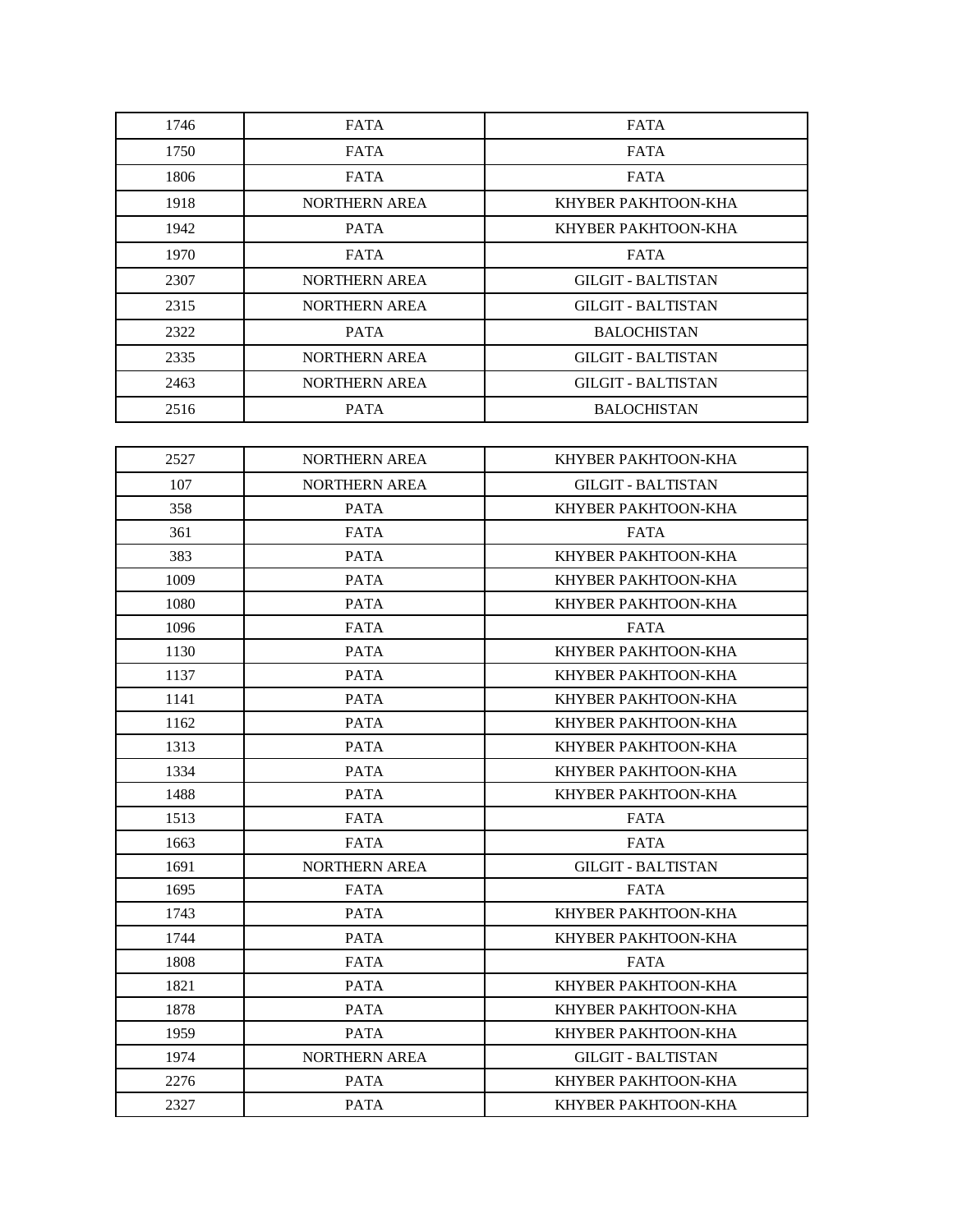| 2331 | <b>PATA</b>          | KHYBER PAKHTOON-KHA       |  |  |
|------|----------------------|---------------------------|--|--|
| 2366 | <b>NORTHERN AREA</b> | <b>GILGIT - BALTISTAN</b> |  |  |
| 2373 | <b>PATA</b>          | KHYBER PAKHTOON-KHA       |  |  |
| 5030 | <b>PATA</b>          | KHYBER PAKHTOON-KHA       |  |  |
| 5031 | <b>FATA</b>          | <b>FATA</b>               |  |  |
| 5054 | <b>PATA</b>          | KHYBER PAKHTOON-KHA       |  |  |
| 5312 | <b>PATA</b>          | KHYBER PAKHTOON-KHA       |  |  |
| 5313 | <b>PATA</b>          | KHYBER PAKHTOON-KHA       |  |  |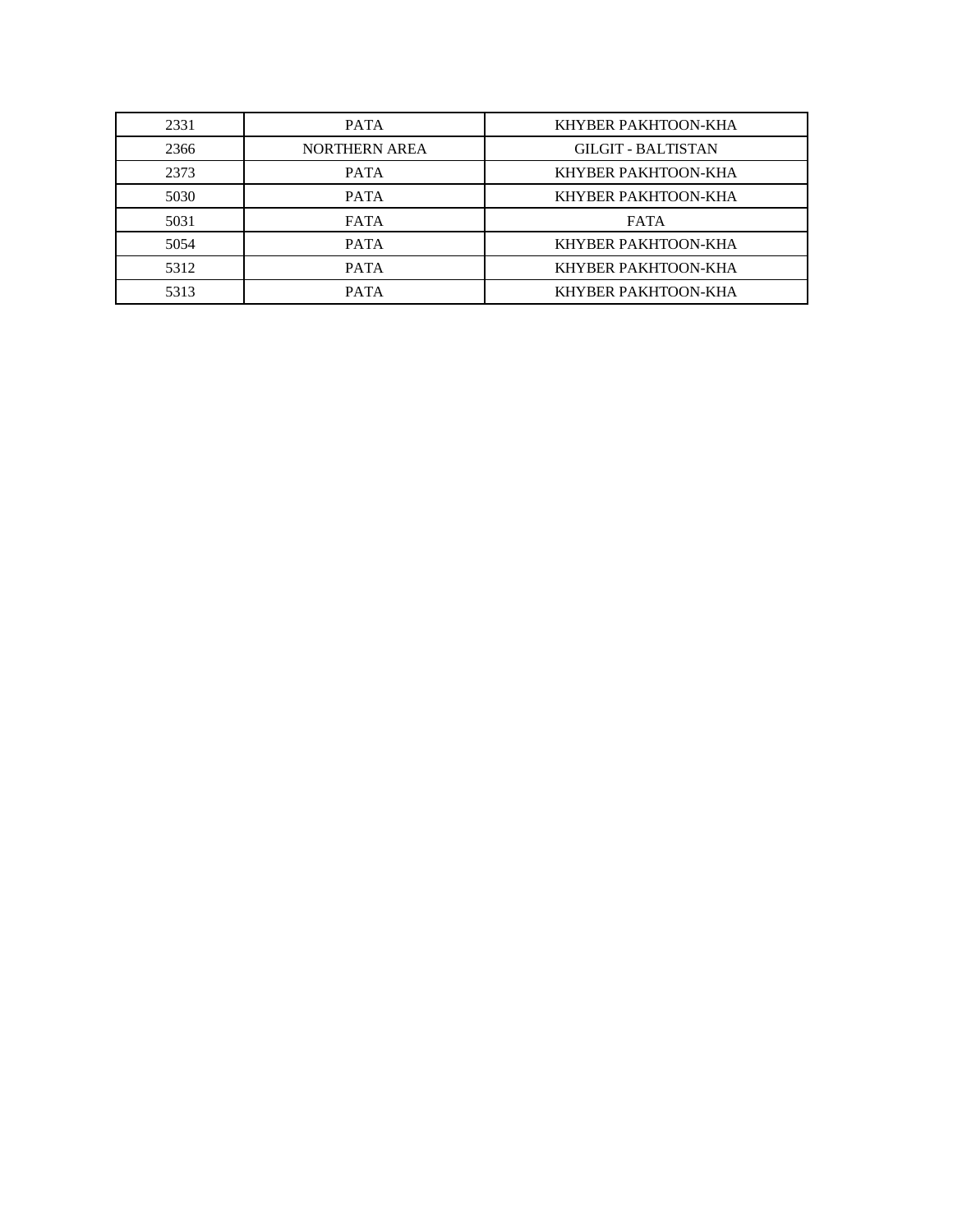

## **TABLE OF CONTENTS ISLAMIC SCHEDULE OF BANK CHARGES (EXCLUSIVE OF FED) EFFECTIVE FROM JULY 01, 2022 TO DEC 31, 2022**

| <b>International Banking</b> |                                                                                  |           |  |  |  |
|------------------------------|----------------------------------------------------------------------------------|-----------|--|--|--|
| <b>Part</b>                  |                                                                                  | Page No   |  |  |  |
| A                            | Imports                                                                          | $1 - 4$   |  |  |  |
| $\overline{B}$               | Exports                                                                          | $4 - 5$   |  |  |  |
| $\overline{\text{c}}$        | Foreign Currency Remittances (Outward / Inward)                                  | 6         |  |  |  |
| $\overline{D}$               | Other Charges on Foreign Exchange Transactions                                   | $6 - 7$   |  |  |  |
|                              | <b>Domestic Banking</b>                                                          |           |  |  |  |
| E                            | <b>Charges for Remittances</b>                                                   | $7-9$     |  |  |  |
| F                            | <b>Bills</b>                                                                     | $9 - 10$  |  |  |  |
| G                            | Finances                                                                         | $9 - 13$  |  |  |  |
| H                            | <b>HBL Islamic Home Finance</b>                                                  | 13        |  |  |  |
|                              | <b>HBL Islamic Car Finance</b>                                                   | 14        |  |  |  |
| J                            | HBL Car Ijarah                                                                   | 14        |  |  |  |
| $\overline{\mathsf{K}}$      | <b>Standing Instruction Charges</b>                                              | 14        |  |  |  |
| L                            | Sale & Purchase of Securities, Safe Custody of Articles in Safe Deposits         | 14        |  |  |  |
| м                            | Guarantees                                                                       | 15        |  |  |  |
| N.                           | Miscellaneous Charges                                                            | $16 - 18$ |  |  |  |
| $\overline{O}$               | <b>HBL Debit Card</b>                                                            | 18-19     |  |  |  |
| P                            | HBL Alternate Delivery Channels (ADC)                                            | $20 - 23$ |  |  |  |
|                              | 1- ATM Charges                                                                   |           |  |  |  |
|                              | 2- HBL Phone Banking                                                             |           |  |  |  |
|                              | 3- HBL Internet Banking/ HBL Mobile                                              |           |  |  |  |
|                              | 4- HBL Branchless Banking / Konnect by HBL (Charges are inclusive of FED)        |           |  |  |  |
| Q<br>$\overline{R}$          | Dispatch / Communication Charges<br><b>Investment Portfolio Securities (IPS)</b> | 23<br>23  |  |  |  |
| $\overline{\mathsf{s}}$      | <b>Investment Banking</b>                                                        | 24        |  |  |  |
| Т                            | Bank Charges for Govt. Business                                                  | 24        |  |  |  |
| U                            | Exemptions                                                                       | 24        |  |  |  |
| $\vee$                       | <b>HBL Prestige</b>                                                              | 25-26     |  |  |  |
| W                            | <b>HBL Roshan Digital Account</b>                                                | 27        |  |  |  |
| X                            | Roshan Apni Car                                                                  | 27        |  |  |  |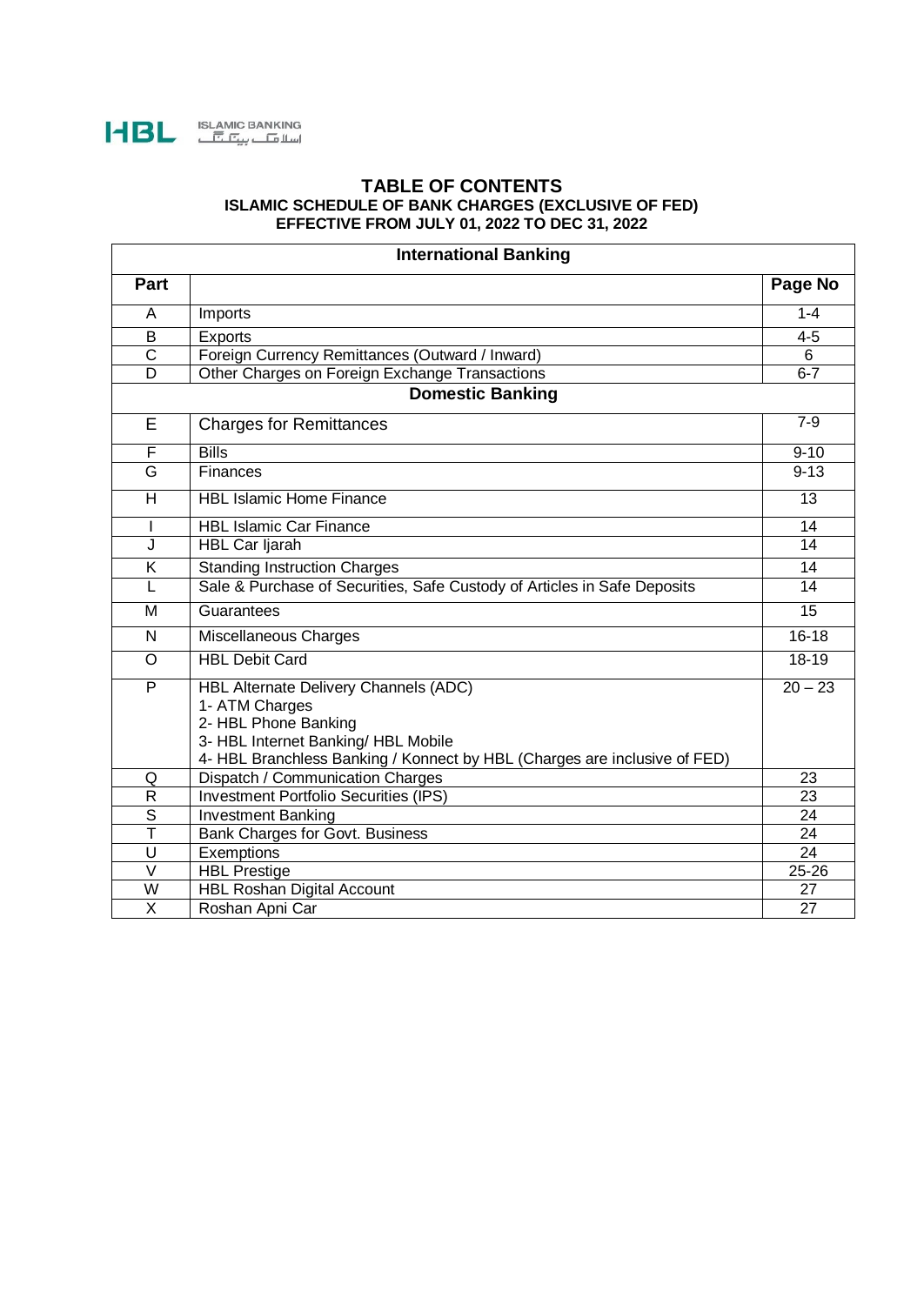|                  |                                                                                                                   | <b>ISLAMIC BANKING</b><br><b>HBL</b><br>$E_{\rm tot}$ $E_{\rm tot}$                                                                                                                                                                        |                                                                                                                                                                                                                                                                                                                                                                                                                                                                                                                                |                                                                                                                                                                                                                                                                                                                                                                                  |                                  |                       |                    |                                   | <b>Misys</b> |
|------------------|-------------------------------------------------------------------------------------------------------------------|--------------------------------------------------------------------------------------------------------------------------------------------------------------------------------------------------------------------------------------------|--------------------------------------------------------------------------------------------------------------------------------------------------------------------------------------------------------------------------------------------------------------------------------------------------------------------------------------------------------------------------------------------------------------------------------------------------------------------------------------------------------------------------------|----------------------------------------------------------------------------------------------------------------------------------------------------------------------------------------------------------------------------------------------------------------------------------------------------------------------------------------------------------------------------------|----------------------------------|-----------------------|--------------------|-----------------------------------|--------------|
|                  | <b>ISLAMIC SCHEDULE OF BANK CHARGES (EXCLUSIVE OF FED) EFFECTIVE FROM</b><br><b>JULY 01, 2022 TO DEC 31, 2022</b> |                                                                                                                                                                                                                                            |                                                                                                                                                                                                                                                                                                                                                                                                                                                                                                                                |                                                                                                                                                                                                                                                                                                                                                                                  |                                  | <b>FED Applicable</b> | <b>Charge Code</b> | <b>Internal</b><br><b>Account</b> |              |
|                  | <b>Description</b><br><b>Charges</b>                                                                              |                                                                                                                                                                                                                                            |                                                                                                                                                                                                                                                                                                                                                                                                                                                                                                                                |                                                                                                                                                                                                                                                                                                                                                                                  |                                  |                       |                    |                                   |              |
|                  |                                                                                                                   |                                                                                                                                                                                                                                            | <b>INTERNATIONAL BANKING</b>                                                                                                                                                                                                                                                                                                                                                                                                                                                                                                   |                                                                                                                                                                                                                                                                                                                                                                                  |                                  |                       |                    |                                   |              |
| 1                | Part A                                                                                                            | <b>IMPORTS</b>                                                                                                                                                                                                                             |                                                                                                                                                                                                                                                                                                                                                                                                                                                                                                                                |                                                                                                                                                                                                                                                                                                                                                                                  |                                  | Minimum               |                    |                                   |              |
|                  |                                                                                                                   |                                                                                                                                                                                                                                            | Annual volume during a<br>calendar year                                                                                                                                                                                                                                                                                                                                                                                                                                                                                        | 1st Qtr or part<br>thereof                                                                                                                                                                                                                                                                                                                                                       | Each sub Qtr or part<br>thereof. | Amount per<br>LC      |                    |                                   |              |
|                  | a                                                                                                                 |                                                                                                                                                                                                                                            | Upto Rs.25 M                                                                                                                                                                                                                                                                                                                                                                                                                                                                                                                   | 0.40% Per Quarter                                                                                                                                                                                                                                                                                                                                                                | 0.25% Per Quarter                |                       |                    |                                   |              |
|                  | b                                                                                                                 | <b>Sight/DA Letter of Credit Opening</b><br>charges.                                                                                                                                                                                       | Exceeding Rs. 25 M to Rs.50                                                                                                                                                                                                                                                                                                                                                                                                                                                                                                    | 0.35% Per Quarter                                                                                                                                                                                                                                                                                                                                                                | 0.20% Per Quarter                |                       |                    |                                   |              |
|                  | $\mathbf c$                                                                                                       |                                                                                                                                                                                                                                            | Exceeding Rs. 50 M to<br>Rs.100 M                                                                                                                                                                                                                                                                                                                                                                                                                                                                                              | 0.30% Per Quarter                                                                                                                                                                                                                                                                                                                                                                | 0.20% Per Quarter                | Rs.2,000/- per<br>LC  | <b>YES</b>         | C <sub>5</sub>                    | 912006       |
|                  | d                                                                                                                 |                                                                                                                                                                                                                                            | Above Rs.100 M                                                                                                                                                                                                                                                                                                                                                                                                                                                                                                                 | Negotiable Per<br>Quarter                                                                                                                                                                                                                                                                                                                                                        | Negotiable Per<br>Quarter        |                       |                    |                                   |              |
|                  | e(i)                                                                                                              | Plus: Swift Charges Rs. 2,000/- Flat<br><b>Courier Charges:</b><br>Local - Within City, Rs. 150/- Flat - Per Item<br>Inland - Inter City, Rs. 250/- Flat - Per Item<br>Foreign, Rs.2,500/-                                                 |                                                                                                                                                                                                                                                                                                                                                                                                                                                                                                                                |                                                                                                                                                                                                                                                                                                                                                                                  |                                  |                       | NO.                | 03                                | 912352       |
|                  | e(ii)                                                                                                             | Courier Charges Rs.2,000 Flat per item<br>Courier Charges:<br>Local - Within City, Rs. 150/- Flat - Per Item<br>Inland - Inter City, Rs. 250/- Flat - Per Item<br>Foreign, Rs.2,500/-                                                      |                                                                                                                                                                                                                                                                                                                                                                                                                                                                                                                                |                                                                                                                                                                                                                                                                                                                                                                                  |                                  |                       | NO                 | 27                                | 912304       |
|                  | f                                                                                                                 | Note:- a) (i) If projected annual volumes are in line with HBL Islamic Banking requirements, then concessional rates (agreed<br>and fixed before opening of LC) will be applied, if not then normal rates will be applied                  |                                                                                                                                                                                                                                                                                                                                                                                                                                                                                                                                |                                                                                                                                                                                                                                                                                                                                                                                  |                                  |                       |                    |                                   |              |
|                  |                                                                                                                   | Note:-b) If party makes payment of                                                                                                                                                                                                         | (i) Charges in lieu of exchange $@$ 0.12 % will be recovered plus Handling Charges                                                                                                                                                                                                                                                                                                                                                                                                                                             |                                                                                                                                                                                                                                                                                                                                                                                  |                                  |                       | <b>YES</b>         | N <sub>5</sub>                    | 930249       |
|                  |                                                                                                                   | Import Bill to settle Foreign Currency Rs.800/- Flat                                                                                                                                                                                       |                                                                                                                                                                                                                                                                                                                                                                                                                                                                                                                                |                                                                                                                                                                                                                                                                                                                                                                                  |                                  |                       | <b>YES</b>         | QD                                | 912010       |
|                  |                                                                                                                   | in which LC was opened.<br>(ii) Charges $@0.12\%$ will be recovered if Foreign Exchange Cover provided by the client<br>is through another Bank plus Handling Charges Rs. 1000/- Flat                                                      |                                                                                                                                                                                                                                                                                                                                                                                                                                                                                                                                |                                                                                                                                                                                                                                                                                                                                                                                  |                                  | <b>YES</b>            | N <sub>5</sub>     | 930249                            |              |
|                  |                                                                                                                   |                                                                                                                                                                                                                                            |                                                                                                                                                                                                                                                                                                                                                                                                                                                                                                                                |                                                                                                                                                                                                                                                                                                                                                                                  |                                  |                       | <b>YES</b>         | QD                                | 912010       |
|                  |                                                                                                                   | Note:-c) Additional Charges Rs.800/- Flat will be recovered for the issuance of certificate to the remitting bank. This charge will<br>be applicable when Customer arranges remittance through another Bank.                               |                                                                                                                                                                                                                                                                                                                                                                                                                                                                                                                                |                                                                                                                                                                                                                                                                                                                                                                                  |                                  |                       | <b>YES</b>         | QD                                | 912010       |
|                  | g                                                                                                                 | L/C opened under " Supplier Credit"<br>"Pay As You Earn Scheme" L/cs for<br>period over one year                                                                                                                                           | Charges @ 0.40% per quarter or part thereof up to final payment - Minimum Rs.2,200/-<br>At the time of opening of $L/C$ , to be charged on full amount of $L/C$ liability. Thereafter,<br>charges to be recovered on six monthly basis on outstanding/reducing liability, as per<br>Schedule of Charges applicable as at that date.                                                                                                                                                                                            |                                                                                                                                                                                                                                                                                                                                                                                  |                                  |                       | <b>YES</b>         | A6                                | 930106       |
|                  | h                                                                                                                 | L/C opened under "Deferred<br>Payment" L/cs for period over one<br>year                                                                                                                                                                    | at that date.                                                                                                                                                                                                                                                                                                                                                                                                                                                                                                                  | Charges @ 0.40% per quarter or part thereof up to final payment - Minimum Rs.3,000/-<br>At the time of opening of $L/C$ , to be charged on full amount of $L/c$ liability for the period<br>from the date of opening of L/C until its expiry. Thereafter, is to be recovered on six<br>monthly basis on outstanding/reducing liability, as per Schedule of Charges applicable as |                                  |                       | <b>YES</b>         | A6                                | 930106       |
|                  | $\mathbf{i}$                                                                                                      | In case of L/G undertaking to be<br>issued favoring SBP for providing<br>Wa'ad based forward cover for<br>exchange risk under Suppliers<br>Buyers Credit "Pay As You Earn<br>Scheme" and "Deferred Payment"<br>L/C on behalf of applicant. |                                                                                                                                                                                                                                                                                                                                                                                                                                                                                                                                | L/G issuance cost to be recovered as per slabs given under Part M.<br>Minimum Rs.2,000/-. Please refer slab wise fee at mentioined at part L Guaratees section.                                                                                                                                                                                                                  |                                  |                       | NO                 | A2                                | 930102       |
|                  | j                                                                                                                 | Non-Reimbursable Letters of Credit<br>under Barter / Aid & Authorization<br>to Pay.                                                                                                                                                        | Charges $@1.0\%$ for first quarter and 0.30% for each subsequent quarter or part thereof.<br>Minimum Rs.1,500/-                                                                                                                                                                                                                                                                                                                                                                                                                |                                                                                                                                                                                                                                                                                                                                                                                  |                                  |                       | <b>YES</b>         | B <sub>0</sub>                    | 930110       |
| $\boldsymbol{2}$ |                                                                                                                   | <b>REVALIDATION CHARGES</b><br>Revalidation Commission for expired<br>L/Cs revalidated                                                                                                                                                     | (i) to be applied/charged from the date of last expiry of $L/C$ until new expiry date, at rates<br>applicable in case of opening of fresh $L/C$ as in (1) above.<br>(Charges will be calculated on the amount of liability as per Exchange Rate prevailing on<br>the date of revalidation).<br>(ii) Revalidation charges will be charged for one quarter, minimum as in (1) above on bill<br>amount on acceptance by the applicant upon submission of documents against expired L/C<br>at negotiating/opening bank's counters. |                                                                                                                                                                                                                                                                                                                                                                                  |                                  |                       | <b>YES</b>         | A8                                | 930108       |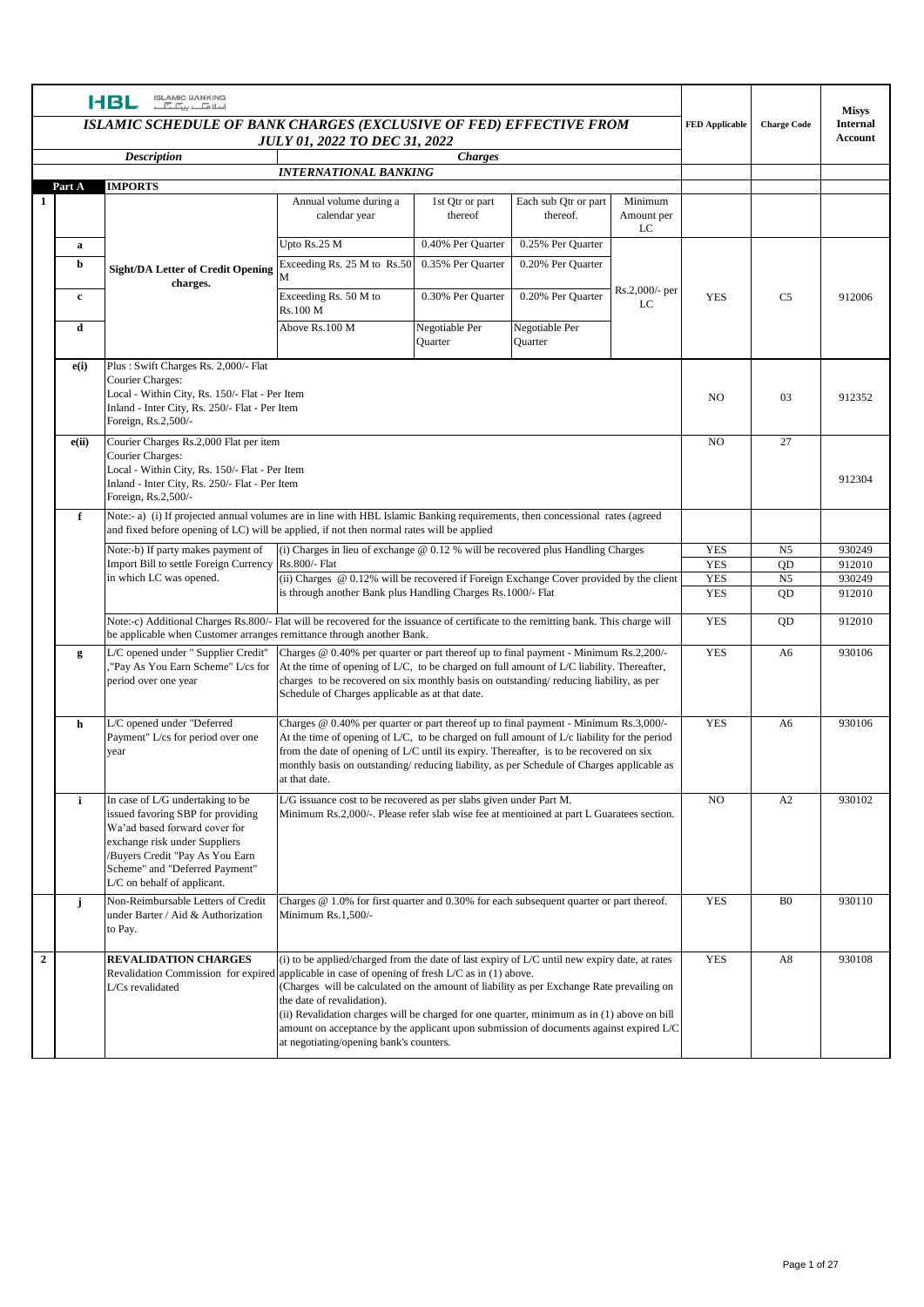|                         |                                                                                                                                            | <b>ISLAMIC BANKING</b><br>HBL<br>اسلامات بہتا گا۔                                                                                                                          |                                                                                                                                                                                                                                                                                                                                                                                                                                                                                                                                             |                |                | <b>Misys</b>                      |
|-------------------------|--------------------------------------------------------------------------------------------------------------------------------------------|----------------------------------------------------------------------------------------------------------------------------------------------------------------------------|---------------------------------------------------------------------------------------------------------------------------------------------------------------------------------------------------------------------------------------------------------------------------------------------------------------------------------------------------------------------------------------------------------------------------------------------------------------------------------------------------------------------------------------------|----------------|----------------|-----------------------------------|
|                         | <b>ISLAMIC SCHEDULE OF BANK CHARGES (EXCLUSIVE OF FED) EFFECTIVE FROM</b><br><b>FED Applicable</b><br><b>JULY 01, 2022 TO DEC 31, 2022</b> |                                                                                                                                                                            |                                                                                                                                                                                                                                                                                                                                                                                                                                                                                                                                             |                |                | <b>Internal</b><br><b>Account</b> |
|                         |                                                                                                                                            | <b>Description</b>                                                                                                                                                         | <b>Charges</b>                                                                                                                                                                                                                                                                                                                                                                                                                                                                                                                              |                |                |                                   |
| 3                       |                                                                                                                                            | <b>TRANSFER OF L/C</b><br>Transfer of L/C to New Beneficiary                                                                                                               | Transfer charges at rates applicable in case of opening of fresh L/C as in (1) above.<br>Minimum Rs- 2,000/-                                                                                                                                                                                                                                                                                                                                                                                                                                | <b>YES</b>     | A <sub>9</sub> | 930109                            |
|                         |                                                                                                                                            |                                                                                                                                                                            | Note:- In case where expired L/C is to be revalidated alongwith its transfer to new<br>beneficiary, then only one charge of (2) above with Minimum<br>Rs.1,500/-. will be applicable.                                                                                                                                                                                                                                                                                                                                                       |                |                |                                   |
| $\overline{\mathbf{4}}$ |                                                                                                                                            | <b>Registration of Import Contract</b>                                                                                                                                     |                                                                                                                                                                                                                                                                                                                                                                                                                                                                                                                                             |                |                |                                   |
|                         | $\mathbf a$                                                                                                                                | <b>Registration of Import Contract</b>                                                                                                                                     | With SBP in respect of Private Foreign Currency<br>Handling charges Rs.6,000/- Flat<br>Financing obtained by customer in Pakistan from<br>Foreign financiers.                                                                                                                                                                                                                                                                                                                                                                               | <b>YES</b>     | B <sub>3</sub> | 912818                            |
|                         | b                                                                                                                                          | Issuance of certificate regarding<br>opening of LC for registration of<br>contract with another Bank for<br>booking of Wa'ad based forward<br>cover at importer's request. | Rs.1,000/- per application flat for LC upto Rs.1 M<br>Rs.1,500/- per application flat for LC over Rs.1 M                                                                                                                                                                                                                                                                                                                                                                                                                                    | <b>YES</b>     | Q <sub>2</sub> | 912815                            |
|                         | c                                                                                                                                          | Contract Registration charges other<br>than 'a' above.                                                                                                                     |                                                                                                                                                                                                                                                                                                                                                                                                                                                                                                                                             |                |                |                                   |
|                         | i                                                                                                                                          | upto Rs.75 Million                                                                                                                                                         | 0.20% Minimum Rs.2,000/- irrespective of import volumes.                                                                                                                                                                                                                                                                                                                                                                                                                                                                                    | <b>YES</b>     | B <sub>3</sub> | 912818                            |
|                         | d                                                                                                                                          | over Rs.75 Million<br>Registered Contract Amendment<br>Charges                                                                                                             | Negotiable - (To be approved by Functional Head) minimum Rs.1,500/-<br>Flat Charges Rs.1,200/- If amendment involves increase in amount then charges will be<br>@.0.18% as mentioned above.<br>Note: For Expired Contract Revalidation: In addition to amendment charges, revalidation<br>charges will be charged as per clause 4c (i) above.<br>Note: For Expired Contract Revalidation: In addition to amendment charges, revalidation<br>commission will be charged as per clause 4c (i) above.                                          | <b>YES</b>     | B <sub>3</sub> | 912818                            |
|                         |                                                                                                                                            |                                                                                                                                                                            |                                                                                                                                                                                                                                                                                                                                                                                                                                                                                                                                             |                |                |                                   |
| 5                       |                                                                                                                                            | L/C Amendment Charges                                                                                                                                                      |                                                                                                                                                                                                                                                                                                                                                                                                                                                                                                                                             |                |                |                                   |
|                         | $\rm{a}$                                                                                                                                   | L/C Amendment Charges                                                                                                                                                      | Rs.1,400/- Flat charges per transaction or under items $(1)$ or $(2)$ or $(3)$ above, if<br>amendment involves increase in amount and/or extension in period of shipment.                                                                                                                                                                                                                                                                                                                                                                   | <b>YES</b>     | C1             | 930121                            |
|                         |                                                                                                                                            | Plus: Swift Charges Rs. 1,000 Flat                                                                                                                                         |                                                                                                                                                                                                                                                                                                                                                                                                                                                                                                                                             | N <sub>O</sub> | 03             | 912352                            |
|                         |                                                                                                                                            | Plus: Courier cost recovery Rs 2,500/- Flat per item                                                                                                                       |                                                                                                                                                                                                                                                                                                                                                                                                                                                                                                                                             |                | 27             | 912304                            |
|                         | b                                                                                                                                          | Extention in maturity of Usance Bills<br>under L/C / Contract                                                                                                              | Service charges Rs.2,500/- Flat per bill.                                                                                                                                                                                                                                                                                                                                                                                                                                                                                                   | <b>YES</b>     | C1             | 930121                            |
| 6                       |                                                                                                                                            | <b>LCs</b> under<br>Murabaha/Ijarah/Musharakah                                                                                                                             |                                                                                                                                                                                                                                                                                                                                                                                                                                                                                                                                             |                |                |                                   |
|                         | $\rm{a}$                                                                                                                                   | Profit                                                                                                                                                                     | Profit rate as per usual Financing Facility in PKR (in addition to mentioned above) is to be<br>applied from the date of debit to NOSTRO Account or PAD Lodgment whichever is<br>earlier till the date of retirement, after adjustment of cash margin, if any.<br>In case of One Off Approval, Profit at normal PKR commercial profit rate (in addition to<br>mentioned above) to be applied from the debit to NOSTRO Account or PAD Lodgment<br>whichever is earlier till the date of retirement, after adjustment of cash margin, if any. | N <sub>O</sub> |                | 932501                            |
|                         | $\mathbf b$                                                                                                                                | Import documents received Directly /<br>Indirectly from the suppliers by the<br>Applicant / Bank without registration<br>of contract and payment made there<br>against.    | Handling Charges Rs.3,000/- per shipment.                                                                                                                                                                                                                                                                                                                                                                                                                                                                                                   | <b>YES</b>     | D <sub>4</sub> | 930712                            |
|                         |                                                                                                                                            |                                                                                                                                                                            | (b) Extra Commission @ 0.15% Minimum Rs.1,000/- per month is to be recovered/<br>charged for the usance import bills for any period beyond validity of L/C.<br>(Note:- Commission will be recovered after expiry of $L/C$ in advance on quarterly basis if<br>usance period of a bill is beyond 179 days).<br>(c) Import accepted bill of exchange under custody PKR 500 per case                                                                                                                                                           | <b>YES</b>     | QD             | 912010                            |
|                         | $\mathbf c$                                                                                                                                | Discrepancy in L/C Documents:-                                                                                                                                             | If discrepancies are found by CTP in import L/C documents, US\$ 75/-plus FED will be<br>claimed from negotiating bank as per standard clause being stipulated in all L/Cs.                                                                                                                                                                                                                                                                                                                                                                  | <b>YES</b>     | D <sub>9</sub> | 912803                            |
| 7                       |                                                                                                                                            | L/C Cancellation Charges                                                                                                                                                   | (i) $Rs.2,000/-$ Flat                                                                                                                                                                                                                                                                                                                                                                                                                                                                                                                       | <b>YES</b>     | C <sub>2</sub> | 912808                            |
|                         |                                                                                                                                            |                                                                                                                                                                            | (ii) Plus Swift charges Rs.500/-                                                                                                                                                                                                                                                                                                                                                                                                                                                                                                            | N <sub>O</sub> | 03             | 912352                            |
| 8                       |                                                                                                                                            | <b>Credit Report Charges</b>                                                                                                                                               | (i) Actual                                                                                                                                                                                                                                                                                                                                                                                                                                                                                                                                  | N <sub>O</sub> |                | 900121                            |
|                         |                                                                                                                                            | Credit report on Foreign Suppliers/<br>Buyers.                                                                                                                             | (ii) Plus Swift charges - Rs.500/-                                                                                                                                                                                                                                                                                                                                                                                                                                                                                                          | N <sub>O</sub> | 03             | 912352                            |
|                         |                                                                                                                                            |                                                                                                                                                                            | Note : In case credit report obtained from external agencies, actual Plus Swift Charges -<br>Rs.500/- or Courier Charges - Rs.2,500/- to be recovered.                                                                                                                                                                                                                                                                                                                                                                                      |                |                |                                   |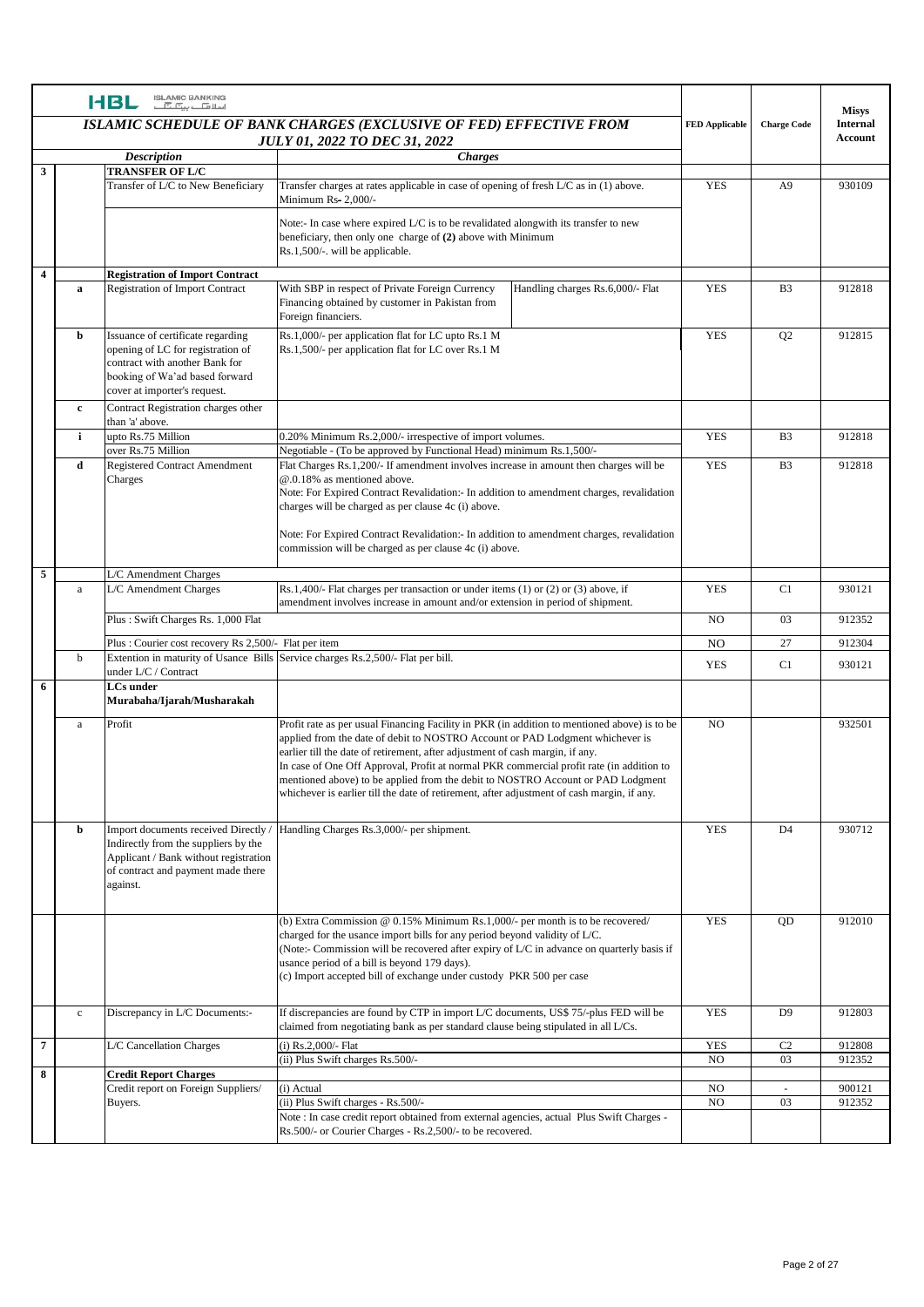|                  |              | <b>ISLAMIC BANKING</b><br>HBL<br>اسلامیک بیک گ                          |                                                                                                                                            |                                                               |                       |                    | <b>Misys</b>                      |
|------------------|--------------|-------------------------------------------------------------------------|--------------------------------------------------------------------------------------------------------------------------------------------|---------------------------------------------------------------|-----------------------|--------------------|-----------------------------------|
|                  |              |                                                                         | ISLAMIC SCHEDULE OF BANK CHARGES (EXCLUSIVE OF FED) EFFECTIVE FROM                                                                         |                                                               | <b>FED Applicable</b> | <b>Charge Code</b> | <b>Internal</b><br><b>Account</b> |
|                  |              |                                                                         | JULY 01, 2022 TO DEC 31, 2022<br><b>Charges</b>                                                                                            |                                                               |                       |                    |                                   |
| $\boldsymbol{9}$ |              | <b>Description</b><br><b>FIM under Murabaha</b>                         |                                                                                                                                            |                                                               |                       |                    |                                   |
|                  | a            |                                                                         | Upon execution of Murabaha contract, profit in lieu of Handling charges on Retirement of Import Documents under Sight L/C by               |                                                               |                       |                    |                                   |
|                  |              | keeping the Consignment under Pledge (FIM):-                            |                                                                                                                                            |                                                               |                       |                    |                                   |
|                  | i.           | Arrangement of Facility<br>Nil                                          |                                                                                                                                            |                                                               |                       |                    |                                   |
|                  | ii           | On one time Request.                                                    | Profit rate @ 0.55% of Bill Amount                                                                                                         |                                                               | N <sub>O</sub>        | C <sub>4</sub>     | 912009                            |
|                  | iii          | Due to Forced Clearance                                                 | Profit rate @ 1.20% of Bill Amount                                                                                                         |                                                               | N <sub>O</sub>        | D <sub>5</sub>     | 930135                            |
|                  | $\mathbf b$  |                                                                         | Upon execution of Murabaha contract, profit in lieu of Handling charges of D.A L/C Consignment cleared & kept under Pledge:-               |                                                               |                       |                    |                                   |
|                  | $\mathbf{i}$ | Arranged at the time of opening of<br>D.A L/C.                          | Profit rate @ 0.35% of Bill Amount                                                                                                         |                                                               | N <sub>O</sub>        | D <sub>5</sub>     | 930135                            |
|                  | ii.          | One time Murabaha facility to<br>customer on his request where Bank     | Profit rate @ 0.55% of Bill Amount                                                                                                         |                                                               | N <sub>O</sub>        | D <sub>5</sub>     | 930135                            |
|                  |              | is not agreeable to deliver documents<br>on D.A basis due to Forced PAD |                                                                                                                                            |                                                               |                       |                    |                                   |
|                  |              | outstanding or any over dues in the                                     |                                                                                                                                            |                                                               |                       |                    |                                   |
|                  |              | account.                                                                |                                                                                                                                            |                                                               |                       |                    |                                   |
|                  | iii          | Where customer fails to accept<br>documents on first presentation &     | Profit rate @ 1.20% of Bill Amount                                                                                                         |                                                               | N <sub>O</sub>        | D <sub>5</sub>     | 930135                            |
|                  |              | Bank is forced to clear the                                             |                                                                                                                                            |                                                               |                       |                    |                                   |
|                  |              | Consignment & keep in Bonded                                            |                                                                                                                                            |                                                               |                       |                    |                                   |
|                  |              | warehouse.                                                              |                                                                                                                                            |                                                               |                       |                    |                                   |
| 10               |              | Import Bills returned unpaid.                                           |                                                                                                                                            |                                                               |                       |                    |                                   |
|                  |              | Import Bills returned unpaid.                                           | Handling charges US \$ 100/- or equivalent Pak Rupees.                                                                                     |                                                               | <b>YES</b>            | D <sub>6</sub>     | 912813                            |
|                  |              |                                                                         | Plus Courier charges Rs 2,500/- and recovery of any other actual costs/charges charged by<br>Beneficiary Bank for return of un-paid bills. |                                                               | N <sub>O</sub>        | 27                 | 912304                            |
|                  |              |                                                                         | Note: a) If documents received pertains to other<br>banks in Pakistan are sent to them on the<br>instructions of forwarding Bank.          | Handling Charges US \$ 40 Plus<br>Courier Charges of Rs.250/- | <b>YES</b>            | D <sub>6</sub>     | 912813                            |
|                  |              |                                                                         | Note: b) If forwarding Bank authorize us to delivery Handling Charges of Rs.2,000/- to be<br>documents free of cost                        | recovered from Drawee.                                        | <b>YES</b>            | D <sub>6</sub>     | 912813                            |
| 11               |              | <b>Charges for Bills Collection</b>                                     |                                                                                                                                            |                                                               |                       |                    |                                   |
|                  | a            | <b>Import Bills for Collections:- on</b>                                | Sight LCs Rs.1,500/- Flat                                                                                                                  |                                                               | <b>YES</b>            | D7                 | 930137                            |
|                  |              | Sight & Usance basis                                                    | Usance LCs $@0.12\%$ per month or part thereof (from the date of lodgment until payment)                                                   |                                                               |                       |                    |                                   |
|                  |              |                                                                         | Minimum Rs.1,500/-<br>Note: If Usance Bills lodged and retired on the same day Rs.1,500/- Flat will be recovered.                          |                                                               |                       |                    |                                   |
|                  |              |                                                                         |                                                                                                                                            |                                                               |                       |                    |                                   |
|                  | b            | Consignments Charges.<br>Import against Advance payment to              | 0.1 % Minimum Rs. 1,000/- irrespective of import volume                                                                                    |                                                               | <b>YES</b>            | B <sub>3</sub>     | 912818                            |
|                  | $\mathbf c$  | suppliers.(Without L/C)                                                 |                                                                                                                                            | $(i)$ Rs. 1.500/- Flat at the time of remittance              |                       |                    | 930117                            |
|                  | d            | Handling charges against payment of (i) Handling charges Rs.1,500/-     |                                                                                                                                            | <b>YES</b>                                                    | Q1                    | 912814             |                                   |
|                  |              | import bills from the proceeds of FCF (ii) Plus Swift Charges Rs.500/-  |                                                                                                                                            | NO                                                            |                       | 912352             |                                   |
|                  |              | (Foreign Currency Financing) where                                      |                                                                                                                                            |                                                               |                       |                    |                                   |
|                  |              | L/C is established and shipping                                         |                                                                                                                                            |                                                               |                       | 3                  |                                   |
|                  |              | documents are received at another<br>Bank.                              |                                                                                                                                            |                                                               |                       |                    |                                   |
| 12               |              | <b>Recovery of Actual Reimbursement</b><br><b>Charges</b>               |                                                                                                                                            |                                                               |                       |                    |                                   |
|                  |              | Recovery of Actual Reimbursement                                        | At Actual                                                                                                                                  |                                                               | NO.                   |                    | N.A.                              |
|                  |              | charges                                                                 |                                                                                                                                            |                                                               |                       |                    |                                   |
|                  |              | (Payable to reimbursing Banks)                                          |                                                                                                                                            |                                                               |                       |                    |                                   |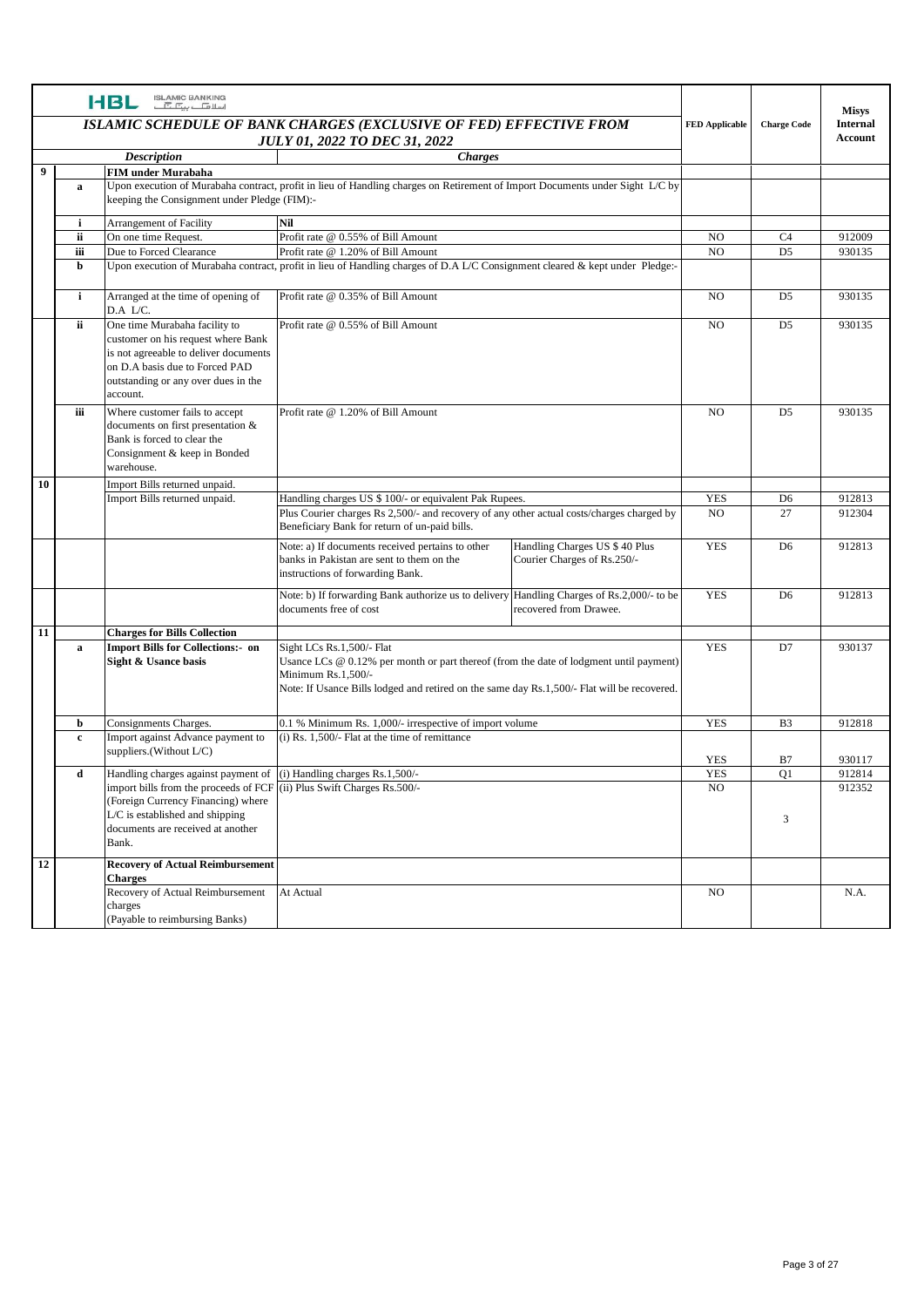|                |              | <b>ISLAMIC BANKING</b><br><b>HBL</b><br>اسلامیات بیک گ                                                                  |                                                                                                                                                                                                                                                            |                    |                                   | <b>Misys</b> |
|----------------|--------------|-------------------------------------------------------------------------------------------------------------------------|------------------------------------------------------------------------------------------------------------------------------------------------------------------------------------------------------------------------------------------------------------|--------------------|-----------------------------------|--------------|
|                |              | ISLAMIC SCHEDULE OF BANK CHARGES (EXCLUSIVE OF FED) EFFECTIVE FROM<br><b>JULY 01, 2022 TO DEC 31, 2022</b>              | <b>FED Applicable</b>                                                                                                                                                                                                                                      | <b>Charge Code</b> | <b>Internal</b><br><b>Account</b> |              |
|                |              | <b>Description</b>                                                                                                      |                                                                                                                                                                                                                                                            |                    |                                   |              |
| 13             |              | <b>Other Import Related Services</b>                                                                                    |                                                                                                                                                                                                                                                            |                    |                                   |              |
|                |              | <b>Charges</b><br>Charges for Issuance of freight                                                                       | Rs.1.000/- Flat                                                                                                                                                                                                                                            |                    |                                   | 912815       |
|                | a            | certificate for import on FOB basis.                                                                                    |                                                                                                                                                                                                                                                            | <b>YES</b>         | Q <sub>2</sub>                    |              |
|                | b            | Service charges against import                                                                                          | @ 0.15% Minimum Rs.1,500/-                                                                                                                                                                                                                                 | <b>YES</b>         |                                   | 912382       |
|                |              | transactions i.e. Import<br>Bills/Murabaha profit on PAD /<br>Collection Charges/ Direct<br>Documents/ Advance Payment. |                                                                                                                                                                                                                                                            |                    | <b>B8</b>                         |              |
|                | c            | Delivery Order issued for release of<br>AWB consignment in absence of<br>original documents.                            | Rs.2,000/- Flat                                                                                                                                                                                                                                            | <b>YES</b>         | Q <sub>3</sub>                    | 912817       |
|                | d            | Expenses recovery protest / Legal<br>charges                                                                            | At Actual                                                                                                                                                                                                                                                  | N <sub>O</sub>     | G6                                | 912315       |
|                | e            | EIF lodgment Charges on Open                                                                                            | Rs 500/-                                                                                                                                                                                                                                                   | <b>YES</b>         | <b>CR</b>                         | 914289       |
|                |              | Account                                                                                                                 |                                                                                                                                                                                                                                                            |                    |                                   |              |
|                | f            | Transfer of EIF                                                                                                         | Rs 500/-                                                                                                                                                                                                                                                   | <b>YES</b>         | CQ                                | 914290       |
|                | Part B       | <b>EXPORTS</b>                                                                                                          | Note a):- Calcutation of sale price would not be charged during the intermediary period of negotiation and retirement, if 100%                                                                                                                             |                    |                                   |              |
| 1              |              | L/C Advising                                                                                                            |                                                                                                                                                                                                                                                            |                    |                                   |              |
|                |              |                                                                                                                         |                                                                                                                                                                                                                                                            |                    |                                   |              |
|                | $\mathbf a$  | Advising L/C                                                                                                            | (i) Rs.2,000/- Flat for HBL Customers<br>(ii) Rs. 2,500/- Flat for Non HBL Customers                                                                                                                                                                       | <b>YES</b>         | C7                                | 912030       |
|                |              |                                                                                                                         | (iii) Plus Courier Charges - Rs.150/- Flat<br>Courier Charges:<br>Local - Within City, Rs. 150/- Flat - Per Item<br>Inland - Inter City, Rs. 250/- Flat - Per Item<br>Foreign, Rs.2,500/-                                                                  | N <sub>O</sub>     | 27                                | 912304       |
|                | b            | Export L/C Pre-Advice.                                                                                                  | (i) $Rs.1,000/-$ Flat                                                                                                                                                                                                                                      | <b>YES</b>         | C8                                | 930128       |
|                |              |                                                                                                                         | (ii) Plus Courier Charges Rs.150/- (in case of within city) or Rs.250/- (in case of intercity)                                                                                                                                                             | N <sub>O</sub>     | 27                                | 912304       |
| $\overline{2}$ |              | <b>Amendment Advising</b>                                                                                               |                                                                                                                                                                                                                                                            |                    |                                   |              |
|                |              | Amendment Advising.                                                                                                     | (i) $Rs.1,000/-$ Flat                                                                                                                                                                                                                                      | <b>YES</b>         | C7                                | 912030       |
|                |              |                                                                                                                         | (ii) Plus Courier Charges Rs.150/- (in case of within city) or Rs.250/- (in case of intercity)                                                                                                                                                             | N <sub>O</sub>     | 27                                | 912304       |
| $\mathbf{3}$   |              | <b>Negotiation</b>                                                                                                      |                                                                                                                                                                                                                                                            |                    |                                   |              |
|                | a            | Negotiation of Rupee Bills under<br>Export LCs.                                                                         | @ 0.25% Minimum Rs.1000/-                                                                                                                                                                                                                                  | YES                | D1                                | 912008       |
|                | b            | Export bill realized through FCY<br>account                                                                             | @ 0.12% Minimum Rs.1,500/-                                                                                                                                                                                                                                 | <b>YES</b>         | QF                                | 912049       |
|                | $\mathbf c$  | Charges for Exports to Afghanistan $@$ 0.45% Minimum Rs.1,500/-<br>against deposit/surrender of FCY<br>Notes.           |                                                                                                                                                                                                                                                            | <b>YES</b>         | QF                                | 912049       |
|                | d            | <b>Export Development Surcharge</b>                                                                                     | Rs.80/- Flat per transaction                                                                                                                                                                                                                               | <b>YES</b>         | M <sub>6</sub>                    | 912095       |
|                | e            | <b>Negotiation Charges</b><br>(FCY L/C's):-                                                                             |                                                                                                                                                                                                                                                            |                    |                                   |              |
|                | $\mathbf{i}$ | <b>Clean Documents</b>                                                                                                  | Rs.1.000/- Flat                                                                                                                                                                                                                                            | <b>YES</b>         | E5                                | 930711       |
|                |              |                                                                                                                         | Plus Courier Charges Rs.2,500/-                                                                                                                                                                                                                            | NO.                | 27                                | 912304       |
|                | ii           | <b>Discrepant Documents</b>                                                                                             | Rs.2,000/- Flat                                                                                                                                                                                                                                            | <b>YES</b>         | D <sub>9</sub>                    | 912803       |
|                |              |                                                                                                                         | Plus Courier Charges Rs.2,500/-                                                                                                                                                                                                                            | NO.                | 27                                | 912304       |
|                |              | applicable.<br>Head.                                                                                                    | Note: - (1) In case of overdue Currency Salam (Islamic FBP), charity rate as agreed in the financing agreement/FAL will be<br>(2) Negotiable where annual expected export business volume on Group Basis is above Rs.25 M, with the approval of Functional |                    |                                   |              |
|                | f            | Documents-Returned Unpaid                                                                                               | Rs.600/- Flat per document plus charges of Correspondent Bank, if any.                                                                                                                                                                                     | <b>YES</b>         | $\rm E8$                          | 930148       |
| 4              |              | Confirmation<br>Confirmation/Acceptance                                                                                 | These Charges will be approved on case to case basis by Financial Institutions- Gloabal                                                                                                                                                                    | <b>YES</b>         | D <sub>0</sub>                    | 912047       |
| 5              |              | Transfer of L/Cs.                                                                                                       |                                                                                                                                                                                                                                                            |                    |                                   |              |
| 6              |              | Transfer of Export L/Cs.<br>Reimbursement                                                                               | Rs 2,000/- Flat                                                                                                                                                                                                                                            | <b>YES</b>         | C8                                | 930128       |
|                |              | Reimbursement payment to other<br>local banks from Non-Resident Rupee<br>$A/c$ .                                        | Rs.1,000/- Flat                                                                                                                                                                                                                                            | <b>YES</b>         | C8                                | 930128       |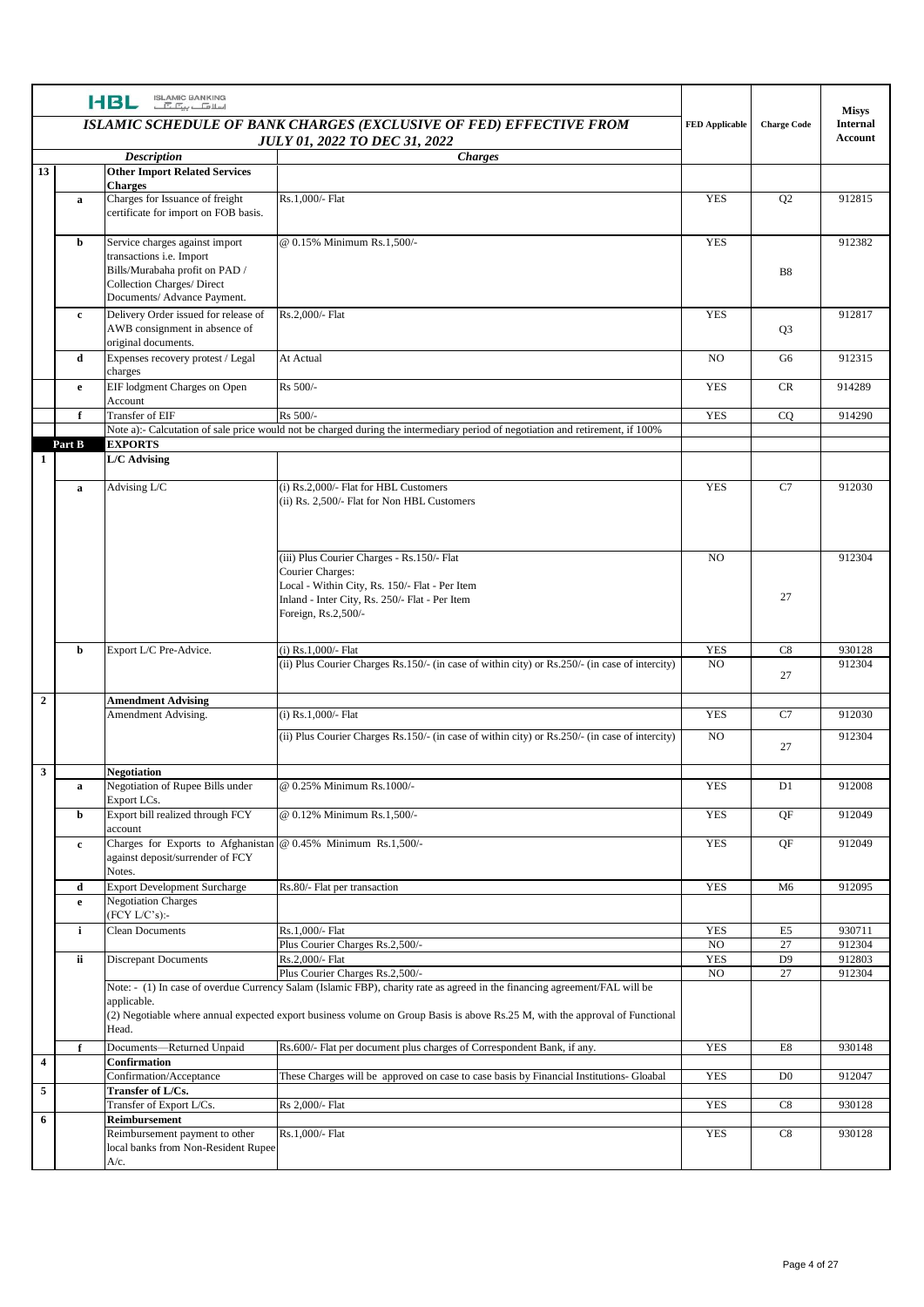|                |              | <b>ISLAMIC BANKING</b><br><b>HBL</b><br>$E_{\rm tot}$                            |                                                                                                                                                                                                       |                          |                    |                                 |
|----------------|--------------|----------------------------------------------------------------------------------|-------------------------------------------------------------------------------------------------------------------------------------------------------------------------------------------------------|--------------------------|--------------------|---------------------------------|
|                |              |                                                                                  | ISLAMIC SCHEDULE OF BANK CHARGES (EXCLUSIVE OF FED) EFFECTIVE FROM                                                                                                                                    | <b>FED Applicable</b>    | <b>Charge Code</b> | <b>Misys</b><br><b>Internal</b> |
|                |              |                                                                                  | <b>JULY 01, 2022 TO DEC 31, 2022</b>                                                                                                                                                                  |                          |                    | <b>Account</b>                  |
|                |              | <b>Description</b>                                                               | <b>Charges</b>                                                                                                                                                                                        |                          |                    |                                 |
| $\overline{7}$ |              | <b>Processing of Documents under</b><br>L/C restricted on other Banks            |                                                                                                                                                                                                       |                          |                    |                                 |
|                |              | Where documents are sent to other                                                | Rs.1,000/- Flat                                                                                                                                                                                       | <b>YES</b>               | D2                 | 930132                          |
|                |              | banks for negotiation under restricted                                           |                                                                                                                                                                                                       |                          |                    |                                 |
|                |              | Letters of Credit.                                                               |                                                                                                                                                                                                       |                          |                    |                                 |
| 8              |              | <b>Handling of Duty Draw - Back</b>                                              |                                                                                                                                                                                                       |                          |                    |                                 |
|                | $\mathbf a$  | Claims<br>Handling of Duty draw back claim                                       | 0.25% minimum Rs.1,000/- per case to SBP.                                                                                                                                                             | <b>YES</b>               | QA                 | 912051                          |
|                | b            | Handling the processing of 6% R&D                                                | 0.25% minimum Rs.1,000/- per case to SBP.                                                                                                                                                             | <b>YES</b>               | D <sub>3</sub>     | 912383                          |
|                |              | support claims to SBP.                                                           |                                                                                                                                                                                                       |                          |                    |                                 |
| 9              |              | <b>NOC Issuance / Documents</b><br><b>Transferred</b>                            |                                                                                                                                                                                                       |                          |                    |                                 |
|                | $\mathbf a$  | Transfer of export proceeds to other                                             | Charges @ 0.12% Minimum Rs.1,000/- Maximum Rs.7,000/-                                                                                                                                                 | <b>YES</b>               | C8                 | 912008                          |
|                |              | Bank.                                                                            |                                                                                                                                                                                                       |                          |                    |                                 |
|                | b            | IERS - NOC for Entitlement                                                       | Rs.1,200/- (Flat) per case<br>Rs.1,500/- Flat                                                                                                                                                         | <b>YES</b><br><b>YES</b> | BA                 | 912029                          |
|                | $\mathbf c$  | Charges for registration of contract<br>for Export of Raw Cotton with State      |                                                                                                                                                                                                       |                          | BA                 | 912029                          |
|                |              | Bank of Pakistan and subsequent                                                  |                                                                                                                                                                                                       |                          |                    |                                 |
|                |              | handling of shipping documents for<br>return of Bank Guarantee from State        |                                                                                                                                                                                                       |                          |                    |                                 |
|                |              | Bank of Pakistan.                                                                |                                                                                                                                                                                                       |                          |                    |                                 |
|                | d            | Preparation of substitution case in                                              | Rs.1.500 /- Flat                                                                                                                                                                                      | <b>YES</b>               | 64                 | 930713                          |
|                |              | Islamic export re-finances.                                                      |                                                                                                                                                                                                       |                          |                    |                                 |
| 10             |              | <b>Charges for Collections</b>                                                   |                                                                                                                                                                                                       |                          |                    |                                 |
|                | $\mathbf a$  | Foreign Cheques/ Drafts/ FTCs                                                    | (i) 0.12% Minimum Rs.200/- Maximum Rs.1,200/-                                                                                                                                                         | <b>YES</b>               | 58                 | 912012                          |
|                |              |                                                                                  | (ii) Plus Courier Charges - Rs.150/- Flat<br>Courier Charges:                                                                                                                                         | N <sub>O</sub>           | 27                 | 912304                          |
|                |              |                                                                                  | Local - Within City, Rs. 150/- Flat - Per Item                                                                                                                                                        |                          |                    |                                 |
|                |              |                                                                                  | Inland - Inter City, Rs. 250/- Flat - Per Item                                                                                                                                                        |                          |                    |                                 |
|                | b            | Foreign Bills for Collection (on                                                 | Foreign, Rs.2,500/-<br>@ 0.20% Minimum Rs.1,000/- Maximum Rs.2,000/-                                                                                                                                  | <b>YES</b>               | M <sub>0</sub>     | 912013                          |
|                |              | which Bank does not earn any                                                     |                                                                                                                                                                                                       |                          |                    |                                 |
|                |              | Exchange difference).                                                            |                                                                                                                                                                                                       |                          |                    |                                 |
|                | $\mathbf c$  | Foreign Bills for Collection where                                               | Rs.500/- Flat Per Shipment                                                                                                                                                                            | <b>YES</b>               | M <sub>0</sub>     | 912013                          |
|                | d            | Bank earns exchange difference.<br>Transfer of export bill lodged under          | Rs.1,200/- Flat                                                                                                                                                                                       | <b>YES</b>               | C8                 | 930128                          |
|                |              | collection to other banks and Transfer                                           |                                                                                                                                                                                                       |                          |                    |                                 |
|                |              | of Financial Instrument before<br>lodgement of shipping documents or             |                                                                                                                                                                                                       |                          |                    |                                 |
|                |              | cancellation of Financial Instrument                                             |                                                                                                                                                                                                       |                          |                    |                                 |
|                | e            | Service charges against Export<br>Documents sent on collection basis             | 0.13% minimum Rs 1,500/-                                                                                                                                                                              | <b>YES</b>               | D <sub>3</sub>     | 912383                          |
|                |              | where payment cover is already                                                   | (i) Note:- The Bank will recover upfront Courier charges from Exporters - Rs.1,500/-                                                                                                                  | N <sub>O</sub>           | 27                 | 912304                          |
|                |              |                                                                                  | received in our NOSTRO A/C. (Other 2,500/- at the time of dispatch of documents or Courier charges as per Exporter's<br>agreement with Courier Company. Exporters will have to produce copies of such |                          |                    |                                 |
|                |              | than Advance Payment)                                                            | agreements with Courier companies which are on Bank's panel.                                                                                                                                          |                          |                    |                                 |
|                | f            | Service Charges against Export of                                                | 0.13% minimum Rs.1,500/-                                                                                                                                                                              |                          |                    |                                 |
|                |              | Software and Export of Sample                                                    |                                                                                                                                                                                                       |                          |                    |                                 |
|                | g            | Export follow up-swift for                                                       | PKR 600/- per case                                                                                                                                                                                    |                          |                    |                                 |
|                | h            | payment/acceptance<br>E-Commerce charges (B2C) handling 0.12% minimum Rs.1,500/- |                                                                                                                                                                                                       |                          |                    |                                 |
|                |              |                                                                                  |                                                                                                                                                                                                       |                          |                    |                                 |
|                | $\mathbf{i}$ | Handling Commission on Invoice                                                   | PKR 1,500/- per case                                                                                                                                                                                  |                          |                    |                                 |
|                | $\mathbf{j}$ | Supply Chain Finance - Commission<br>on Local Invoice Discounting                | As Approved by Business Functional Head                                                                                                                                                               | <b>YES</b>               |                    |                                 |
|                |              |                                                                                  |                                                                                                                                                                                                       |                          |                    |                                 |
| 11             |              | <b>Charges for Advance Payment</b>                                               |                                                                                                                                                                                                       |                          |                    |                                 |
|                |              | Handling Charges against advance                                                 | 0.10% minimum Rs.1,000/-                                                                                                                                                                              | <b>YES</b>               | D <sub>3</sub>     | 912383                          |
|                |              | payment received for export                                                      |                                                                                                                                                                                                       |                          |                    |                                 |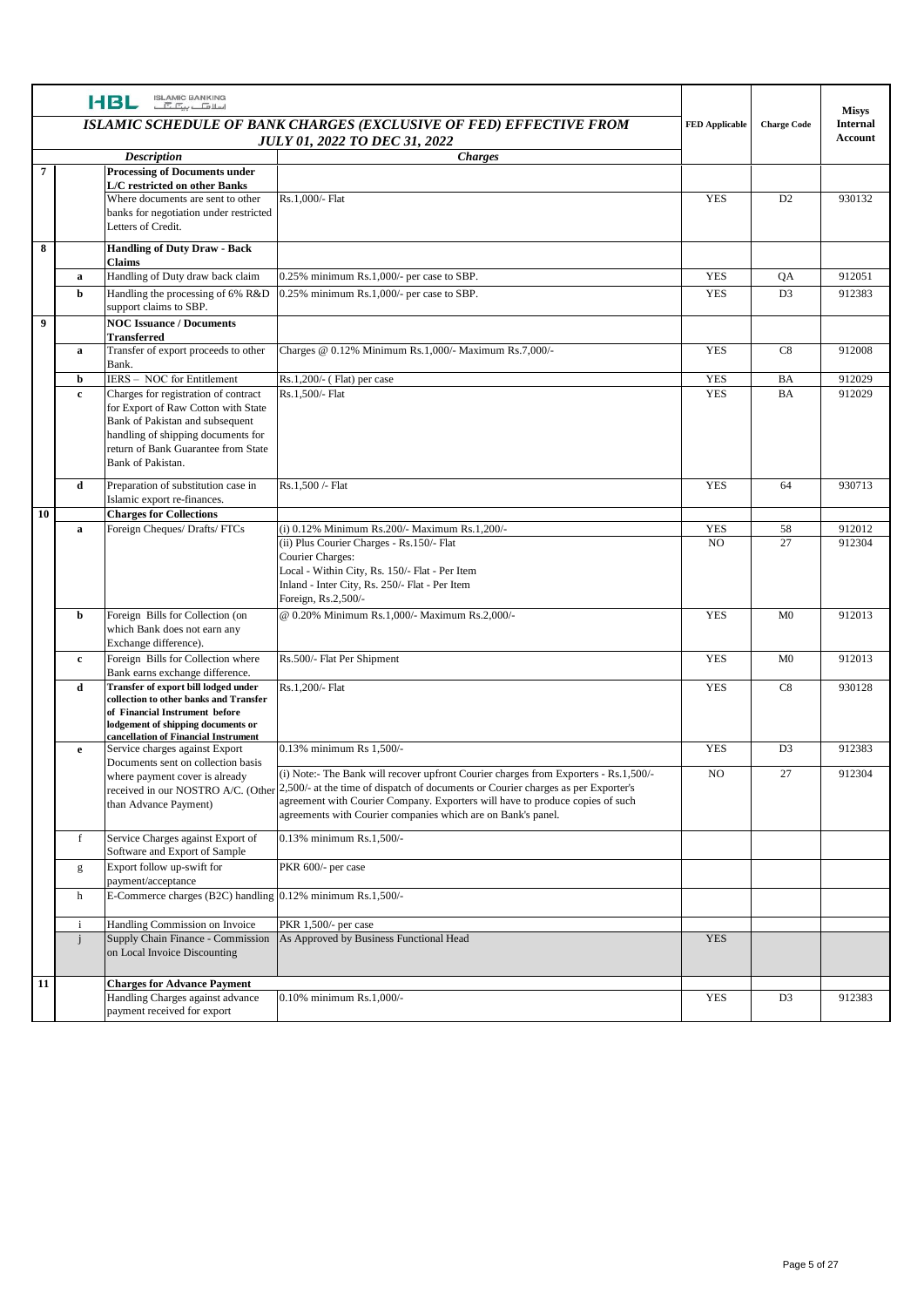|                  |                                      | <b>ISLAMIC BANKING</b><br><b>HBL</b><br>$E_{\rm tot}$ $E_{\rm tot}$ |                                                                                                                                  |                                    |                       |                    | <b>Misys</b>        |
|------------------|--------------------------------------|---------------------------------------------------------------------|----------------------------------------------------------------------------------------------------------------------------------|------------------------------------|-----------------------|--------------------|---------------------|
|                  |                                      |                                                                     | <b>ISLAMIC SCHEDULE OF BANK CHARGES (EXCLUSIVE OF FED) EFFECTIVE FROM</b>                                                        |                                    | <b>FED Applicable</b> | <b>Charge Code</b> | <b>Internal</b>     |
|                  | <b>JULY 01, 2022 TO DEC 31, 2022</b> |                                                                     |                                                                                                                                  |                                    |                       |                    | Account             |
|                  |                                      | <b>Description</b><br><b>Charges</b>                                |                                                                                                                                  |                                    |                       |                    |                     |
| A                | Part C                               | <b>Charges for FOREIGN CURRENCY REMITTANCES</b><br><b>OUTWARD:</b>  |                                                                                                                                  |                                    |                       |                    |                     |
| $\mathbf{1}$     | a-i                                  | Issuance of FDD from FC A/C &                                       | @ 0.25% Minimum Rs 1000/-                                                                                                        |                                    | <b>YES</b>            | 43 (A/C) OR        | 930043 (A/C)        |
|                  |                                      | against PKR as per Foreign Exchage<br>Regulations                   |                                                                                                                                  |                                    |                       | 40 CASH            | OR 930742<br>(CASH) |
|                  |                                      |                                                                     | Plus Swift charges Rs.500/-                                                                                                      |                                    | N <sub>O</sub>        | 03                 | 912352              |
|                  |                                      |                                                                     | Note:- These charges will not be recovered where FC proceeds of Home Remittance are                                              |                                    |                       |                    |                     |
|                  |                                      |                                                                     | sent as settlement to the beneficiary's bank.<br>Hajj and Umrah remittances allowed to NGOs/HGOs @ USD 30/- per transaction plus |                                    |                       |                    |                     |
|                  |                                      |                                                                     | applicable Swift charges                                                                                                         |                                    |                       |                    |                     |
|                  | a-ii                                 | Issuance of FFT from FC A/C &                                       | @ 0.25% Minimum Rs 750/-                                                                                                         |                                    | <b>YES</b>            | 44 (A/C) OR 41     | 930706 (A/C)        |
|                  |                                      | against PKR as per Foreign Exchage<br>Regulations                   |                                                                                                                                  |                                    |                       | (CASH)             | OR 930743<br>(Cash) |
|                  |                                      |                                                                     | Plus Swift charges Rs.500/-                                                                                                      |                                    | N <sub>O</sub>        | 3                  | 912352              |
|                  | b                                    | Special remittance in respect of                                    | Service charges Rs.1,000/- per case in addition to normal remittance charges under $1(a)$                                        |                                    | <b>YES</b>            | 44                 | 930706              |
|                  |                                      | Shipping Freight, Dividend,<br>Advertisement etc.                   | above.                                                                                                                           |                                    |                       |                    |                     |
|                  |                                      | <b>Charges for Local Foreign Funds Transfers (LFFT)</b>             |                                                                                                                                  |                                    |                       |                    |                     |
|                  | $\mathbf c$                          | LFFT within the same Branch or to                                   | Free                                                                                                                             |                                    |                       |                    |                     |
|                  |                                      | any Branch within the same city,                                    |                                                                                                                                  |                                    |                       |                    |                     |
|                  |                                      | irrespective of amount                                              |                                                                                                                                  |                                    |                       |                    |                     |
|                  |                                      | <b>Intercity LFFT</b>                                               | 0.10%                                                                                                                            | Depending on the currency in which | <b>YES</b>            | 60                 | 930707              |
|                  |                                      |                                                                     | Minimum - US\$ = $5/-$                                                                                                           | transfer is being made             |                       |                    |                     |
|                  |                                      |                                                                     | GBP = $3/-$                                                                                                                      |                                    |                       |                    |                     |
|                  |                                      |                                                                     | Euro = $4/-$<br>$CNY = 20/$                                                                                                      |                                    |                       |                    |                     |
|                  |                                      |                                                                     | Decimal charges will be rounded down                                                                                             |                                    |                       |                    |                     |
|                  | d                                    | <b>Charges FFT/FDD</b>                                              |                                                                                                                                  |                                    |                       |                    |                     |
|                  | $\mathbf{e}$                         | Cancellation Charges / Stop Payment                                 | Rs.500/- Plus drawee bank charges if any                                                                                         |                                    | <b>YES</b>            | $45(A/C)$ or 49    | 912809 (A/C)        |
|                  |                                      | per instrument.                                                     |                                                                                                                                  |                                    |                       | (Cash)             | or 930744           |
|                  |                                      |                                                                     | Plus Swift charges Rs.500/-                                                                                                      |                                    | N <sub>O</sub>        | 3                  | (Cash)<br>912352    |
|                  | f                                    | Issuance of duplicate FDD                                           | Normal Issuance Charges under 1(a) above.                                                                                        |                                    | <b>YES</b>            | 43 (A/C) OR        | 930043 (A/C)        |
|                  |                                      |                                                                     |                                                                                                                                  |                                    |                       | 40 CASH            | or 930742<br>(Cash) |
|                  |                                      |                                                                     | Plus Swift Charges - Rs.500/- for additional message.                                                                            |                                    | N <sub>O</sub>        | 3                  | 912352              |
| B                |                                      | <b>Charges for INWARD:</b>                                          |                                                                                                                                  |                                    |                       |                    |                     |
| 1                | $\mathbf a$                          | Home Remittance                                                     | NIL                                                                                                                              |                                    |                       |                    |                     |
|                  | b                                    | FCY Commercial / Home<br>Remittances                                | NIL                                                                                                                              |                                    |                       |                    |                     |
|                  | c                                    | Service charges on payment of all                                   | Nil                                                                                                                              |                                    | $\sim$                | $\sim$             |                     |
|                  |                                      | Inward Foreign Remittances (other                                   | Nil                                                                                                                              |                                    |                       |                    |                     |
|                  |                                      | than Home Remittances) to<br>beneficiaries maintaining accounts     | Note: Transaction charges will be updated as per SBP directives.                                                                 |                                    |                       |                    |                     |
|                  |                                      | with other Banks.                                                   |                                                                                                                                  |                                    |                       |                    |                     |
|                  |                                      |                                                                     | Home Remittance Account, Annexure A of B Regulaitons, banks are not allowed to obtain<br>charges on closing and opening of HRA   |                                    |                       |                    |                     |
|                  | d                                    |                                                                     | Remittances, Outward TT Through Free if the deposit remains in the FC Account for 14 days,                                       |                                    |                       |                    |                     |
|                  | Part D                               | OTHER CHARGES ON FOREIGN EXCHANGE TRANSACTIONS                      |                                                                                                                                  |                                    |                       |                    |                     |
| 1                |                                      | Correspondents' charges, if any, will At actual<br>be recovered.    |                                                                                                                                  |                                    | N <sub>O</sub>        |                    | N.A.                |
| $\boldsymbol{2}$ |                                      | Foreign bills sent for collection                                   | Rs.500/- Flat Plus Correspondent Bank's Charges, if any                                                                          |                                    | <b>YES</b>            | E8                 | 930148              |
|                  |                                      | returned unpaid.                                                    | Plus Swift charges Rs.500/- if applicable.                                                                                       |                                    | N <sub>O</sub>        | 3                  | 912352              |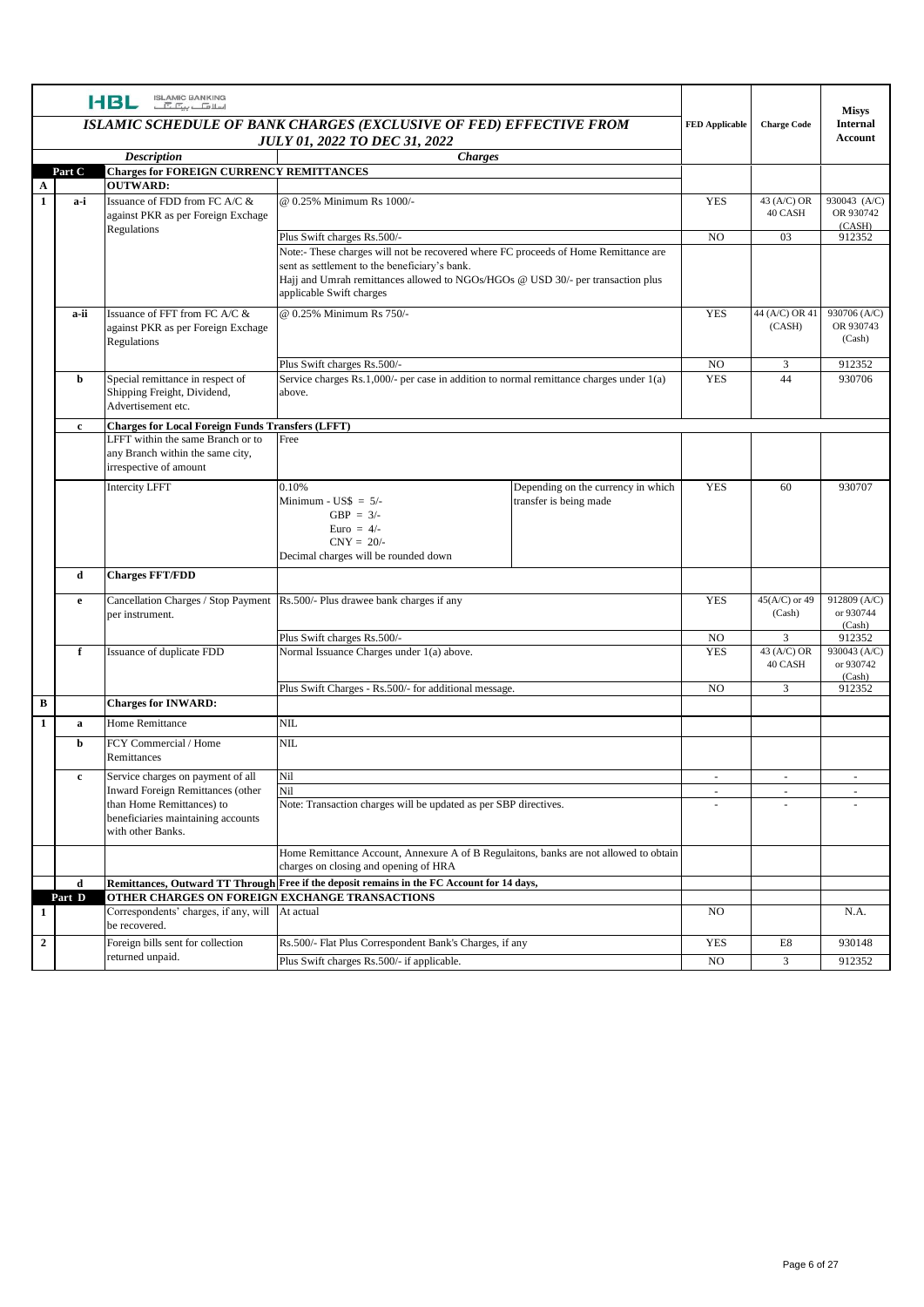|                         |         | ISLAMIC BANKING<br>اسلا <del>مات پیکا گ</del> ا<br><b>HBL</b>                                                                                        |                                                                                          |                                                                                                                                                                                                                                                                                                                                                                                                                                                          |                       |                                  | <b>Misys</b>     |
|-------------------------|---------|------------------------------------------------------------------------------------------------------------------------------------------------------|------------------------------------------------------------------------------------------|----------------------------------------------------------------------------------------------------------------------------------------------------------------------------------------------------------------------------------------------------------------------------------------------------------------------------------------------------------------------------------------------------------------------------------------------------------|-----------------------|----------------------------------|------------------|
|                         |         |                                                                                                                                                      |                                                                                          | ISLAMIC SCHEDULE OF BANK CHARGES (EXCLUSIVE OF FED) EFFECTIVE FROM                                                                                                                                                                                                                                                                                                                                                                                       | <b>FED Applicable</b> | <b>Charge Code</b>               | <b>Internal</b>  |
|                         |         |                                                                                                                                                      | <b>JULY 01, 2022 TO DEC 31, 2022</b>                                                     |                                                                                                                                                                                                                                                                                                                                                                                                                                                          |                       |                                  | Account          |
|                         |         | <b>Description</b>                                                                                                                                   |                                                                                          | <b>Charges</b>                                                                                                                                                                                                                                                                                                                                                                                                                                           |                       |                                  |                  |
| 3                       |         | Inward collections received (relating<br>to F.C A/c) from abroad or local                                                                            | US\$ 5/- for collection upto US\$ 1,000/-<br>US\$ 15/- for collection above US\$ 1,000/- |                                                                                                                                                                                                                                                                                                                                                                                                                                                          | <b>YES</b>            | 58                               | 912012           |
|                         |         | banks/ branches & where payment is<br>demanded in Foreign Currency.                                                                                  | Plus Swift charges Rs.500/-                                                              |                                                                                                                                                                                                                                                                                                                                                                                                                                                          | N <sub>O</sub>        | 3                                | 912352           |
| $\overline{\mathbf{4}}$ |         | Clean Inward Foreign collection<br>cheque Return charges (to be charged<br>for sending back cheque to collecting<br>Bank through DHL                 | US\$20/- (To be recovered from collecting Bank)                                          |                                                                                                                                                                                                                                                                                                                                                                                                                                                          | <b>YES</b>            | DI                               | 911910           |
| 5                       |         | Inward cheques received from local                                                                                                                   | Charges @ 0.15% Minimum Rs.250/-                                                         |                                                                                                                                                                                                                                                                                                                                                                                                                                                          | <b>YES</b>            | 48                               | 930048           |
|                         |         | branches, up-country branches or<br>local banks for payment in Pak.<br>Rupees. (Convert the relevant Foreign<br>Currency at the buying rate)         | Plus Swift charges Rs.500/-                                                              |                                                                                                                                                                                                                                                                                                                                                                                                                                                          | N <sub>O</sub>        | 3                                | 912352           |
| 6                       |         | <b>Issuance of Proceeds Realization</b><br>Certificate, if transaction is older than<br>one year.                                                    | Rs.500/- Flat per certificate.                                                           |                                                                                                                                                                                                                                                                                                                                                                                                                                                          | <b>YES</b>            | 50                               | 930050           |
| 7                       |         | <b>Duplicate Proceeds Realization</b><br>Certificate.                                                                                                | Rs.1,000/- Flat per certificate.                                                         |                                                                                                                                                                                                                                                                                                                                                                                                                                                          | <b>YES</b>            | 50                               | 930050           |
| 8                       |         | Standing Instruction Charges in<br>Foreign Currency A/c.                                                                                             |                                                                                          | US\$ 5/- per transaction plus actual remittance charges as applicable.                                                                                                                                                                                                                                                                                                                                                                                   | <b>YES</b>            | 65                               | 912081           |
| $\boldsymbol{9}$        |         | <b>Debit Authority Issuance Charges</b>                                                                                                              |                                                                                          |                                                                                                                                                                                                                                                                                                                                                                                                                                                          |                       |                                  |                  |
|                         |         | <b>Currency</b>                                                                                                                                      |                                                                                          | <b>Current Refund Charges</b>                                                                                                                                                                                                                                                                                                                                                                                                                            |                       |                                  |                  |
|                         |         | <b>SAR</b>                                                                                                                                           |                                                                                          | 50.00                                                                                                                                                                                                                                                                                                                                                                                                                                                    | N <sub>O</sub>        | N <sub>O</sub>                   | 912630           |
|                         |         | CAD<br><b>EUR</b>                                                                                                                                    |                                                                                          | 20.00                                                                                                                                                                                                                                                                                                                                                                                                                                                    | N <sub>O</sub>        | N <sub>O</sub><br>N <sub>O</sub> | 912630           |
|                         |         | <b>DKK</b>                                                                                                                                           |                                                                                          | 20.00<br>110.00                                                                                                                                                                                                                                                                                                                                                                                                                                          | NO<br>NO              | N <sub>O</sub>                   | 912630<br>912630 |
|                         |         | <b>USD</b>                                                                                                                                           |                                                                                          | 20.00                                                                                                                                                                                                                                                                                                                                                                                                                                                    | N <sub>O</sub>        | N <sub>O</sub>                   | 912630           |
|                         |         | <b>GBP</b>                                                                                                                                           |                                                                                          | 15.00                                                                                                                                                                                                                                                                                                                                                                                                                                                    | N <sub>O</sub>        | N <sub>O</sub>                   | 912630           |
|                         |         | <b>AED</b>                                                                                                                                           |                                                                                          | 75.00                                                                                                                                                                                                                                                                                                                                                                                                                                                    | N <sub>O</sub>        | N <sub>O</sub>                   | 912630           |
|                         |         | SGD                                                                                                                                                  |                                                                                          | 20.00                                                                                                                                                                                                                                                                                                                                                                                                                                                    | N <sub>O</sub>        | N <sub>O</sub>                   | 912630           |
|                         |         | <b>AUD</b>                                                                                                                                           |                                                                                          | 20.00                                                                                                                                                                                                                                                                                                                                                                                                                                                    | N <sub>O</sub>        | N <sub>O</sub>                   | 912630           |
|                         |         | <b>NOK</b>                                                                                                                                           |                                                                                          | 150.00                                                                                                                                                                                                                                                                                                                                                                                                                                                   | N <sub>O</sub>        | N <sub>O</sub>                   | 912630           |
|                         |         | <b>SEK</b>                                                                                                                                           |                                                                                          | 150.00                                                                                                                                                                                                                                                                                                                                                                                                                                                   | N <sub>O</sub>        | N <sub>O</sub>                   | 912630           |
|                         |         | <b>CHF</b>                                                                                                                                           |                                                                                          | 20.00                                                                                                                                                                                                                                                                                                                                                                                                                                                    | N <sub>O</sub>        | N <sub>O</sub>                   | 912630           |
|                         |         |                                                                                                                                                      | <b>DOMESTIC BANKING</b>                                                                  |                                                                                                                                                                                                                                                                                                                                                                                                                                                          |                       |                                  |                  |
|                         | Part E  | <b>CHARGES FOR REMITTANCES</b>                                                                                                                       |                                                                                          |                                                                                                                                                                                                                                                                                                                                                                                                                                                          |                       |                                  |                  |
| 1                       |         | <b>Issuance of Banker's Cheque</b><br>Through A/c                                                                                                    |                                                                                          |                                                                                                                                                                                                                                                                                                                                                                                                                                                          | <b>YES</b>            | 62                               | 912017           |
|                         | a       | Note:-<br>not exceed 0.50% of fee/dues or Rs.25/- per instrument, whichever is less.<br>* Charges amount should not exceed Rs 25/- inclusive of FED. |                                                                                          | <b>Rs.400/- Flat</b><br>Charges for issuance of Banker's Cheque for payment of fee/dues in favour of Educational Institutions, HEC/Board etc. should                                                                                                                                                                                                                                                                                                     | <b>YES</b>            | 62                               | 912017           |
|                         | b       |                                                                                                                                                      |                                                                                          | For Cash Management customers, Charges as per specific agreement with them in line with Functional Head Approval.                                                                                                                                                                                                                                                                                                                                        | <b>YES</b>            | AH                               | 914271           |
|                         |         | Rs.400/- Flat<br><b>Cancellation of Bankers Cheque</b><br>$\mathbf c$                                                                                |                                                                                          |                                                                                                                                                                                                                                                                                                                                                                                                                                                          | <b>YES</b>            | 52                               | 930052<br>930745 |
|                         |         |                                                                                                                                                      |                                                                                          | Note:- No cancellation charges on Banker's Cheque :<br>(i) Issued in favour of Ministry of Food, Government of Pakistan, as an advance deposit<br>against BARDANA (Jute Bags) only during wheat procurement season.<br>(ii) Issued in favour of Government Departments as Security Deposit and refunded to the<br>Purchaser on recommendation of the same Government Department.<br>(iii) Issued in favor of Educational institutions / HEC / Board etc. |                       |                                  |                  |
|                         | d       | Issuance of Replacement, in case of<br>lost Banker's Cheque                                                                                          | Same as Banker's Cheque issuance charges<br>Terms & Conditions apply                     |                                                                                                                                                                                                                                                                                                                                                                                                                                                          | <b>YES</b>            | 62                               | 912017           |
|                         | $\rm e$ | Courier Delivery of Banker's Cheque                                                                                                                  | Rs. 250/-                                                                                |                                                                                                                                                                                                                                                                                                                                                                                                                                                          | <b>YES</b>            | 27                               | 912304           |
| $\boldsymbol{2}$        |         | Special Pre-printed Drafts for CMD<br>Customers                                                                                                      |                                                                                          | @ 0.04% - issuance charges or as per agreement by CMD with the customer.                                                                                                                                                                                                                                                                                                                                                                                 | <b>YES</b>            | 0B                               | 912038           |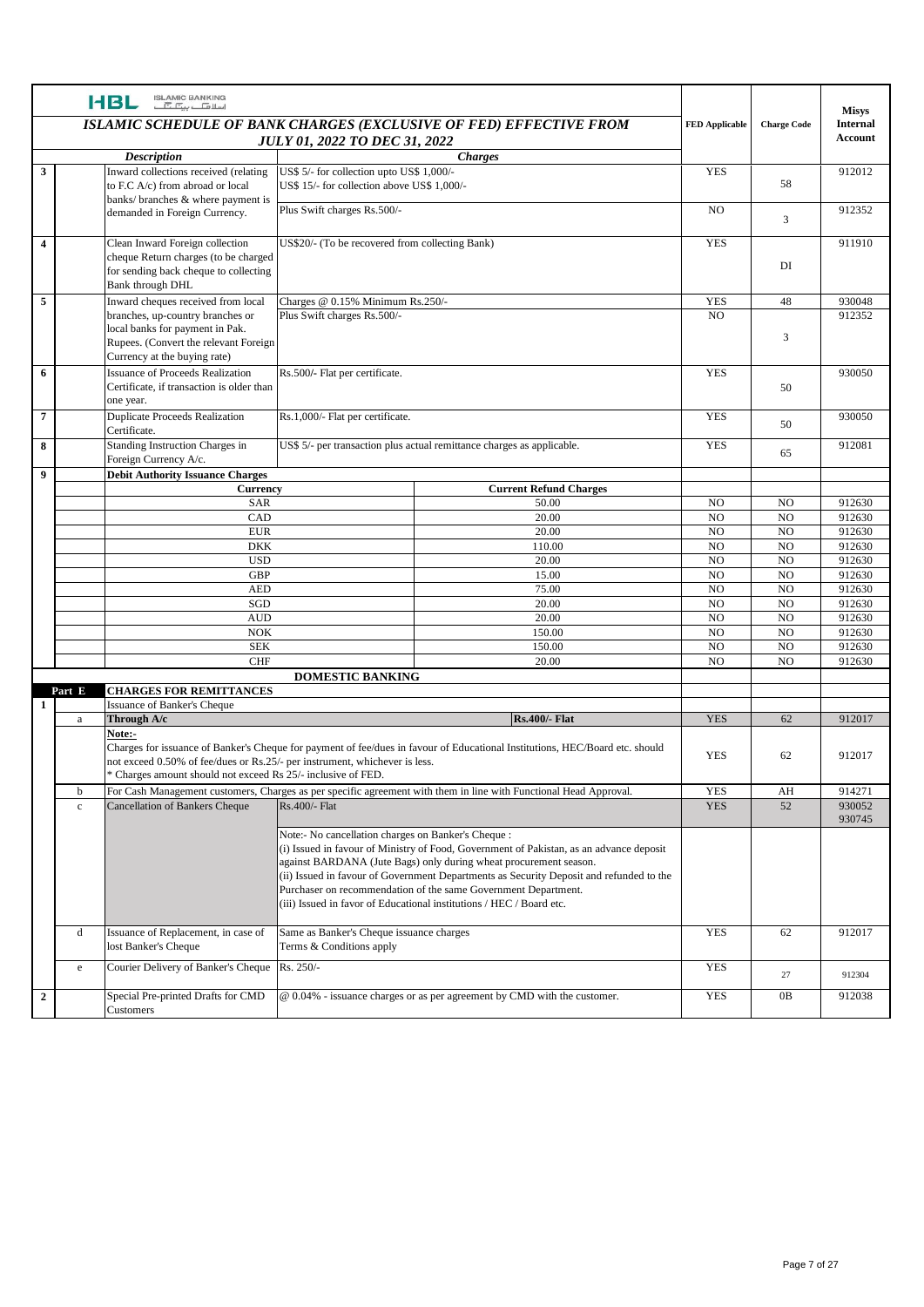|                                    |                                                                                                                                                                                                                                                                                                                                                                                                                                                   | <b>ISLAMIC BANKING</b><br><b>HBL</b><br>$\underline{\overline{\mathcal{F}}_1 \overline{\mathcal{F}}_{222}}$ $\underline{\overline{\mathcal{F}}_2}$ |                                                |                                                                                                                                   |                   |            |                    | <b>Misys</b>                      |
|------------------------------------|---------------------------------------------------------------------------------------------------------------------------------------------------------------------------------------------------------------------------------------------------------------------------------------------------------------------------------------------------------------------------------------------------------------------------------------------------|----------------------------------------------------------------------------------------------------------------------------------------------------|------------------------------------------------|-----------------------------------------------------------------------------------------------------------------------------------|-------------------|------------|--------------------|-----------------------------------|
|                                    | <b>ISLAMIC SCHEDULE OF BANK CHARGES (EXCLUSIVE OF FED) EFFECTIVE FROM</b><br><b>FED Applicable</b><br><b>JULY 01, 2022 TO DEC 31, 2022</b>                                                                                                                                                                                                                                                                                                        |                                                                                                                                                    |                                                |                                                                                                                                   |                   |            | <b>Charge Code</b> | <b>Internal</b><br><b>Account</b> |
|                                    |                                                                                                                                                                                                                                                                                                                                                                                                                                                   | <b>Description</b>                                                                                                                                 |                                                |                                                                                                                                   |                   |            |                    |                                   |
|                                    |                                                                                                                                                                                                                                                                                                                                                                                                                                                   | 3 Call Deposit Receipt (CDR)                                                                                                                       |                                                | <b>Charges</b>                                                                                                                    |                   |            |                    |                                   |
|                                    | $\rm{a}$                                                                                                                                                                                                                                                                                                                                                                                                                                          | <b>Issuance from Account</b>                                                                                                                       | Rs. 200/-                                      |                                                                                                                                   |                   | <b>YES</b> | 11                 | 914199                            |
|                                    | $\mathbf b$                                                                                                                                                                                                                                                                                                                                                                                                                                       | Cancellation of CDR issued from                                                                                                                    | Rs. 240/-                                      |                                                                                                                                   |                   | <b>YES</b> | 11                 | 914199                            |
|                                    |                                                                                                                                                                                                                                                                                                                                                                                                                                                   | Account                                                                                                                                            |                                                |                                                                                                                                   |                   |            |                    |                                   |
|                                    | $\mathbf{c}$                                                                                                                                                                                                                                                                                                                                                                                                                                      | Issuance of Duplicate CDR issued<br>from account                                                                                                   | Rs. 240/-                                      |                                                                                                                                   |                   | <b>YES</b> | 11                 | 914199                            |
| $\overline{\mathbf{4}}$            |                                                                                                                                                                                                                                                                                                                                                                                                                                                   | <b>INTER BRANCH ONLINE TRANSACTIONS / CROSS BRANCH OFF LINE TRANSFERS</b>                                                                          |                                                |                                                                                                                                   |                   |            |                    |                                   |
|                                    |                                                                                                                                                                                                                                                                                                                                                                                                                                                   | Product                                                                                                                                            | <b>Transaction</b>                             | <b>Charges</b>                                                                                                                    | <b>Payable By</b> |            |                    |                                   |
|                                    | $\mathbf a$                                                                                                                                                                                                                                                                                                                                                                                                                                       | Deposit (Cash)                                                                                                                                     | (i) Within City                                | Free                                                                                                                              |                   | <b>YES</b> | 13                 | 910818                            |
|                                    |                                                                                                                                                                                                                                                                                                                                                                                                                                                   |                                                                                                                                                    |                                                |                                                                                                                                   | Depositor         |            |                    |                                   |
|                                    |                                                                                                                                                                                                                                                                                                                                                                                                                                                   |                                                                                                                                                    |                                                |                                                                                                                                   |                   |            |                    |                                   |
|                                    |                                                                                                                                                                                                                                                                                                                                                                                                                                                   |                                                                                                                                                    | ii) Inter city                                 | Flat $Rs.400/=$                                                                                                                   |                   |            |                    |                                   |
|                                    | b                                                                                                                                                                                                                                                                                                                                                                                                                                                 | Withdrawals (Cash)                                                                                                                                 | ii) Within City Upto<br>Rs.500,000/- per day   | Free                                                                                                                              |                   |            |                    |                                   |
|                                    |                                                                                                                                                                                                                                                                                                                                                                                                                                                   |                                                                                                                                                    | (ii) Within City Over                          | 0.15% of the transaction amount with                                                                                              |                   |            |                    |                                   |
|                                    |                                                                                                                                                                                                                                                                                                                                                                                                                                                   |                                                                                                                                                    | $Rs.500,000/=$ per day                         | Minimum Rs.600/-                                                                                                                  | Account           |            |                    |                                   |
|                                    |                                                                                                                                                                                                                                                                                                                                                                                                                                                   |                                                                                                                                                    | (iii) Inter-city upto                          | Flat Rs 370/-                                                                                                                     | Holder            | <b>YES</b> | 13                 | 910818                            |
|                                    |                                                                                                                                                                                                                                                                                                                                                                                                                                                   |                                                                                                                                                    | Rs.500,000/- per day                           |                                                                                                                                   |                   |            |                    |                                   |
|                                    |                                                                                                                                                                                                                                                                                                                                                                                                                                                   |                                                                                                                                                    |                                                |                                                                                                                                   |                   |            |                    |                                   |
|                                    |                                                                                                                                                                                                                                                                                                                                                                                                                                                   |                                                                                                                                                    | (iv) Inter-City Over                           | 0.125% of the transaction amount with                                                                                             |                   |            |                    |                                   |
|                                    |                                                                                                                                                                                                                                                                                                                                                                                                                                                   |                                                                                                                                                    | $Rs.500,000/=$ per day                         | Minimum Rs.600/-                                                                                                                  |                   |            |                    |                                   |
|                                    | $\mathbf c$                                                                                                                                                                                                                                                                                                                                                                                                                                       | <b>Cheque Deposits</b>                                                                                                                             | (i) Within city and within the                 | Free                                                                                                                              |                   |            |                    |                                   |
|                                    |                                                                                                                                                                                                                                                                                                                                                                                                                                                   | (HBL Cheque - For credit to HBL<br>Account of current & saving both                                                                                | Catchment area of One<br><b>Clearing House</b> |                                                                                                                                   | Account<br>Holder | <b>YES</b> | 13                 | 910818                            |
|                                    |                                                                                                                                                                                                                                                                                                                                                                                                                                                   | across the board)                                                                                                                                  | (ii) Inter city                                | Free                                                                                                                              |                   |            |                    |                                   |
|                                    | d                                                                                                                                                                                                                                                                                                                                                                                                                                                 | Non-HBL Cheque deposited in local                                                                                                                  |                                                | Flat Rs. $400/$ =                                                                                                                 |                   |            |                    |                                   |
|                                    |                                                                                                                                                                                                                                                                                                                                                                                                                                                   | clearing and funds credited to HBL                                                                                                                 |                                                |                                                                                                                                   |                   |            |                    |                                   |
|                                    |                                                                                                                                                                                                                                                                                                                                                                                                                                                   | <b>Inter-city Branch Account</b>                                                                                                                   |                                                |                                                                                                                                   | Beneficiary       | <b>YES</b> | 13                 | 910818                            |
|                                    |                                                                                                                                                                                                                                                                                                                                                                                                                                                   |                                                                                                                                                    |                                                |                                                                                                                                   |                   |            |                    |                                   |
|                                    | $\mathbf{e}$                                                                                                                                                                                                                                                                                                                                                                                                                                      | Local Funds Transfers (LFTs) Online                                                                                                                | (i) Within city and within the Free            |                                                                                                                                   |                   |            |                    |                                   |
|                                    |                                                                                                                                                                                                                                                                                                                                                                                                                                                   | Funds Transfer / Cross Branch                                                                                                                      | Catchment area of One                          |                                                                                                                                   | Account           |            |                    |                                   |
|                                    |                                                                                                                                                                                                                                                                                                                                                                                                                                                   | <b>Transfers</b>                                                                                                                                   | <b>Clearing House</b>                          |                                                                                                                                   | Holder            | <b>YES</b> | 60                 | 930707                            |
|                                    |                                                                                                                                                                                                                                                                                                                                                                                                                                                   |                                                                                                                                                    | (ii) Inter city                                | *NIL                                                                                                                              |                   |            |                    |                                   |
|                                    |                                                                                                                                                                                                                                                                                                                                                                                                                                                   |                                                                                                                                                    |                                                |                                                                                                                                   |                   |            |                    |                                   |
|                                    |                                                                                                                                                                                                                                                                                                                                                                                                                                                   | Note: HBL Cheque to be obtained from Account Holders for all LFTs (e) above.                                                                       |                                                |                                                                                                                                   |                   |            |                    |                                   |
|                                    |                                                                                                                                                                                                                                                                                                                                                                                                                                                   | Note:-1 (a) Where link is down, remittance may be sent by other means without extra charges.                                                       |                                                |                                                                                                                                   |                   |            |                    |                                   |
|                                    |                                                                                                                                                                                                                                                                                                                                                                                                                                                   | be collected through Online facility instead of NIFT.                                                                                              |                                                | Note:-(2) (a) As per HOK instructions all HBL Cheques deposited at Branch Counters which are drawn on Misys Branches must         |                   | <b>YES</b> | 57                 | 912001                            |
|                                    |                                                                                                                                                                                                                                                                                                                                                                                                                                                   |                                                                                                                                                    |                                                |                                                                                                                                   |                   | <b>YES</b> | 57                 | 912001                            |
|                                    |                                                                                                                                                                                                                                                                                                                                                                                                                                                   |                                                                                                                                                    |                                                | (b) Collection of Non HBL Cheque Rs.300/- Flat (Plus FED) where NIFT facility is available otherwise Normal OBC Charges           |                   |            |                    |                                   |
|                                    |                                                                                                                                                                                                                                                                                                                                                                                                                                                   | are to be recovered.                                                                                                                               |                                                |                                                                                                                                   |                   |            |                    |                                   |
|                                    |                                                                                                                                                                                                                                                                                                                                                                                                                                                   |                                                                                                                                                    |                                                | Note:-(3) Cash Management as per agreement signed with the customer alongwith Functional Head approval.                           |                   | <b>YES</b> | AH                 | 914271                            |
|                                    | Note:-(4) Cash Management as per Schedule of Charges where no written agreement is available.<br>Note:-(5) No service charges shall be recovered from students depositing fee directly in the Fee Collection Account of the<br>educational institution through Cash Deposit / LFT / IBTS / Cross Branch Transaction etc.<br>Note:-(6) Charges mentioned in Point 4 (a,b & d) above are not applicable on HBL Al-Mukhtar (Freedom) and HBL at Work |                                                                                                                                                    |                                                |                                                                                                                                   | <b>YES</b>        | AH         | 914271             |                                   |
|                                    |                                                                                                                                                                                                                                                                                                                                                                                                                                                   |                                                                                                                                                    |                                                |                                                                                                                                   |                   |            |                    |                                   |
|                                    |                                                                                                                                                                                                                                                                                                                                                                                                                                                   |                                                                                                                                                    |                                                |                                                                                                                                   |                   |            |                    |                                   |
| (Islamic) Premium Account Holders. |                                                                                                                                                                                                                                                                                                                                                                                                                                                   |                                                                                                                                                    |                                                |                                                                                                                                   |                   |            |                    |                                   |
|                                    |                                                                                                                                                                                                                                                                                                                                                                                                                                                   |                                                                                                                                                    |                                                | Note:-(7) All charges pertaining to intercity funds transfers under this section will be exempted in case of sales of third party |                   |            |                    |                                   |
|                                    |                                                                                                                                                                                                                                                                                                                                                                                                                                                   | mutual fund transactions.                                                                                                                          |                                                |                                                                                                                                   |                   |            |                    |                                   |
|                                    |                                                                                                                                                                                                                                                                                                                                                                                                                                                   | *Note: NIL Charges will be recovered against MT 103 till further instruction from SBP.                                                             |                                                |                                                                                                                                   |                   |            |                    |                                   |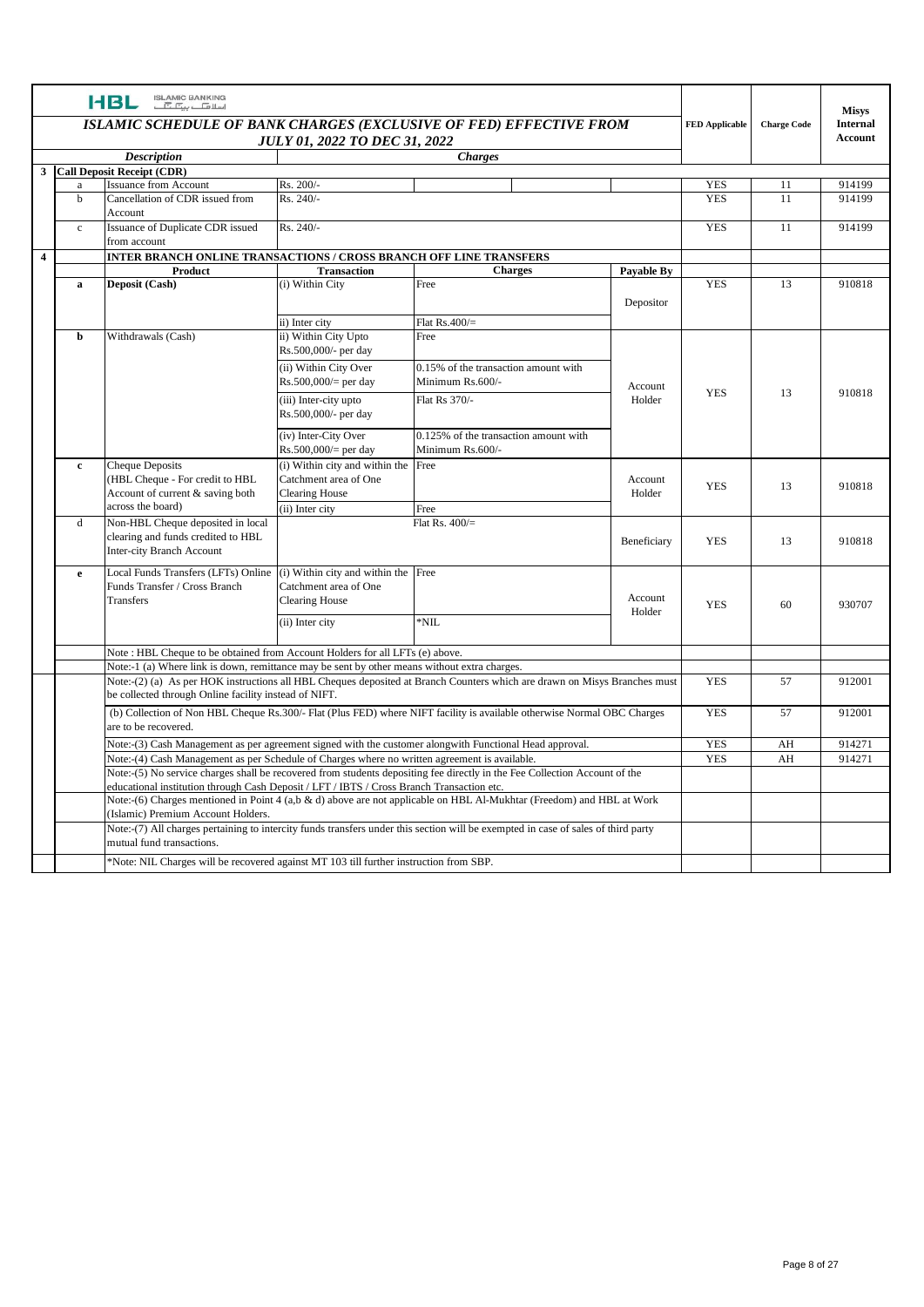|   |                                                                                                                                                                                                                                                                                                                              | <b>ISLAMIC BANKING</b><br><b>HBL</b><br>$C$ $E$ $E_{\mu\nu}$ $C_{\mu}$ $E_{\mu\nu}$           |                                                                                                                                                      |                                                                                                                                                                                                                                                |                                                                                 |                                                                    |                                                                               |                 | <b>Misys</b>     |
|---|------------------------------------------------------------------------------------------------------------------------------------------------------------------------------------------------------------------------------------------------------------------------------------------------------------------------------|-----------------------------------------------------------------------------------------------|------------------------------------------------------------------------------------------------------------------------------------------------------|------------------------------------------------------------------------------------------------------------------------------------------------------------------------------------------------------------------------------------------------|---------------------------------------------------------------------------------|--------------------------------------------------------------------|-------------------------------------------------------------------------------|-----------------|------------------|
|   | ISLAMIC SCHEDULE OF BANK CHARGES (EXCLUSIVE OF FED) EFFECTIVE FROM                                                                                                                                                                                                                                                           |                                                                                               |                                                                                                                                                      |                                                                                                                                                                                                                                                |                                                                                 | <b>FED Applicable</b>                                              | <b>Charge Code</b>                                                            | <b>Internal</b> |                  |
|   | <b>JULY 01, 2022 TO DEC 31, 2022</b>                                                                                                                                                                                                                                                                                         |                                                                                               |                                                                                                                                                      |                                                                                                                                                                                                                                                |                                                                                 |                                                                    |                                                                               | Account         |                  |
|   | <b>Description</b><br><b>Charges</b>                                                                                                                                                                                                                                                                                         |                                                                                               |                                                                                                                                                      |                                                                                                                                                                                                                                                |                                                                                 |                                                                    |                                                                               |                 |                  |
|   |                                                                                                                                                                                                                                                                                                                              | 5 Inter Bank Funds Transfer (IBFT) through Branch<br>Inter Bank Funds Transfer (IBFT)         | Free                                                                                                                                                 |                                                                                                                                                                                                                                                |                                                                                 |                                                                    | Yes                                                                           | 13              | 910818           |
| 6 |                                                                                                                                                                                                                                                                                                                              | 3rd Party Funds Transfer using SBP's, RTGS System MT 103 Facility                             |                                                                                                                                                      |                                                                                                                                                                                                                                                |                                                                                 |                                                                    |                                                                               |                 |                  |
|   |                                                                                                                                                                                                                                                                                                                              | Threshold amount of 3rd Party Funds Transfer through RTGS via MT-103 is Rs.1 Million          |                                                                                                                                                      |                                                                                                                                                                                                                                                |                                                                                 |                                                                    |                                                                               |                 |                  |
|   |                                                                                                                                                                                                                                                                                                                              |                                                                                               |                                                                                                                                                      |                                                                                                                                                                                                                                                |                                                                                 |                                                                    |                                                                               |                 |                  |
|   | <b>Funds Outflow</b>                                                                                                                                                                                                                                                                                                         |                                                                                               | <b>Transaction Time Window</b>                                                                                                                       | <b>Charges Payable to SBP</b><br><b>Per Transaction (PKR)</b><br>G.L.Code-9903187                                                                                                                                                              | <b>HBL Share of Charges</b><br><b>Per Transaction (PKR)</b><br>G.L.Code-9914049 | <b>Total Charges to</b><br>be recovered<br>from Customers<br>(PKR) |                                                                               |                 |                  |
|   | 9:00 AM to 1:30 PM<br>*NIL<br>*NIL<br>$*$ NIL                                                                                                                                                                                                                                                                                |                                                                                               |                                                                                                                                                      |                                                                                                                                                                                                                                                |                                                                                 |                                                                    |                                                                               |                 |                  |
|   | $*$ NIL<br>$*$ NIL<br>1:30 PM to 3:00 PM<br>Monday to Friday                                                                                                                                                                                                                                                                 |                                                                                               |                                                                                                                                                      | $*$ NIL                                                                                                                                                                                                                                        | <b>YES</b>                                                                      | AC                                                                 | 914049                                                                        |                 |                  |
|   | <b>Funds In-flow</b>                                                                                                                                                                                                                                                                                                         |                                                                                               | 3:00 PM to 4:00 PM<br>$*$ NIL<br>$*$ NIL<br>*NIL<br>NIL                                                                                              |                                                                                                                                                                                                                                                |                                                                                 |                                                                    |                                                                               |                 |                  |
|   |                                                                                                                                                                                                                                                                                                                              |                                                                                               |                                                                                                                                                      | *Note: NIL Charges will be recovered against MT 103 till further instruction from SBP.                                                                                                                                                         |                                                                                 |                                                                    |                                                                               |                 |                  |
| 7 |                                                                                                                                                                                                                                                                                                                              | 3rd Party Funds Transfer using SBP's, RTGS System - MT 102 Facility                           |                                                                                                                                                      |                                                                                                                                                                                                                                                |                                                                                 |                                                                    |                                                                               |                 |                  |
|   |                                                                                                                                                                                                                                                                                                                              | Threshold amount of 3rd Party Funds Transfer through RTGS via MT-102 is Rs. 100,000           |                                                                                                                                                      |                                                                                                                                                                                                                                                |                                                                                 |                                                                    |                                                                               |                 |                  |
|   | <b>Total Charges</b><br><b>Charges Payable to</b><br><b>HBL</b> Share of<br>to be recovered<br><b>SBP Per Transaction</b><br><b>Charges Per</b><br><b>Funds Outflow</b><br><b>Transaction Time Window</b><br>from<br>(PKR) G.L.Code-<br><b>Transaction (PKR)</b><br><b>Customers</b><br>9903187<br>G.L.Code-9914049<br>(PKR) |                                                                                               |                                                                                                                                                      |                                                                                                                                                                                                                                                |                                                                                 |                                                                    |                                                                               |                 |                  |
|   |                                                                                                                                                                                                                                                                                                                              |                                                                                               | First Batch 12:00 PM                                                                                                                                 | *NIL                                                                                                                                                                                                                                           | *NIL                                                                            | *NIL                                                               |                                                                               |                 |                  |
|   | <b>Monday to Friday</b>                                                                                                                                                                                                                                                                                                      |                                                                                               | 2nd Batch 3:30 PM                                                                                                                                    | *NIL                                                                                                                                                                                                                                           | *NIL                                                                            | $*$ NIL                                                            | <b>YES</b>                                                                    | AC              | 914049           |
|   | <b>Funds In-flow</b>                                                                                                                                                                                                                                                                                                         | *Note: NIL Charges will be recovered against MT 102 till further instruction from SBP.        | NII.                                                                                                                                                 |                                                                                                                                                                                                                                                |                                                                                 |                                                                    |                                                                               |                 |                  |
|   | Part F                                                                                                                                                                                                                                                                                                                       | <b>BILLS</b>                                                                                  |                                                                                                                                                      |                                                                                                                                                                                                                                                |                                                                                 |                                                                    |                                                                               |                 |                  |
| 1 |                                                                                                                                                                                                                                                                                                                              | Collection: -                                                                                 |                                                                                                                                                      |                                                                                                                                                                                                                                                |                                                                                 |                                                                    |                                                                               |                 |                  |
|   | a                                                                                                                                                                                                                                                                                                                            | <b>Bills</b>                                                                                  | @ 0.40% Minimum Rs.1000/-                                                                                                                            |                                                                                                                                                                                                                                                |                                                                                 |                                                                    | <b>YES</b>                                                                    | QG              | 912057           |
|   |                                                                                                                                                                                                                                                                                                                              |                                                                                               | (ii) Plus Courier Charges Rs.150/- (in case of within city) or Rs.250/- (in case of intercity)                                                       |                                                                                                                                                                                                                                                |                                                                                 |                                                                    | NO.                                                                           | 27              | 912304           |
|   |                                                                                                                                                                                                                                                                                                                              |                                                                                               |                                                                                                                                                      |                                                                                                                                                                                                                                                |                                                                                 |                                                                    |                                                                               |                 |                  |
|   | b                                                                                                                                                                                                                                                                                                                            | Clean (including cheques/dividend                                                             | @ 0.25% Minimum Rs.300/- Maximum Rs.10,000/-                                                                                                         |                                                                                                                                                                                                                                                |                                                                                 |                                                                    | <b>YES</b>                                                                    | 57              | 912001           |
|   |                                                                                                                                                                                                                                                                                                                              | warrants/ drafts etc)                                                                         | (ii) Plus Courier Charges Rs.150/- (in case of within city) or Rs.250/- (in case of intercity)                                                       |                                                                                                                                                                                                                                                |                                                                                 |                                                                    | N <sub>O</sub>                                                                | 27              | 912304           |
|   |                                                                                                                                                                                                                                                                                                                              |                                                                                               | No Charges on LBC i.e proceeds of other banks cheques collected in cash OR routed<br>through account maintained with local NBP brach and vice versa. |                                                                                                                                                                                                                                                |                                                                                 |                                                                    |                                                                               |                 |                  |
|   | $\rm c$                                                                                                                                                                                                                                                                                                                      | Cheques received for collection                                                               | @ 0.25% Minimum Rs.500/- Maximum Rs.10,000/-                                                                                                         |                                                                                                                                                                                                                                                |                                                                                 |                                                                    | <b>YES</b>                                                                    | 57              | 912001           |
|   |                                                                                                                                                                                                                                                                                                                              | directly from other Banks                                                                     | (ii) Plus Courier Charges Rs.150/- (in case of within city) or Rs.250/- (in case of intercity)                                                       |                                                                                                                                                                                                                                                |                                                                                 |                                                                    | N <sub>O</sub>                                                                | 27              | 912304           |
|   |                                                                                                                                                                                                                                                                                                                              |                                                                                               |                                                                                                                                                      |                                                                                                                                                                                                                                                |                                                                                 |                                                                    |                                                                               |                 |                  |
|   | d                                                                                                                                                                                                                                                                                                                            | Charges for US\$ drafts / cheques<br>presented in clearing.                                   | Rs.350/- per instrument. Flat                                                                                                                        |                                                                                                                                                                                                                                                |                                                                                 |                                                                    | <b>YES</b>                                                                    | DJ              | 911909           |
|   | ${\bf e}$                                                                                                                                                                                                                                                                                                                    | Intercity clearing through NIFT                                                               | Rs.350/- per instrument. Flat<br>(i) Rawalpindi & Islamabad.<br>(iii) Khushab & Jauharabad.                                                          | No charges for transactions between following twin cities:-<br>(ii) Chenab Nagar (Rabwah) and Chinniot.<br>No charges within Catchment Area of NIFT in All Regions, if clearing is handled as local<br>clearing and not as intercity clearing. |                                                                                 |                                                                    | <b>YES</b>                                                                    | 57              | 912001           |
|   | f                                                                                                                                                                                                                                                                                                                            | <b>Urgent collection of local cheques</b><br>for Rs.500,000 and above                         | Rs.500/- per collection.                                                                                                                             |                                                                                                                                                                                                                                                |                                                                                 |                                                                    | <b>YES</b>                                                                    | DH              | 912083           |
|   | g                                                                                                                                                                                                                                                                                                                            | <b>Returning Charges for Intercity</b><br><b>Clearing / Collection (Documentary</b><br>Clean) | Rs. 500/- Flat<br>(ii) Plus Courier Charges Rs.150/- (in case of within city) or Rs.250/- (in case of intercity)                                     |                                                                                                                                                                                                                                                |                                                                                 |                                                                    | Isb-N<br>Sindh-Y<br>Punjab-Y<br>Bal-Y<br>KPK-Y<br>AJK-N<br>Fata/Pata-N<br>NO. | E8<br>27        | 930148<br>912304 |
|   |                                                                                                                                                                                                                                                                                                                              |                                                                                               | Only for OBC                                                                                                                                         |                                                                                                                                                                                                                                                |                                                                                 |                                                                    |                                                                               |                 |                  |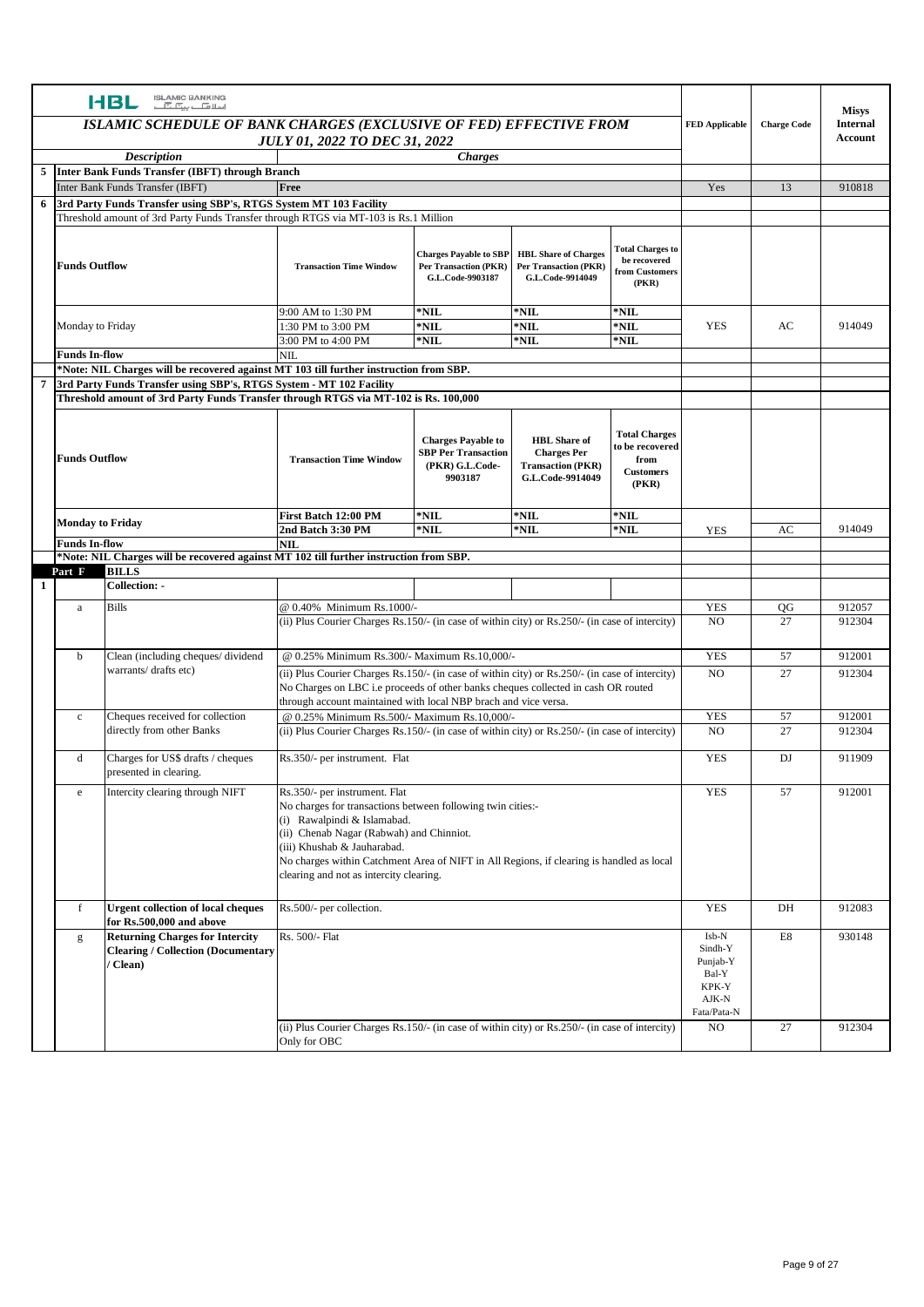|                | <b>ISLAMIC BANKING</b><br><b>HBL</b><br>$-5.5$                                                                                                                   |                                                                                                                                                                                         |                                                                                   |                                                                                                                                                                                                                                                        |                           |            |                    | <b>Misys</b>               |
|----------------|------------------------------------------------------------------------------------------------------------------------------------------------------------------|-----------------------------------------------------------------------------------------------------------------------------------------------------------------------------------------|-----------------------------------------------------------------------------------|--------------------------------------------------------------------------------------------------------------------------------------------------------------------------------------------------------------------------------------------------------|---------------------------|------------|--------------------|----------------------------|
|                | <b>ISLAMIC SCHEDULE OF BANK CHARGES (EXCLUSIVE OF FED) EFFECTIVE FROM</b><br><b>JULY 01, 2022 TO DEC 31, 2022</b><br><b>Description</b><br><b><i>Charges</i></b> |                                                                                                                                                                                         |                                                                                   |                                                                                                                                                                                                                                                        |                           |            | <b>Charge Code</b> | <b>Internal</b><br>Account |
|                |                                                                                                                                                                  | <b>Inland Letter of Credit</b>                                                                                                                                                          |                                                                                   |                                                                                                                                                                                                                                                        |                           |            |                    |                            |
| $\overline{2}$ |                                                                                                                                                                  |                                                                                                                                                                                         |                                                                                   |                                                                                                                                                                                                                                                        |                           |            |                    |                            |
|                |                                                                                                                                                                  |                                                                                                                                                                                         |                                                                                   |                                                                                                                                                                                                                                                        |                           |            |                    |                            |
|                | a                                                                                                                                                                | <b>Opening Charges</b>                                                                                                                                                                  | Upto Rs.25 M                                                                      | 0.40% per quarter                                                                                                                                                                                                                                      | Minimum<br>Rs.2,500/- per |            |                    |                            |
|                |                                                                                                                                                                  |                                                                                                                                                                                         | Exceeding Rs. $25$ M to Rs. $50$ 0.35% per quarter                                |                                                                                                                                                                                                                                                        | LC                        |            |                    |                            |
|                |                                                                                                                                                                  |                                                                                                                                                                                         | М                                                                                 |                                                                                                                                                                                                                                                        |                           |            |                    |                            |
|                |                                                                                                                                                                  |                                                                                                                                                                                         |                                                                                   |                                                                                                                                                                                                                                                        |                           | <b>YES</b> | C <sub>6</sub>     | 912005                     |
|                |                                                                                                                                                                  |                                                                                                                                                                                         | Exceeding Rs. 50 M to<br>Rs.100 M                                                 | 0.30% per quarter                                                                                                                                                                                                                                      |                           |            |                    |                            |
|                |                                                                                                                                                                  |                                                                                                                                                                                         | Above Rs.100 M                                                                    | Negotiable Per Quarter                                                                                                                                                                                                                                 |                           |            |                    |                            |
|                |                                                                                                                                                                  |                                                                                                                                                                                         | Plus Swift Charges Rs.500/- Flat                                                  |                                                                                                                                                                                                                                                        |                           |            |                    |                            |
|                |                                                                                                                                                                  |                                                                                                                                                                                         |                                                                                   | Courier Charges Rs.150/- (in case of within city) or Rs.250/-                                                                                                                                                                                          |                           | NO<br>NO   | 03<br>27           | 912352<br>912304           |
|                |                                                                                                                                                                  |                                                                                                                                                                                         | (in case of intercity)                                                            |                                                                                                                                                                                                                                                        |                           |            |                    |                            |
|                |                                                                                                                                                                  |                                                                                                                                                                                         |                                                                                   | Note: Charges negotiable on case-to-case basis under approval of Functional Head                                                                                                                                                                       |                           |            |                    |                            |
|                | b                                                                                                                                                                | Amendments charges without<br>increase in amount.                                                                                                                                       | Rs.1.500/- Flat                                                                   |                                                                                                                                                                                                                                                        |                           | <b>YES</b> | C1                 | 930121                     |
|                | $\mathbf c$                                                                                                                                                      | Involving increase in amount and / or                                                                                                                                                   |                                                                                   | Rs.1,500/- per transaction or Commission as per (2a) above, in case of increase in amount                                                                                                                                                              |                           | <b>YES</b> | C1                 | 930121                     |
|                |                                                                                                                                                                  | extension in period of shipment.                                                                                                                                                        | or extension in validity of LC.                                                   |                                                                                                                                                                                                                                                        |                           |            |                    |                            |
|                | d                                                                                                                                                                | Extension in maturity of Usance Bills                                                                                                                                                   | Service charges Rs.1,000/- Flat per bill                                          |                                                                                                                                                                                                                                                        |                           | <b>YES</b> | C1                 | 930121                     |
|                | $\rm e$                                                                                                                                                          | Cancellation Charges.                                                                                                                                                                   | Rs.1,500/- Flat                                                                   |                                                                                                                                                                                                                                                        |                           | <b>YES</b> | C <sub>2</sub>     | 912808                     |
|                |                                                                                                                                                                  | (Cancellation with mutual consent of<br>Bank & Customer/Beneficiary)                                                                                                                    |                                                                                   |                                                                                                                                                                                                                                                        |                           |            |                    |                            |
|                | f                                                                                                                                                                | Advising / Amendment Charges.                                                                                                                                                           | Rs.1,500/- Flat                                                                   |                                                                                                                                                                                                                                                        |                           | <b>YES</b> | C1                 | 930121                     |
|                |                                                                                                                                                                  |                                                                                                                                                                                         |                                                                                   | (ii) Plus Courier Charges Rs.150/- (in case of within city) or Rs.250/- (in case of intercity)                                                                                                                                                         |                           | NO.        | 27                 | 912304                     |
|                | g                                                                                                                                                                | To add Confirmation on LC Charges                                                                                                                                                       | As per Financing Risk (to be approved by FID).                                    |                                                                                                                                                                                                                                                        |                           | <b>YES</b> | QX                 | 912802                     |
|                | h                                                                                                                                                                | Handling charges on inland import<br>collection bills at opening end.                                                                                                                   | Rs.600/- Flat per collection.                                                     |                                                                                                                                                                                                                                                        |                           | <b>YES</b> | B <sub>5</sub>     | 912804                     |
|                | $\mathbf{i}$                                                                                                                                                     | Handling charges of discrepant<br>documents                                                                                                                                             | Rs.1500/- Flat                                                                    |                                                                                                                                                                                                                                                        |                           | <b>YES</b> | D <sub>9</sub>     | 912803                     |
|                | 3.1                                                                                                                                                              | 3 Bills drawn against Inland Letters of Credit.<br><b>SIGHT BILLS</b>                                                                                                                   |                                                                                   |                                                                                                                                                                                                                                                        |                           |            |                    |                            |
|                | a                                                                                                                                                                | <b>At Negotiating End</b>                                                                                                                                                               |                                                                                   |                                                                                                                                                                                                                                                        |                           |            |                    |                            |
|                | i.                                                                                                                                                               | <b>Negotiation Charges</b>                                                                                                                                                              | @ 0.55% or Minimum Rs.600/-                                                       |                                                                                                                                                                                                                                                        |                           | <b>YES</b> | E6                 | 930146                     |
|                |                                                                                                                                                                  |                                                                                                                                                                                         |                                                                                   | Plus Profit under Murabaha based L.Cs as per Financing facility or normal Prevailing                                                                                                                                                                   |                           | <b>YES</b> | E6                 | 930146                     |
|                | ii                                                                                                                                                               | Collection charges (Inland L/Cs)                                                                                                                                                        | Rs.1,000/- Flat                                                                   |                                                                                                                                                                                                                                                        |                           | <b>YES</b> | C <sub>6</sub>     | 912005                     |
|                | iii                                                                                                                                                              | Collection charges for restricted L/C<br>(where negotiation is restricted to<br>some other Bank and presented to us<br>for forwarding).                                                 | Rs.1,000/- Flat                                                                   |                                                                                                                                                                                                                                                        |                           | <b>YES</b> | C <sub>6</sub>     | 912005                     |
|                | b                                                                                                                                                                | At opening end (at the time of<br>retirement) rate of Charges or Profit<br>rate under Murabaha based L.Cs                                                                               |                                                                                   |                                                                                                                                                                                                                                                        |                           |            |                    |                            |
|                | i.                                                                                                                                                               | If retired within 3 days from the date<br>of lodgment.                                                                                                                                  | Profit as per Financing facility from the date of negotiation.<br>of negotiation. | In case of One Off Approval, Profit at normal Prevailing rate is to be applied from the date                                                                                                                                                           |                           | NO         |                    | 932506                     |
|                | ii                                                                                                                                                               | If retired after 3 days of lodgment.                                                                                                                                                    |                                                                                   |                                                                                                                                                                                                                                                        |                           | NO         |                    | 932506                     |
|                |                                                                                                                                                                  |                                                                                                                                                                                         |                                                                                   |                                                                                                                                                                                                                                                        |                           | NO         | E6                 | 930146                     |
|                |                                                                                                                                                                  |                                                                                                                                                                                         |                                                                                   | Note:- No Profit will be charged from the date of negotiation till the date of lodgment for documents received under Inland L/Cs,<br>where the payment as per re-imbursement arrangement is made to the Negotiating Bank only on receipt of documents. |                           |            |                    |                            |
|                | $\mathbf c$                                                                                                                                                      | If negotiation is restricted to some<br>other Bank.                                                                                                                                     | plus actual charges of Negotiating Bank.                                          | Forwarding branch should recover Handling Service Charges of Rs.500/- (Flat) per bill                                                                                                                                                                  |                           | <b>YES</b> | B <sub>6</sub>     | 912820                     |
|                | Part G                                                                                                                                                           | <b>FINANCES</b>                                                                                                                                                                         |                                                                                   |                                                                                                                                                                                                                                                        |                           |            |                    |                            |
| A              |                                                                                                                                                                  | <b>PROJECT FINANCE</b>                                                                                                                                                                  |                                                                                   |                                                                                                                                                                                                                                                        |                           |            |                    |                            |
| $\mathbf{1}$   |                                                                                                                                                                  | Project Evaluation Fee (Non<br>Refundable) After acceptance of<br>sanction by the company but before<br>disbursement of the total amount of<br>sanction (Funded and Non Funded<br>Both) | On case to case basis as per agreement with the party.                            |                                                                                                                                                                                                                                                        |                           | <b>YES</b> | K8                 | 930726                     |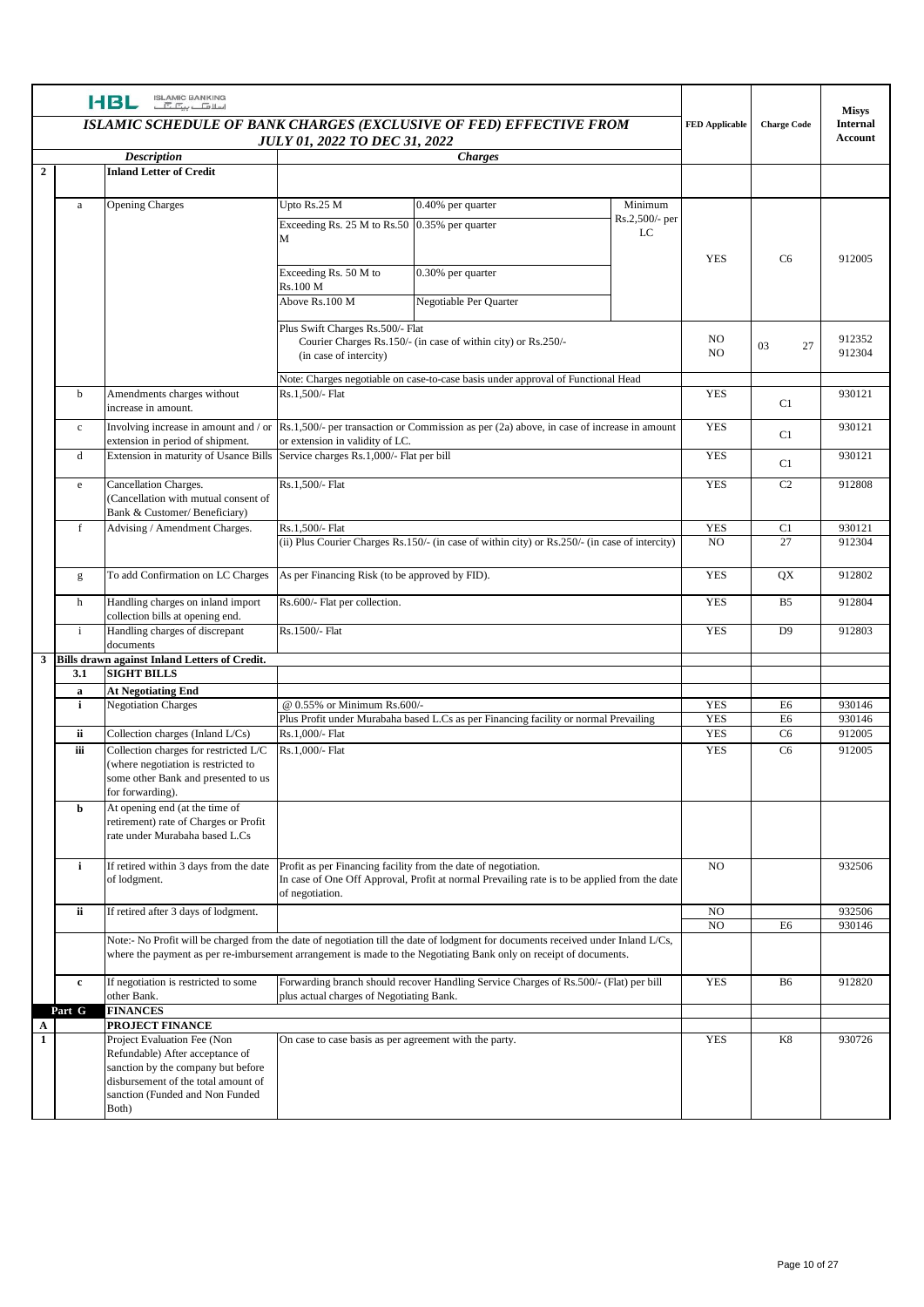|              |             | <b>ISLAMIC BANKING</b><br><b>HBL</b><br>$E_{\rm max}$ $E_{\rm min}$                                                                                                  |                                                                                                                                                                                                                                         |                    |                                   |                                  | <b>Misys</b>          |
|--------------|-------------|----------------------------------------------------------------------------------------------------------------------------------------------------------------------|-----------------------------------------------------------------------------------------------------------------------------------------------------------------------------------------------------------------------------------------|--------------------|-----------------------------------|----------------------------------|-----------------------|
|              |             | ISLAMIC SCHEDULE OF BANK CHARGES (EXCLUSIVE OF FED) EFFECTIVE FROM<br><b>JULY 01, 2022 TO DEC 31, 2022</b>                                                           | <b>FED Applicable</b>                                                                                                                                                                                                                   | <b>Charge Code</b> | <b>Internal</b><br><b>Account</b> |                                  |                       |
|              |             | <b>Description</b>                                                                                                                                                   |                                                                                                                                                                                                                                         |                    |                                   |                                  |                       |
| $\mathbf{2}$ |             | Services Fee and Charges in respect<br>of project financing in addition to<br>return on investment:-                                                                 |                                                                                                                                                                                                                                         |                    |                                   |                                  |                       |
|              | a           | Structuring and Advisory fee                                                                                                                                         | On case to case basis as per agreement with the party.                                                                                                                                                                                  |                    | <b>YES</b>                        | E <sub>9</sub>                   | 912054                |
|              | b           | Project Monitoring fee (on Funded &<br>Non Funded both)                                                                                                              | On case to case basis as per agreement with the party.                                                                                                                                                                                  |                    | <b>YES</b>                        | G <sub>4</sub>                   | 930164                |
|              | $\rm c$     | Legal documentation fee                                                                                                                                              | On case to case basis as per agreement with the party.                                                                                                                                                                                  |                    | <b>YES</b>                        | G8                               | 912315                |
|              | d           | Trustee-ship fee (to be recovered in<br>case of sydication/consortium<br>financing).                                                                                 | On case to case basis as per agreement with the party.                                                                                                                                                                                  |                    | <b>YES</b>                        | G <sub>5</sub>                   | 912363                |
|              | e           | Consortium Agency Fee                                                                                                                                                | On case to case basis as per agreement with the party.                                                                                                                                                                                  |                    | <b>YES</b>                        | G7                               | 930167                |
|              | f           | Advisory fee for Re-structuring & Re-<br>scheduling fee of Project Finance<br>including all types of Moratorium /<br>Deferments.                                     | On case to case basis as per agreement with the party.                                                                                                                                                                                  |                    | <b>YES</b>                        | G <sub>6</sub>                   | 912320                |
|              | g           |                                                                                                                                                                      | Charges for Valuation of Fixed Assets On case to case basis as per agreement with the party.                                                                                                                                            | <b>YES</b>         | OB                                | 912328                           |                       |
|              |             |                                                                                                                                                                      | Note for 1 and 2 above:- Charges to be approved by the Functional Head / Competent Authority.                                                                                                                                           |                    |                                   |                                  |                       |
| B            |             |                                                                                                                                                                      | WORKING CAPITAL FINANCING FACILITIES/ IJARAH/DM_FINANCING (OTHER THAN CONSUMER) AND                                                                                                                                                     |                    |                                   |                                  |                       |
|              |             | <b>COMMERCIAL FINANCING</b>                                                                                                                                          |                                                                                                                                                                                                                                         |                    |                                   |                                  |                       |
| 1            |             | Legal and other documentation<br>charges in all cases of fund based and 1500/- maximum Rs 5000/-<br>non fund based facilities                                        | legal documentation charges will be recovered from all customers @0.15%. minimum Rs                                                                                                                                                     |                    | <b>YES</b>                        | G8                               | 912315                |
|              |             |                                                                                                                                                                      | (a) Legal Opinion, Preparation of MODTD/Legal Mortgage, Verification<br>genuineness along with Search of Property Document.                                                                                                             | Actual             |                                   |                                  |                       |
|              |             |                                                                                                                                                                      | (b) Stamp duty on Control & Security Documents (as per Stamp Duty Act<br>applicable in each Province)                                                                                                                                   | Actual             |                                   |                                  |                       |
|              |             |                                                                                                                                                                      | (c) Registration Fee & Charge Search Report.                                                                                                                                                                                            | Actual             |                                   |                                  |                       |
|              |             |                                                                                                                                                                      | Note: Legal documentation fee has to be recovered in addition to the charges under (a), (b)<br>$&$ (c) above.                                                                                                                           |                    |                                   |                                  |                       |
| $\mathbf{2}$ |             | Feasibilty study charges before<br>sanctioning facility                                                                                                              |                                                                                                                                                                                                                                         |                    |                                   |                                  |                       |
|              | a           | Feasibilty study charges before<br>sanctioning facility                                                                                                              | $@$ 0.12% minimum of Rs.40,000/- of funded facilities including usance L/Cs or As<br>approved by Business Functional Head.                                                                                                              |                    | <b>YES</b>                        | L1                               | 912321                |
|              | $\mathbf b$ | Feasibilty study charges before<br>interim facility                                                                                                                  | Rs.10,000/- Flat (per amendment) For SMEs Rs.3,000/- Flat or As approved by Business<br><b>Functional Head.</b>                                                                                                                         |                    | <b>YES</b>                        | L1                               | 912321                |
|              | $\rm c$     | Feasibility study charges before<br>enhancement of facility.                                                                                                         | @ 0.10% of the enhanced funded amount including Usance L/Cs.                                                                                                                                                                            |                    | <b>YES</b>                        | F <sub>9</sub>                   | 930702                |
|              | d           | Feasibility study charges before<br>facilities on Short form for One Off.                                                                                            | Minimum Rs.2,000/-                                                                                                                                                                                                                      |                    | <b>YES</b>                        | L1                               | 912321                |
|              | e           | Feasibility study charges before<br>renewal of facility                                                                                                              | @ 0.1% to 1.0%. Negotiable - subject to Exposure & Trade Business routed annually on<br>case to case basis, with the approval of Functional Head.                                                                                       |                    | <b>YES</b>                        | G <sub>0</sub>                   | 914034                |
|              |             | and 3/4th - 9 Months                                                                                                                                                 | Note : i) Renewal for shorter periods, proportionate fee to be recovered i.e., $1/4$ th - 3 Months, $1/2$ - 6 Months,<br>ii) Maximum fee of 1% will be charged in the absence of specific approval for reduced rate by Functional Head. |                    |                                   |                                  |                       |
|              | f           | Arrangement fee only for<br>syndication/consortium financing                                                                                                         | @ 1.50% Flat wherever applicable at Bank's discretion                                                                                                                                                                                   |                    | <b>YES</b>                        | L1                               | 912321                |
|              | g           | Charity as undertaken by the<br>customer in financing agreement, in<br>case of overdue of FCIF, FAFB,<br>FAPC, FIM, FATR, FCF, FCBP, IDP,<br>ERF & IDBP.             | 4% over & above the normal rate agreed.<br>For IERF (Charity Rate will be $6MK + 4\%$ )                                                                                                                                                 |                    | <b>YES</b>                        | L1                               | 912321                |
|              |             |                                                                                                                                                                      | Note-: Exceeding Rs.100.00 M as per approved arrangements with the customers and approval of the Functional Head /<br>Competent Authority. The negotiated charges should be mentioned in the credit proposal of the customer.           |                    | <b>YES</b>                        | L1                               | 912321                |
| 3            |             | Restructuring charges on Ijarah and                                                                                                                                  | @0.20% of restructured facility                                                                                                                                                                                                         |                    |                                   | G <sub>2</sub> or L <sub>1</sub> | 930162                |
|              |             | DM including all types of<br>moratorium/deferments.                                                                                                                  | (No Charges upto Rs 0.50 m)                                                                                                                                                                                                             |                    | <b>YES</b>                        |                                  | $\hbox{or}$<br>912321 |
|              |             | Negotiation (Clean) without recourse 2% of Negotiated Value                                                                                                          |                                                                                                                                                                                                                                         |                    | <b>YES</b>                        | E <sub>5</sub>                   | 930711                |
|              |             |                                                                                                                                                                      | Note: Waiver subject to approval by Functional Head and in the light of credit rating and business relationship with the Customer.                                                                                                      |                    |                                   |                                  |                       |
| 4            |             | Replacement of securities under lien<br>with the Bank (except at the time of<br>annual review of facilities and other<br>than our own Bank's deposits under<br>lien. | Rs.2,000/- Flat                                                                                                                                                                                                                         |                    | <b>YES</b>                        | H <sub>6</sub>                   | 930176                |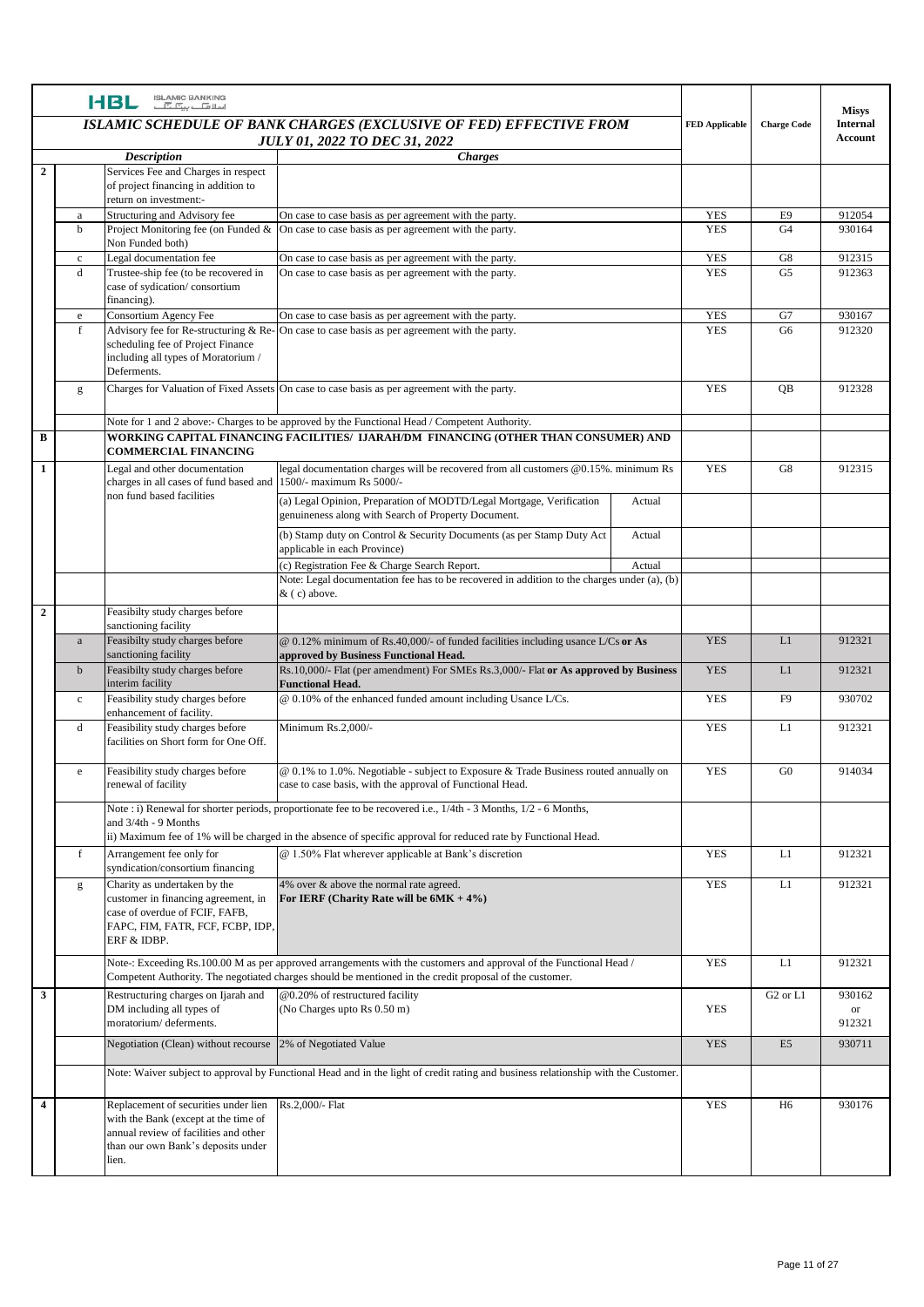|                  |                            | <b>ISLAMIC BANKING</b><br><b>HBL</b><br>$C_{\rm tot}$                    |                                                                                                                           |                          |                                  | <b>Misys</b>     |
|------------------|----------------------------|--------------------------------------------------------------------------|---------------------------------------------------------------------------------------------------------------------------|--------------------------|----------------------------------|------------------|
|                  |                            | ISLAMIC SCHEDULE OF BANK CHARGES (EXCLUSIVE OF FED) EFFECTIVE FROM       | <b>FED Applicable</b>                                                                                                     | <b>Charge Code</b>       | <b>Internal</b>                  |                  |
|                  |                            | <b>JULY 01, 2022 TO DEC 31, 2022</b>                                     |                                                                                                                           |                          | <b>Account</b>                   |                  |
| $\mathbf C$      |                            | <b>Description</b><br><b>HBL POS FINANCE</b>                             | <b>Charges</b>                                                                                                            |                          |                                  |                  |
|                  |                            |                                                                          |                                                                                                                           |                          |                                  |                  |
|                  | $\rm{a}$                   | <b>Application Processing Fee</b>                                        | 0.10% of the facility amount, min. PKR 10,000/- (Non-refundable, payable up-front)                                        | <b>YES</b>               | L1                               | 912321           |
|                  | $\mathbf b$<br>$\mathbf c$ | <b>Annual Renewal Fee</b><br>Commitment Fee for utilizing atleast        | 0.05% of the facility amount, min. PKR 5,000/- (Non-refundable, payable up-front)<br>0.1% of the limit amount on renewal  | <b>YES</b><br><b>YES</b> | G <sub>0</sub><br>G <sub>0</sub> | 914034<br>914034 |
| D                |                            | <b>IJARAH FINANCE (Machinery)</b>                                        |                                                                                                                           |                          |                                  |                  |
|                  | $\mathbf a$                | Machinery evaluation charges                                             | @ 1.0% of the machinery amount subject to Ijarah (Waiver subject to approval by                                           | <b>YES</b>               |                                  | 930163           |
|                  |                            |                                                                          | Functional Head and in the light of credit rating and business relationship with the                                      |                          |                                  |                  |
|                  |                            |                                                                          | customers).                                                                                                               |                          |                                  |                  |
|                  |                            |                                                                          |                                                                                                                           | <b>YES</b>               |                                  |                  |
|                  | b                          | <b>Legal Documentation Fee</b>                                           | $(i)$ Rs.3,000/- Flat in each case<br>(ii) Actual out of pocket expenses (if First and Second charge is created)          | <b>YES</b>               |                                  | 912315<br>912315 |
| ${\bf E}$        |                            | <b>OTHER CHARGES</b>                                                     |                                                                                                                           |                          |                                  |                  |
| $\mathbf{1}$     | a                          | For processing the issuance of NOC                                       | Rs.10,000/- Flat per transaction                                                                                          | <b>YES</b>               | H1                               | 930171           |
|                  |                            | on the request of customers for                                          |                                                                                                                           |                          |                                  |                  |
|                  |                            | creating additional / pari-passu<br>charge/ second charge on their fixed |                                                                                                                           |                          |                                  |                  |
|                  |                            | assets for acquiring further project                                     |                                                                                                                           |                          |                                  |                  |
|                  |                            | finances from other banks / financial                                    |                                                                                                                           |                          |                                  |                  |
|                  |                            | institutions.                                                            |                                                                                                                           |                          |                                  |                  |
|                  | b                          | For processing the issuance of NOC                                       | Rs.10,000/- Flat per transaction                                                                                          | <b>YES</b>               | H1                               | 930171           |
|                  |                            | on the request of Customers for<br>creating charge on their current      |                                                                                                                           |                          |                                  |                  |
|                  |                            | assets.                                                                  |                                                                                                                           |                          |                                  |                  |
| $\boldsymbol{2}$ | a                          | For processing the issuance of NOC                                       | Rs.2,500/- Flat per property.                                                                                             | <b>YES</b>               | H <sub>3</sub>                   | 930173           |
|                  |                            | on the request of Customers for                                          |                                                                                                                           |                          |                                  |                  |
|                  |                            | creating charge on their current<br>assets.                              |                                                                                                                           |                          |                                  |                  |
|                  | b                          | Charges for Vacation of Charge/                                          | Rs.1,000/- Flat per case                                                                                                  | <b>YES</b>               | H <sub>2</sub>                   | 930172           |
|                  |                            | Release of Charge on Agri. Pass Book                                     |                                                                                                                           |                          |                                  |                  |
|                  |                            |                                                                          |                                                                                                                           |                          |                                  |                  |
| 3                | a                          | & Lawyer's charges for both Private                                      | Processing of Registration with SECP Actual Cost - Plus Rs.1,200/- per case.                                              | <b>YES</b>               | G8                               | 912315           |
|                  |                            | & Public limited companies where                                         |                                                                                                                           |                          |                                  |                  |
|                  |                            | charge on current or fixed Assets is                                     |                                                                                                                           |                          |                                  |                  |
|                  |                            | registered.                                                              |                                                                                                                           |                          |                                  |                  |
|                  | b                          | Processing of Registration of charge                                     | Actual Cost - Plus Rs.1,000/- per case.                                                                                   | <b>YES</b>               | G8                               | 912315           |
|                  |                            | at Registrar's Office for Partnership /                                  |                                                                                                                           |                          |                                  |                  |
|                  |                            | Proprietorship firms / Individual                                        |                                                                                                                           |                          |                                  |                  |
|                  |                            | finances exceeding Rs.0.5 (M) for<br>mortgage at registrar of Property   |                                                                                                                           |                          |                                  |                  |
|                  |                            | office.                                                                  |                                                                                                                           |                          |                                  |                  |
|                  | c                          | Processing of Registration of charge                                     | Actual Cost.                                                                                                              | <b>YES</b>               | G8                               | 912315           |
|                  |                            | & Lawyer's charges For finances                                          |                                                                                                                           |                          |                                  |                  |
|                  |                            | below Rs.0.5 (M) Partnership /<br>Proprietorship / Individual            |                                                                                                                           |                          |                                  |                  |
|                  |                            | Customers.                                                               |                                                                                                                           |                          |                                  |                  |
| $\boldsymbol{4}$ |                            | Processing to mark lien on securities                                    | Rs.500/- Flat per trip                                                                                                    | <b>YES</b>               | G8                               | 930169           |
|                  |                            | issued by other institutions.                                            |                                                                                                                           |                          |                                  |                  |
| 5                |                            | For IB Facility against pledge/                                          |                                                                                                                           |                          |                                  |                  |
|                  |                            | hypothecation.                                                           |                                                                                                                           |                          |                                  |                  |
|                  | a                          | Godown Rent.                                                             | Actual                                                                                                                    | $\blacksquare$           | $\sim$                           | $\sim$           |
|                  | b                          | <b>Stock Inspection Charges</b>                                          | Rs. 3,500/- per inspection per site (exclusive of applicable Govt. / Provincial Taxes)                                    | $\overline{\phantom{a}}$ | $\overline{\phantom{a}}$         |                  |
|                  | $\mathbf c$                | In case of Muccadum (Managed<br>Pledge)                                  | Rs. 24,000/- per month per pledge site (exclusive of applicable Govt. / Provincial Taxes)                                 |                          |                                  |                  |
|                  | d                          | Other incidental expenses (Legal<br>charges etc)                         | Actual Cost.                                                                                                              | $\overline{\phantom{a}}$ | $\overline{\phantom{a}}$         |                  |
|                  |                            | Auditors.                                                                | Note:- No charges in case of occasional surprise checking of godowns carried by Bank's Executives / External and Internal |                          |                                  |                  |
|                  |                            |                                                                          |                                                                                                                           |                          |                                  |                  |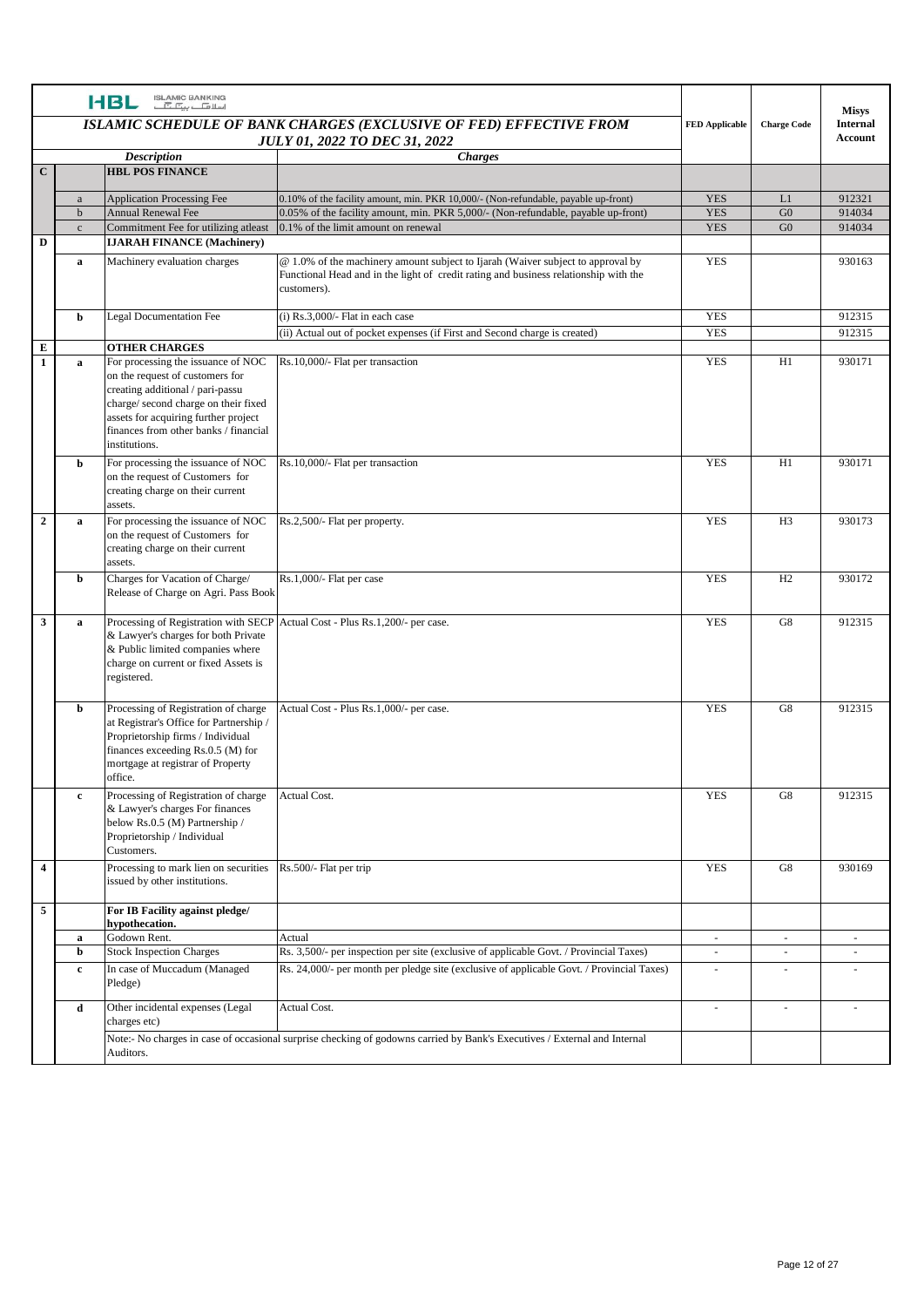|                |              | <b>ISLAMIC BANKING</b><br>HBL<br>$\underline{\overline{\mathbb{E}}\mathbb{E}}$                                                               |                                                                                                                                              |                                        |                    |                                   |                          | <b>Misys</b>             |
|----------------|--------------|----------------------------------------------------------------------------------------------------------------------------------------------|----------------------------------------------------------------------------------------------------------------------------------------------|----------------------------------------|--------------------|-----------------------------------|--------------------------|--------------------------|
|                |              | ISLAMIC SCHEDULE OF BANK CHARGES (EXCLUSIVE OF FED) EFFECTIVE FROM<br><b>JULY 01, 2022 TO DEC 31, 2022</b>                                   |                                                                                                                                              | <b>FED Applicable</b>                  | <b>Charge Code</b> | <b>Internal</b><br><b>Account</b> |                          |                          |
|                |              | <b>Description</b>                                                                                                                           |                                                                                                                                              |                                        |                    |                                   |                          |                          |
| 6              |              | For Finances against Mortgage / Hypothecation of Fixed Assets                                                                                |                                                                                                                                              |                                        |                    |                                   | $\overline{\phantom{a}}$ | $\overline{\phantom{a}}$ |
|                | a            | Valuation                                                                                                                                    | (i) Schedule of Valuation charges (for Industrial Properties only):                                                                          |                                        |                    | $\sim$                            |                          |                          |
|                |              |                                                                                                                                              | <b>Value of Assets</b>                                                                                                                       | Land & Building                        | Land,              | ÷,                                |                          |                          |
|                |              |                                                                                                                                              | Upto 10 M.                                                                                                                                   | 5000                                   | 10000              | $\omega$                          |                          |                          |
|                |              |                                                                                                                                              | Above 10 to 25 M.                                                                                                                            | 10000                                  | 15000              | $\overline{\phantom{a}}$          |                          |                          |
|                |              |                                                                                                                                              | Above 25 to 50 M.<br>Above 50 to 100 M.                                                                                                      | 15000<br>20000                         | 25000<br>35000     | $\sim$                            |                          |                          |
|                |              |                                                                                                                                              | Above 100 to 200 M                                                                                                                           | 25000                                  | 45000              | $\sim$                            |                          |                          |
|                |              |                                                                                                                                              | Above 200 M. to 500 M.                                                                                                                       | 35000                                  | 65000              |                                   |                          |                          |
|                |              |                                                                                                                                              | Above 500 M. to 1000 M.                                                                                                                      | 50000                                  | 90000              | $\sim$                            |                          |                          |
|                |              |                                                                                                                                              | Above 1000 M. & above                                                                                                                        | @ 0.005% or                            | @ 0.008% or        |                                   |                          |                          |
|                |              |                                                                                                                                              |                                                                                                                                              | Negotiable<br>5,000/- Per Valuation    | Negotiable         |                                   |                          |                          |
|                |              |                                                                                                                                              | Desktop Valuation                                                                                                                            |                                        |                    |                                   |                          |                          |
|                |              | *in case valuation site is 50 KM away from Valuator Office Or RHQ Office, Rs.2,000/- is<br>to be paid as Travelling Expenses to the Valuator |                                                                                                                                              |                                        |                    |                                   |                          |                          |
|                |              |                                                                                                                                              | (ii) Schedule of Fixed Valuation Charges (for Open Plot / Agriculture<br>land/Residential/Commercial Buildings.)                             |                                        |                    |                                   |                          |                          |
|                |              |                                                                                                                                              | <b>Value of Assets</b>                                                                                                                       | <b>Fixed Valuation charges Per</b>     |                    |                                   |                          |                          |
|                |              |                                                                                                                                              | Open Plot/Agriculture Land                                                                                                                   | Rs.5.000/-                             |                    | $\sim$                            |                          |                          |
|                |              |                                                                                                                                              |                                                                                                                                              | Rs.10,000/-                            |                    |                                   |                          |                          |
|                |              |                                                                                                                                              | Residential House (Ground plus one story)                                                                                                    | (Rs.5,000/- for each additional story) |                    | ÷.                                |                          |                          |
|                |              |                                                                                                                                              | Commercial Building                                                                                                                          | Rs.5,000/- for each floor              |                    | $\sim$                            |                          |                          |
|                |              |                                                                                                                                              | *in case valuation site is 50 KM away from Valuator Office Or RHQ Office, Rs.2,000/- is<br>to be paid as Travelling Expenses to the Valuator |                                        |                    |                                   |                          |                          |
|                |              |                                                                                                                                              | (iii) Schedule of Valuation Charges for Islamic Home Finance                                                                                 |                                        |                    |                                   |                          |                          |
|                |              |                                                                                                                                              | Particulars                                                                                                                                  | <b>Valuation charges Per Valuation</b> |                    |                                   |                          |                          |
|                |              |                                                                                                                                              | Islamic Home Finance (Mortgages)                                                                                                             | Rs.3,500/-                             |                    | No                                |                          |                          |
|                |              |                                                                                                                                              | Note: Above mentioned charges are exclusive of applicable Govt. / Provincial Taxes                                                           |                                        |                    |                                   |                          |                          |
| $\mathbf H$    |              | <b>RURAL FINANCING</b>                                                                                                                       |                                                                                                                                              |                                        |                    |                                   |                          |                          |
| 1              |              | <b>Application Processing Charges for</b><br>New to Bank/Additional Product to                                                               |                                                                                                                                              |                                        |                    |                                   | L6                       | 912070                   |
|                | a            | existing customer.<br>Per Tractor Application                                                                                                | Rs. 3000/- flat                                                                                                                              |                                        |                    | <b>YES</b>                        | L6                       | 912070                   |
|                | b            | Charity due to Late Payment                                                                                                                  | 1% of unpaid Rental Amount.                                                                                                                  |                                        |                    | N <sub>O</sub>                    |                          | 927068                   |
|                | a            | Verification of data / documents                                                                                                             | Rs.500/- per verification Flat                                                                                                               |                                        |                    |                                   |                          |                          |
|                | b            | Fard issuance                                                                                                                                | Rs.500/- per document Flat                                                                                                                   |                                        |                    | <b>YES</b>                        | L6                       | 912070                   |
|                | $\mathbf{c}$ | Entry of Mutation (Arr-Rahen)                                                                                                                | Rs.1,000/- per mutation Flat                                                                                                                 |                                        |                    |                                   |                          |                          |
|                | Part H       | <b>HBL Islamic Home Finance</b>                                                                                                              |                                                                                                                                              |                                        |                    |                                   |                          |                          |
| 1              | 1.1          | <b>Application Processing Fee</b>                                                                                                            | Rs 10,000/- Inclusive of verification & Credit Report                                                                                        |                                        |                    | <b>YES</b>                        | L <sub>5</sub>           | 912069                   |
|                | 1.2          | Profit on All Unit Purchase (Early<br>Settlement)                                                                                            | 5% on all units purchased.                                                                                                                   |                                        |                    | <b>YES</b>                        | L <sub>0</sub>           | 912349                   |
|                | 1.3          | Profit on Additional Unit Purchase<br>(Partial Payment)                                                                                      | 5% on additional unit purchase.                                                                                                              |                                        |                    | <b>YES</b>                        | <b>P4</b>                | 912391                   |
|                | 1.4<br>1.5   | Legal Opinion<br>Property Appraisal                                                                                                          | Actual to be borne by the Customer.<br>Actual to be borne by the Customer.                                                                   |                                        |                    | N <sub>O</sub><br>NO              | G8<br>G8                 | 912315<br>912315         |
|                | 1.6          | Property Takaful                                                                                                                             | Property Takaful Cost to be borne by the Bank.                                                                                               |                                        |                    | NO                                | G8                       | 912315                   |
|                | 1.7          | Charity due to Late Payment                                                                                                                  | Rs. 1,000/- per late rental.                                                                                                                 |                                        |                    | NO                                | N <sub>3</sub>           | 927068                   |
|                | 1.8          | Stamp Duty (Including but not<br>limited to Finance Documents,<br>Transfer of Title and Mortgage<br>Perfection)                              | Actual to be borne by the Customer.                                                                                                          |                                        |                    | <b>YES</b>                        | L5                       | 912069                   |
| $\overline{2}$ |              |                                                                                                                                              | Mera Pakistan, Mera Ghar Housing Scheme (MPMGHS) – Low Cost Housing / Profit Subsidy                                                         |                                        |                    |                                   |                          |                          |
|                | 2.1          | <b>Application Processing Fee</b>                                                                                                            | Rs 5,000/- Inclusive of verification & Credit Report                                                                                         |                                        |                    | <b>YES</b>                        | L5                       | 912069                   |
|                | 2.2          | Profit on All Unit Purchase (Early<br>Settlement)                                                                                            | 0% profit on all units purchased. Outstanding principal/ units will be sold at face value i.e.<br>No additional charges                      |                                        |                    | <b>YES</b>                        | L <sub>0</sub>           | 912349                   |
|                | 2.3          | Profit on Additional Unit Purchase<br>(Partial Payment)                                                                                      | 0% profit on additional unit purchase. Units will be sold by the bank on face value i.e. No<br>additional charges.                           |                                        |                    | <b>YES</b>                        | <b>P4</b>                | 912391                   |
|                | 2.4          | Legal Opinion                                                                                                                                | Actual to be borne by the Customer.                                                                                                          |                                        |                    | N <sub>O</sub>                    | G8                       | 912315                   |
|                | 2.5          | Property Appraisal                                                                                                                           | Actual to be borne by the Customer.                                                                                                          |                                        |                    | NO                                | G8                       | 912315                   |
|                | 2.6          | Property Takaful                                                                                                                             | Property Takaful Cost to be borne by the Bank.                                                                                               |                                        |                    | NO.                               | G8                       | 912315                   |
|                | 2.7          | Charity due to Late Payment                                                                                                                  | Rs. 1,000/- per late rental.                                                                                                                 |                                        |                    | NO                                | N3                       | 927068                   |
|                | 2.8          | Stamp Duty (Including but not<br>limited to Finance Documents,<br>Transfer of Title and Mortgage                                             | Actual to be borne by the Customer.                                                                                                          |                                        |                    | <b>YES</b>                        | L <sub>5</sub>           | 912069                   |
|                |              | Perfection)                                                                                                                                  |                                                                                                                                              |                                        |                    |                                   |                          |                          |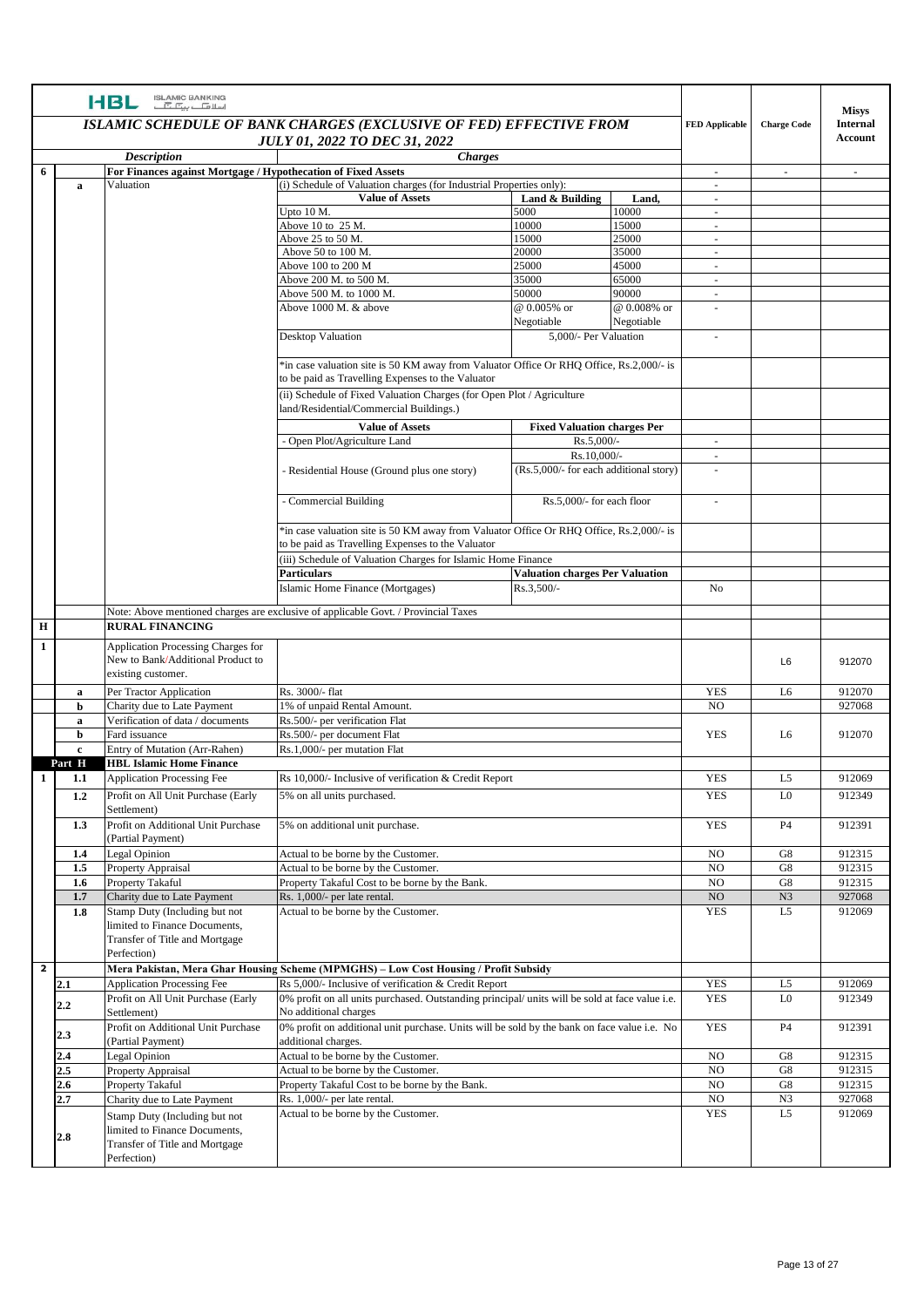|              |             | <b>ISLAMIC BANKING</b><br><b>HBL</b><br>اسلاهات بنگا گ                                                                                   |                                                                                                                                                                                                                                                                                                  |                    |                                   | <b>Misys</b> |
|--------------|-------------|------------------------------------------------------------------------------------------------------------------------------------------|--------------------------------------------------------------------------------------------------------------------------------------------------------------------------------------------------------------------------------------------------------------------------------------------------|--------------------|-----------------------------------|--------------|
|              |             | ISLAMIC SCHEDULE OF BANK CHARGES (EXCLUSIVE OF FED) EFFECTIVE FROM<br><b>JULY 01, 2022 TO DEC 31, 2022</b>                               | <b>FED Applicable</b>                                                                                                                                                                                                                                                                            | <b>Charge Code</b> | <b>Internal</b><br><b>Account</b> |              |
|              |             | <b>Description</b>                                                                                                                       |                                                                                                                                                                                                                                                                                                  |                    |                                   |              |
|              | Part I      | <b>HBL Islamic Car Finance</b>                                                                                                           |                                                                                                                                                                                                                                                                                                  |                    |                                   |              |
| 1            | 1.1         | <b>Application Processing Fee</b><br>(Inclusive of documentation,<br>verification and stamp duty charges                                 | Rs. 9,500/-<br>Rs. 4,750/- (For individuals applying again after 6 months or maturity of one facility or<br>Settlement after minimum 6 months)<br>Recovered upon Approval<br>Inclusive of:<br>Documentation charges<br>Verification<br><b>Stamp Duty</b><br>Credit Report: Actual Upto Rs. 150/- | <b>YES</b>         | L <sub>3</sub>                    | 912067       |
|              | 1.2         | Profit on All Unit Purchase (Early<br>Settlement)                                                                                        | @ 9% of outstanding amount at the time of settlement.                                                                                                                                                                                                                                            | <b>YES</b>         | K3                                | 912346       |
|              | 1.3         | Profit on Additional Unit Purchase<br>(Partial Payment)                                                                                  | 5% on additional unit purchase                                                                                                                                                                                                                                                                   | <b>YES</b>         | K <sub>3</sub>                    | 912346       |
|              | 1.4         | Re-Possession Charges                                                                                                                    | Actual Cost or Rs. 50,000 whichever is lower                                                                                                                                                                                                                                                     | <b>YES</b>         | O <sub>2</sub>                    | 912387       |
|              | 1.5         | Legal Notice Fee                                                                                                                         | <b>Actual Cost</b>                                                                                                                                                                                                                                                                               | <b>YES</b>         | G8                                | 912315       |
|              | 1.6         | Charity due to Late Payment                                                                                                              | Rs.1,300/- per late payment                                                                                                                                                                                                                                                                      | N <sub>O</sub>     | N <sub>3</sub>                    | 927068       |
|              | Part J      | <b>HBL Car Ijarah</b>                                                                                                                    |                                                                                                                                                                                                                                                                                                  |                    |                                   |              |
| $\mathbf{1}$ | 1.1         | Re-Possession Charges                                                                                                                    | <b>Actual Cost</b>                                                                                                                                                                                                                                                                               | <b>YES</b>         | O <sub>2</sub>                    | 912387       |
|              | 1,2         | Legal Notice Fee                                                                                                                         | <b>Actual Cost</b>                                                                                                                                                                                                                                                                               | <b>YES</b>         | G8                                | 912315       |
|              | 1.3         | In lieu of Late Payment Charges,<br>Charity recovery                                                                                     | Rs. 1,000/- per late payment will be given to charity.                                                                                                                                                                                                                                           | NO.                | K4                                | 912395       |
|              | Part K<br>a | STANDING INSTRUCTIONS CHARGES:<br>Standing Order/Balance Order<br>charges will be recovered in addition<br>to normal remittance charges. | Rs.290/- per transaction except deduction of financing installments                                                                                                                                                                                                                              | <b>YES</b>         | 65                                | 912081       |
|              | b           | Amendment of Current Standing<br>Order                                                                                                   | Rs.250/- flat                                                                                                                                                                                                                                                                                    | <b>YES</b>         | 65                                | 912081       |
|              | Part L      |                                                                                                                                          | Charges for SALE & PURCHASE OF SECURITIES, SAFE CUSTODY OF ARTICLES IN SAFE DEPOSITS                                                                                                                                                                                                             |                    |                                   |              |
| 1            |             |                                                                                                                                          | Handling charges for deposit of shares and other securities in safe custody marked under Lien for banking facilities:-                                                                                                                                                                           |                    |                                   |              |
|              | a           | Individual shares with verified<br>Transfer Deed attached.                                                                               | Rs.500/- Flat                                                                                                                                                                                                                                                                                    | <b>YES</b>         | P7                                | 912055       |
|              | $\mathbf b$ | Sale / Purchase of shares securities<br>held against banking facilities.                                                                 | Rs.500/- Flat per transaction.                                                                                                                                                                                                                                                                   | <b>YES</b>         | FA                                | 912055       |
|              | $\mathbf c$ | Charges for holding bearer securities<br>in safe custody on behalf of customer<br>against banking facilities.                            | Rs.850/- Flat                                                                                                                                                                                                                                                                                    | <b>YES</b>         | <b>FA</b>                         | 912055       |
|              | d           | Replacement of securities under lien<br>to the Bank.                                                                                     | Rs.1,000/- Flat per replacement                                                                                                                                                                                                                                                                  | <b>YES</b>         | FA                                | 912055       |
| $\mathbf 2$  |             | commencement of each quarter).                                                                                                           | Articles in Safe Deposit- Fee for Articles in Safe Deposit (to be recovered in advance at the time of deposit or at the                                                                                                                                                                          |                    |                                   |              |
|              | a           | <b>Boxes</b> and Packages                                                                                                                | Rs.5/- Flat per 100 cubic inches or any part thereof with a Minimum of Rs.400/- per<br>quarter.                                                                                                                                                                                                  | <b>YES</b>         | DG                                | 912344       |
|              | b           | Envelopes                                                                                                                                | Rs.3/- Flat per 25 square Inches or any part thereof with a Minimum of Rs.400/- per<br>quarter.                                                                                                                                                                                                  | <b>YES</b>         | DG                                | 912344       |
| 3            | $\rm{a}$    |                                                                                                                                          | Safe Deposit Lockers Charges (to be recovered at the commencement date on yearly basis)                                                                                                                                                                                                          |                    |                                   |              |
|              |             | Small                                                                                                                                    | Rs.4,250/- Flat per annum.                                                                                                                                                                                                                                                                       | <b>YES</b>         | F4                                | 912310       |
|              |             | Medium                                                                                                                                   | Rs.5,750/- Flat per annum.                                                                                                                                                                                                                                                                       |                    |                                   |              |
|              |             | Large<br>Extra Large                                                                                                                     | Rs.7,750/- Flat per annum.<br>Rs.10,000/- Flat per annum.                                                                                                                                                                                                                                        |                    |                                   |              |
|              |             | Cubicle Locker                                                                                                                           | Rs.40,000/- Flat per annum.                                                                                                                                                                                                                                                                      |                    |                                   |              |
|              | b           | Key Deposit (Will apply at the time of issuance of new locker).                                                                          |                                                                                                                                                                                                                                                                                                  |                    |                                   |              |
|              |             |                                                                                                                                          | Note: Current Rate for the respective locker size will be applicable in case of customer status change.                                                                                                                                                                                          |                    |                                   |              |
|              |             | Small                                                                                                                                    | Rs.3,500/- Flat                                                                                                                                                                                                                                                                                  |                    |                                   |              |
|              |             | Medium<br>Large/Extra Large                                                                                                              | Rs.4,000/- Flat<br>Rs.6,500/- Flat                                                                                                                                                                                                                                                               | NO.                | F4                                | 912310       |
|              |             | Cubicle Locker                                                                                                                           | Rs.50,000/- Flat                                                                                                                                                                                                                                                                                 |                    |                                   |              |
|              | $\mathbf c$ | <b>Breaking Charges</b>                                                                                                                  |                                                                                                                                                                                                                                                                                                  |                    |                                   |              |
|              |             | For Small, Medium, Large & Extra<br>Large Locker                                                                                         | Rs.4,000/- per Locker or actual cost whichever is more.                                                                                                                                                                                                                                          | <b>YES</b>         | 88                                | 912807       |
|              |             | Cubicle Locker                                                                                                                           | Rs.6000/- per Locker or actual cost whichever is more.                                                                                                                                                                                                                                           | <b>YES</b>         | 88                                | 912807       |
|              | d           | Addition of New Locker Operator                                                                                                          | Rs. 300/-<br>Note:- In case a locker is broken open for non-payment of fee and its content are retained with inventory in a separate locker,                                                                                                                                                     | <b>YES</b>         | F <sub>4</sub>                    | 912310       |
|              |             | recovered before the contents are delivered.                                                                                             | whenever the locker holder(s) visits the Bank for collection of the items, all outstanding fee and break-opening charges should be                                                                                                                                                               |                    |                                   |              |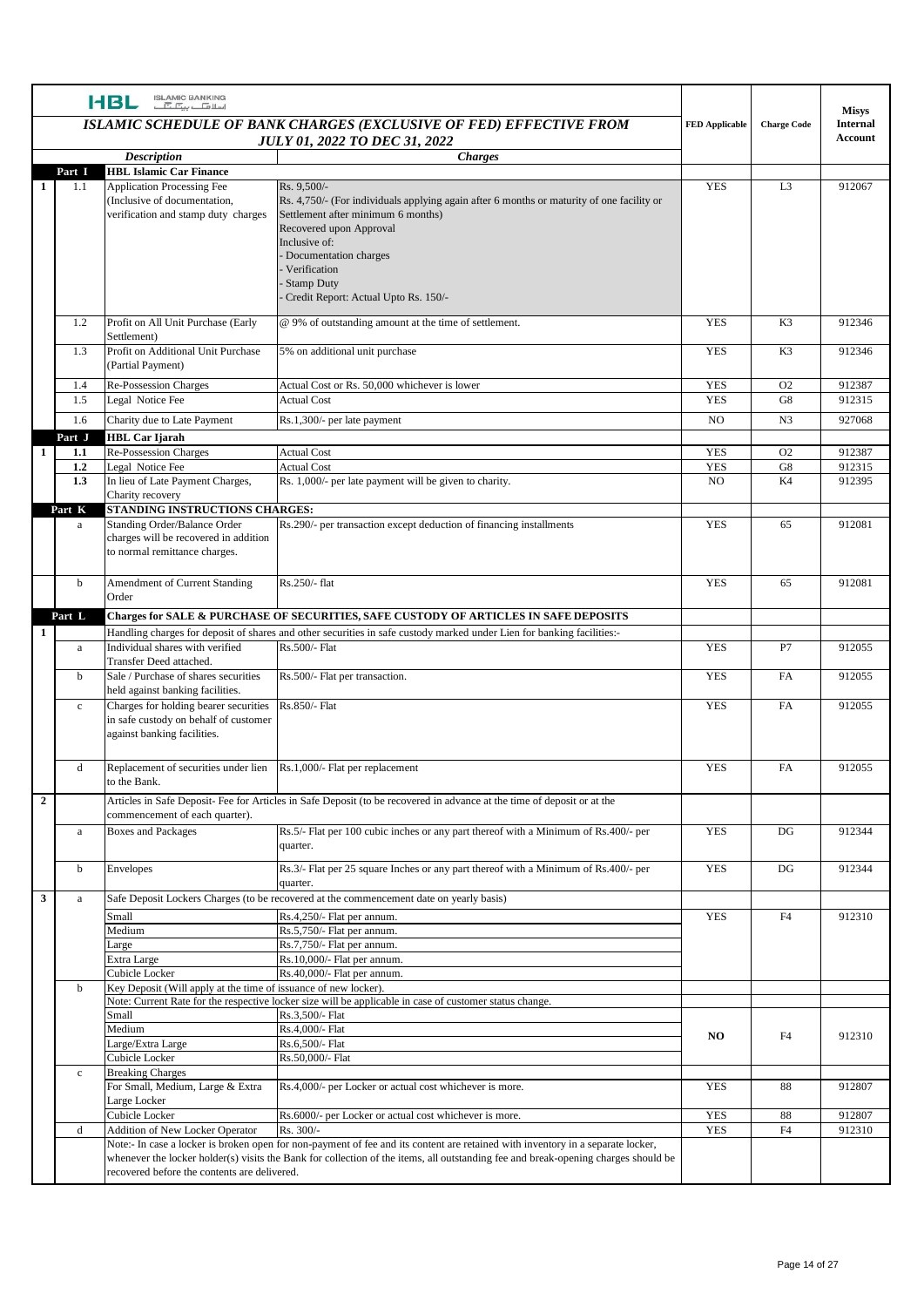| <b>ISLAMIC BANKING</b><br><b>HBL</b><br><u>, E E., , G II.,</u>                                                                                    |                          |                     |                       |                                  |                    | <b>Misys</b>               |
|----------------------------------------------------------------------------------------------------------------------------------------------------|--------------------------|---------------------|-----------------------|----------------------------------|--------------------|----------------------------|
| ISLAMIC SCHEDULE OF BANK CHARGES (EXCLUSIVE OF FED) EFFECTIVE FROM<br><b>JULY 01, 2022 TO DEC 31, 2022</b><br><b>Description</b><br><b>Charges</b> |                          |                     |                       | <b>FED Applicable</b>            | <b>Charge Code</b> | <b>Internal</b><br>Account |
|                                                                                                                                                    |                          |                     |                       |                                  |                    |                            |
| Part M<br><b>GUARANTEES</b>                                                                                                                        |                          |                     |                       |                                  |                    |                            |
| <b>Guarantee Amount Range</b>                                                                                                                      |                          | Per Quarter         | Subsequent quarter or |                                  |                    |                            |
| From                                                                                                                                               | To                       | recovery of Cost or | part thereof          |                                  |                    |                            |
| Amount upto                                                                                                                                        | 500,000                  | 5,000               | 2,500                 | N <sub>O</sub>                   |                    |                            |
| 500,001                                                                                                                                            | 1,000,000                | 8,000               | 4,000                 | N <sub>O</sub>                   |                    |                            |
| 1.000.001                                                                                                                                          | 2,000,000                | 15,000              | 7,500                 | N <sub>O</sub>                   |                    |                            |
| 2,000,001                                                                                                                                          | 3,000,000                | 22,500              | 11,250                | N <sub>O</sub>                   |                    |                            |
| 3,000,001                                                                                                                                          | 4,000,000                | 30,000              | 15,000                | N <sub>O</sub>                   |                    |                            |
| 4,000,001                                                                                                                                          | 5,000,000                | 37,500              | 18,750                | N <sub>O</sub>                   |                    |                            |
| 5,000,001                                                                                                                                          | 6,000,000                | 48,000              | 24,000                | N <sub>O</sub>                   |                    |                            |
| 6,000,001                                                                                                                                          | 7,000,000                | 70,000              | 35,000                | N <sub>O</sub>                   |                    |                            |
| 7,000,001                                                                                                                                          | 8,000,000                | 64,000              | 32,000                | N <sub>O</sub>                   |                    |                            |
| 8,000,001                                                                                                                                          | 9,000,000                | 67,500              | 33,750                | N <sub>O</sub>                   |                    |                            |
| 9,000,001                                                                                                                                          | 10,000,000               | 75,000              | 37,500                | N <sub>O</sub>                   |                    |                            |
| 10,000,001                                                                                                                                         | 12,500,000               | 93,750              | 46,875                | N <sub>O</sub>                   |                    |                            |
| 12,500,001                                                                                                                                         | 15,000,000               | 112,500             | 56,250                | N <sub>O</sub>                   |                    |                            |
| 15,000,001                                                                                                                                         | 17,500,000               | 140,000             | 70,000                | N <sub>O</sub>                   |                    |                            |
| 17,500,001                                                                                                                                         | 20,000,000               | 200,000             | 100,000               | N <sub>O</sub>                   |                    |                            |
| 20,000,001                                                                                                                                         | 22,500,000               | 180,000             | 90,000                | N <sub>O</sub>                   |                    |                            |
| 22,500,001                                                                                                                                         | 25,000,000               | 187,500             | 93,750                | N <sub>O</sub>                   |                    |                            |
| 25,000,001                                                                                                                                         | 27,500,000               | 206,250             | 103,125               | N <sub>O</sub>                   |                    |                            |
| 27,500,001                                                                                                                                         | 30,000,000               | 225,000             | 112,500               | N <sub>O</sub>                   |                    |                            |
| 30,000,001<br>32,500,001                                                                                                                           | 32,500,000<br>35,000,000 | 243,750<br>280,000  | 121,875<br>140,000    | N <sub>O</sub><br>N <sub>O</sub> |                    |                            |
| 35,000,001                                                                                                                                         | 37,500,000               | 375,000             | 187,500               | N <sub>O</sub>                   |                    |                            |
| 37,500,001                                                                                                                                         | 40,000,000               | 320,000             | 160,000               | N <sub>O</sub>                   |                    |                            |
| 40,000,001                                                                                                                                         | 42,500,000               | 318,750             | 159,375               | N <sub>O</sub>                   |                    |                            |
| 42,500,001                                                                                                                                         | 45,000,000               | 337,500             | 168,750               | N <sub>O</sub>                   |                    |                            |
| 45,000,001                                                                                                                                         | 47,500,000               | 356,250             | 178,125               | N <sub>O</sub>                   |                    |                            |
| 47,500,001                                                                                                                                         | 50,000,000               | 375,000             | 187,500               | N <sub>O</sub>                   |                    |                            |
| 50,000,001                                                                                                                                         | 52,500,000               | 420,000             | 210,000               | N <sub>O</sub>                   |                    |                            |
| 52,500,001                                                                                                                                         | 55,000,000               | 550,000             | 275,000               | N <sub>O</sub>                   |                    |                            |
| 55,000,001                                                                                                                                         | 57,500,000               | 460,000             | 230,000               | N <sub>O</sub>                   |                    |                            |
| 57,500,001                                                                                                                                         | 60,000,000               | 450,000             | 225,000               | N <sub>O</sub>                   |                    |                            |
| 60,000,001                                                                                                                                         | 62,500,000               | 468,750             | 234,375               | N <sub>O</sub>                   |                    |                            |
| 62,500,001                                                                                                                                         | 65,000,000               | 487,500             | 243,750               | N <sub>O</sub>                   |                    |                            |
| 65,000,001                                                                                                                                         | 67,500,000               | 506,250             | 253,125               | N <sub>O</sub>                   |                    |                            |
| 67,500,001                                                                                                                                         | 70,000,000               | 560,000             | 280,000               | NO                               |                    |                            |
| 70,000,001                                                                                                                                         | 72,500,000               | 725,000             | 362,500               | N <sub>O</sub>                   |                    |                            |
| 72,500,001                                                                                                                                         | 75,000,000               | 600,000             | 300,000               | N <sub>O</sub>                   |                    |                            |
| 75,000,001                                                                                                                                         | 77,500,000               | 581,250             | 290,625               | N <sub>O</sub>                   |                    |                            |
| 77,500,001                                                                                                                                         | 80,000,000               | 600,000             | 300,000               | N <sub>O</sub>                   |                    |                            |
| 80,000,001                                                                                                                                         | 82,500,000               | 618,750             | 309,375               | N <sub>O</sub>                   |                    |                            |
| 82,500,001                                                                                                                                         | 85,000,000               | 637,500             | 318,750               | NO                               |                    |                            |
| 85,000,001                                                                                                                                         | 87,500,000               | 700,000             | 350,000               | NO                               |                    |                            |
| 87,500,001                                                                                                                                         | 90,000,000               | 900,000             | 450,000               | NO                               |                    |                            |
| 90,000,001                                                                                                                                         | 92,500,000               | 740,000             | 370,000               | NO                               |                    |                            |
| 92,500,001                                                                                                                                         | 95,000,000<br>97,500,000 | 712,500             | 356,250               | NO                               |                    |                            |
| 95,000,001<br>97,500,001                                                                                                                           | 100,000,000              | 731,250<br>750,000  | 365,625<br>375,000    | NO                               |                    |                            |
| Minimum charges for the amendment of guarantee is 1,400/-                                                                                          |                          |                     |                       | NO<br>NO                         |                    |                            |
| All guarantees amount exceeding Rs. 100 Million shall attract additional cost recovery of Rs. 10,000/- per                                         |                          |                     |                       | NO.                              |                    |                            |
| Rs. 1 Million each (per quarter or part thereof) plus Rs. 5,000/- subsequent charges.                                                              |                          |                     |                       |                                  |                    |                            |
| Rs. 1,700/- (flat) will be charged per amendment plus cost recovery as above, if amendment involves                                                |                          |                     |                       | NO                               |                    |                            |
| increase in amount or extension in period of validity of Guarantee.                                                                                |                          |                     |                       |                                  |                    |                            |
| Rs. 1,000/- (flat) will be recovered for Guarantees issued to Shipping Companies.                                                                  |                          |                     |                       | NO                               |                    |                            |
| Charges for guarantees issued on behalf of bank (correspondent/local/foreign) under their counter                                                  |                          |                     |                       | NO                               |                    |                            |
| guarantees may be negotiated on case to case basis at the sole discretion of bank.                                                                 |                          |                     |                       |                                  |                    |                            |
| Claim handling charges of Rs. 1,500 (flat).                                                                                                        |                          |                     |                       | NO                               |                    |                            |
|                                                                                                                                                    |                          |                     |                       |                                  |                    |                            |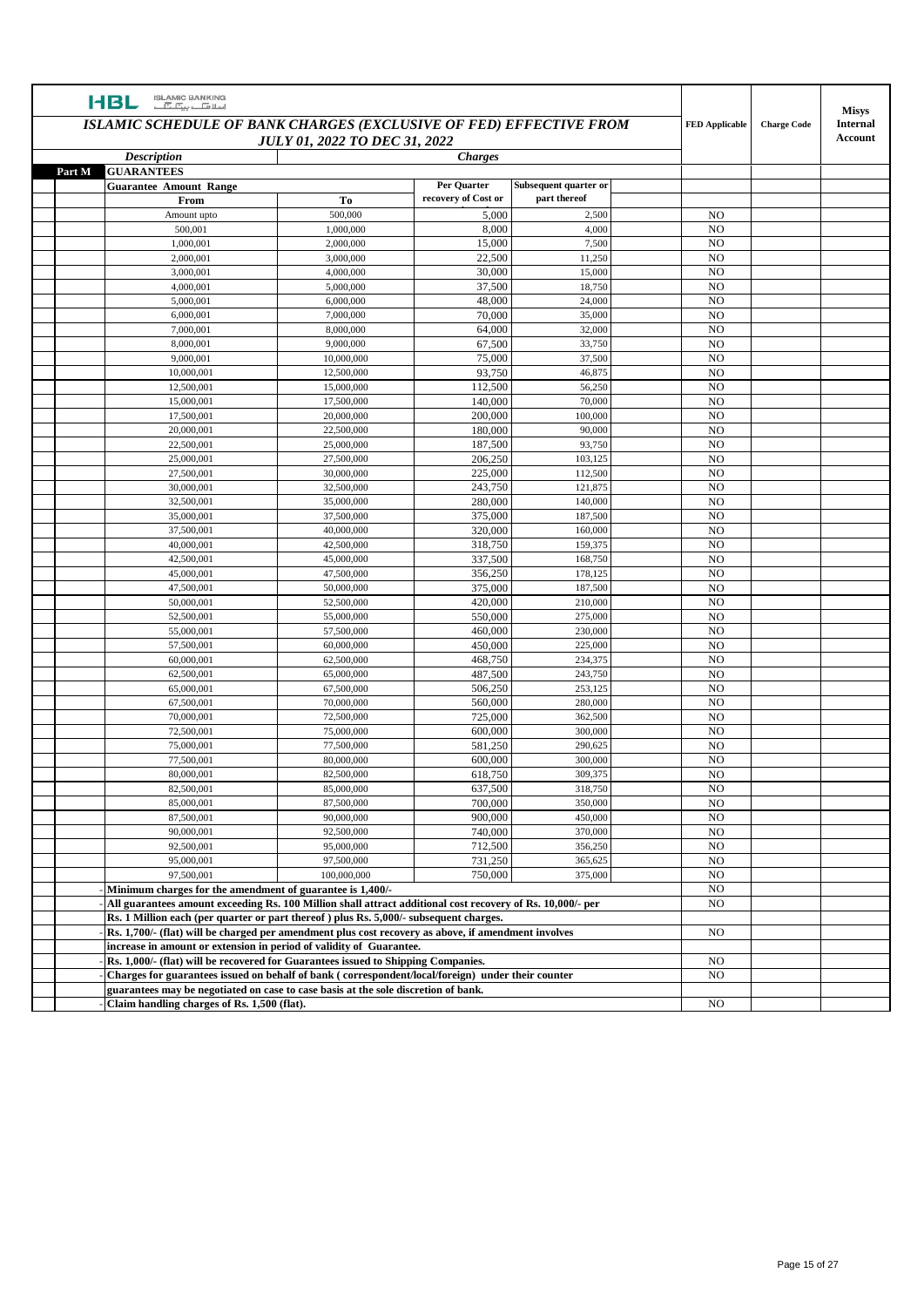|                         |             | <b>ISLAMIC BANKING</b><br><b>HBL</b><br>اسلامات بہائے ا                                                                                                    |                                                                                                                                                                                                                                                                                                                                                                                                                                                                                                                                                                                                                                                                                                          |                                                                                                                         |                                                                                                                                                                                                                                                                                                                                                       |                                                                        |                    | <b>Misys</b>               |
|-------------------------|-------------|------------------------------------------------------------------------------------------------------------------------------------------------------------|----------------------------------------------------------------------------------------------------------------------------------------------------------------------------------------------------------------------------------------------------------------------------------------------------------------------------------------------------------------------------------------------------------------------------------------------------------------------------------------------------------------------------------------------------------------------------------------------------------------------------------------------------------------------------------------------------------|-------------------------------------------------------------------------------------------------------------------------|-------------------------------------------------------------------------------------------------------------------------------------------------------------------------------------------------------------------------------------------------------------------------------------------------------------------------------------------------------|------------------------------------------------------------------------|--------------------|----------------------------|
|                         |             | ISLAMIC SCHEDULE OF BANK CHARGES (EXCLUSIVE OF FED) EFFECTIVE FROM                                                                                         | <b>JULY 01, 2022 TO DEC 31, 2022</b>                                                                                                                                                                                                                                                                                                                                                                                                                                                                                                                                                                                                                                                                     |                                                                                                                         |                                                                                                                                                                                                                                                                                                                                                       | <b>FED Applicable</b>                                                  | <b>Charge Code</b> | <b>Internal</b><br>Account |
|                         |             | <b>Description</b>                                                                                                                                         |                                                                                                                                                                                                                                                                                                                                                                                                                                                                                                                                                                                                                                                                                                          | <b>Charges</b>                                                                                                          |                                                                                                                                                                                                                                                                                                                                                       |                                                                        |                    |                            |
|                         | Part N      | <b>MISCELLANEOUS CHARGES</b>                                                                                                                               |                                                                                                                                                                                                                                                                                                                                                                                                                                                                                                                                                                                                                                                                                                          |                                                                                                                         |                                                                                                                                                                                                                                                                                                                                                       |                                                                        |                    |                            |
| 1                       | a           | Transaction Charges on HBL Islamic<br><b>Basic Banking Account</b>                                                                                         | Rs.50/- per debit transaction to be charged if more than 2 customer initiated debit<br>and system generated debit transactions.                                                                                                                                                                                                                                                                                                                                                                                                                                                                                                                                                                          |                                                                                                                         | transactions are made during a calendar month except withdrawals made through ATM                                                                                                                                                                                                                                                                     | <b>YES</b>                                                             | B1                 | 912093                     |
|                         | b           | Transaction charges<br>on Al-Irtifa (IDPA) Account                                                                                                         | Cheques) but excluding system generated debit transaction.                                                                                                                                                                                                                                                                                                                                                                                                                                                                                                                                                                                                                                               |                                                                                                                         | Charge of Rs.50/- per debit transaction will be levied and recovered daily and this will be<br>in addition to normal charges (if any) applicable on the particular service (i.e. Banker's                                                                                                                                                             | <b>YES</b>                                                             | B1                 | 912093                     |
|                         | $\mathbf c$ | HBL Al-Mukhtar (Islamic Freedom)<br>Account                                                                                                                | Free transactional services on Al-Mukhtar account as listed in product features. However,<br>there is a charge of PKR 60 per transaction in lumpsum at month end on all customer<br>initiated debit transactions during the month which will be auto generated by the system,<br>This charge can be waived if the customer maintains average balance equal or above PKR<br>25000/- for all days during the month.<br>For the month in which average monthly balance is below Rs.25,000/-, cumulative<br>transactions Charge $\omega$ Rs.60/- per transaction will be applicable in lump sum at month<br>end on all customer initiated Debit Transactions and it will be auto recovered by the<br>system. |                                                                                                                         | <b>YES</b>                                                                                                                                                                                                                                                                                                                                            | B1                                                                     | 912093             |                            |
|                         | d           | Transaction Charges on HBL Asaan<br>Account                                                                                                                |                                                                                                                                                                                                                                                                                                                                                                                                                                                                                                                                                                                                                                                                                                          |                                                                                                                         | Rs.50/- per debit transaction to be charged if more than 4 customer initiated debit over-the-<br>counter debit transactions are made during a calendar month, except withdrawals made<br>through ATM's and system generated debit transaction. For the month in which average                                                                         | <b>YES</b>                                                             | B1                 | 912093                     |
|                         | h           | FBR Collections through Branch<br>Counter (OTC)                                                                                                            | NIL                                                                                                                                                                                                                                                                                                                                                                                                                                                                                                                                                                                                                                                                                                      |                                                                                                                         |                                                                                                                                                                                                                                                                                                                                                       | <b>YES</b>                                                             | 03                 | 912319                     |
|                         |             | Following categories of Accounts are exempt from recovery of "Transaction Charges"                                                                         |                                                                                                                                                                                                                                                                                                                                                                                                                                                                                                                                                                                                                                                                                                          |                                                                                                                         |                                                                                                                                                                                                                                                                                                                                                       |                                                                        |                    |                            |
|                         |             | salary and pension purposes including widows / children of deceased employees eligible for family pension / benevolent fund<br>grant etc.                  |                                                                                                                                                                                                                                                                                                                                                                                                                                                                                                                                                                                                                                                                                                          |                                                                                                                         | 1) A/cs of employees of Government / Semi-Government institutions including Armed Forces Employees / Pensioners opened for                                                                                                                                                                                                                            |                                                                        |                    |                            |
|                         |             | 2) Accounts of Mustehiqeen of Zakat                                                                                                                        |                                                                                                                                                                                                                                                                                                                                                                                                                                                                                                                                                                                                                                                                                                          |                                                                                                                         |                                                                                                                                                                                                                                                                                                                                                       |                                                                        |                    |                            |
|                         |             | 3) Accounts of Students                                                                                                                                    |                                                                                                                                                                                                                                                                                                                                                                                                                                                                                                                                                                                                                                                                                                          |                                                                                                                         |                                                                                                                                                                                                                                                                                                                                                       |                                                                        |                    |                            |
|                         |             | 4) Accounts of Deceased                                                                                                                                    |                                                                                                                                                                                                                                                                                                                                                                                                                                                                                                                                                                                                                                                                                                          |                                                                                                                         |                                                                                                                                                                                                                                                                                                                                                       |                                                                        |                    |                            |
|                         |             | 5) Accounts in Inactive and Unclaimed categories<br>6) Accounts of School Management Committee (SMCs) duly constituted by Education Deptt. Govt. of Sindh. |                                                                                                                                                                                                                                                                                                                                                                                                                                                                                                                                                                                                                                                                                                          |                                                                                                                         |                                                                                                                                                                                                                                                                                                                                                       |                                                                        |                    |                            |
|                         |             | 7) Nominated accounts against all types of Term Deposits.                                                                                                  |                                                                                                                                                                                                                                                                                                                                                                                                                                                                                                                                                                                                                                                                                                          |                                                                                                                         |                                                                                                                                                                                                                                                                                                                                                       |                                                                        |                    |                            |
|                         |             | 8) Regular Saving Accounts                                                                                                                                 |                                                                                                                                                                                                                                                                                                                                                                                                                                                                                                                                                                                                                                                                                                          |                                                                                                                         |                                                                                                                                                                                                                                                                                                                                                       |                                                                        |                    |                            |
|                         |             | 9) Special Non-Chequeing Accounts of Exporter                                                                                                              |                                                                                                                                                                                                                                                                                                                                                                                                                                                                                                                                                                                                                                                                                                          |                                                                                                                         |                                                                                                                                                                                                                                                                                                                                                       |                                                                        |                    |                            |
|                         |             |                                                                                                                                                            |                                                                                                                                                                                                                                                                                                                                                                                                                                                                                                                                                                                                                                                                                                          |                                                                                                                         |                                                                                                                                                                                                                                                                                                                                                       |                                                                        |                    |                            |
| $\overline{2}$          |             | Cheque Book Issuance Charges                                                                                                                               | To be recovered at the time of issuance of Cheque Book :-<br>Rs. 15/- Flat per leaf.<br>SOBC.                                                                                                                                                                                                                                                                                                                                                                                                                                                                                                                                                                                                            |                                                                                                                         | Note: HBL Al-Mukhtar, HBL Islamic at Work, and Islamic Branchless Banking Account<br>Holders are exempted from these charges. Only first Cheque Book of 10 leaves is free for<br>HBL Uraan (Minor), HBL Islamic Rutba, and HBL NISA Tawfir. Subsequent cheque<br>book for HBL Uraan, HBL Islamic Rutba, and HBL NISA Tawfir will be charged as per I- | Isb-N<br>Sindh-N<br>Punjab-Y<br>Bal-Y<br>KPK-Y<br>AJK-N<br>Fata/Pata-N | 90                 | 912318                     |
| $\mathbf{3}$            |             | Stop payment of cheque                                                                                                                                     | $(i)$ Rupee A/ $c$                                                                                                                                                                                                                                                                                                                                                                                                                                                                                                                                                                                                                                                                                       |                                                                                                                         | Rs.500/- Flat per instruction                                                                                                                                                                                                                                                                                                                         | <b>YES</b>                                                             | 25                 | 912360                     |
|                         |             |                                                                                                                                                            | $(ii)$ F.C. A/C                                                                                                                                                                                                                                                                                                                                                                                                                                                                                                                                                                                                                                                                                          |                                                                                                                         | US\$ 12/- or equivalent Flat per                                                                                                                                                                                                                                                                                                                      | <b>YES</b>                                                             | 25                 | 912360                     |
|                         |             | (1) Stop payment charges are to be levied one time for stop payment per day per Account whether it is for one or more<br>cheques.                          |                                                                                                                                                                                                                                                                                                                                                                                                                                                                                                                                                                                                                                                                                                          |                                                                                                                         | instruction                                                                                                                                                                                                                                                                                                                                           |                                                                        |                    |                            |
|                         |             | (3) Charges are applicable on HBL at Work (Islamic) Account                                                                                                |                                                                                                                                                                                                                                                                                                                                                                                                                                                                                                                                                                                                                                                                                                          | (2) Stop payment charges are to be levied one time for stop payment instructions whether it is for one or more cheques. |                                                                                                                                                                                                                                                                                                                                                       |                                                                        |                    |                            |
| $\overline{\mathbf{4}}$ |             | Charges on cheques returned in                                                                                                                             | $(i)$ Rupee A/c.<br>Rs.550/- Flat per cheque                                                                                                                                                                                                                                                                                                                                                                                                                                                                                                                                                                                                                                                             |                                                                                                                         | <b>YES</b>                                                                                                                                                                                                                                                                                                                                            | DB                                                                     | 912359             |                            |
| 5                       |             | Inward Clearing/Collection to be<br>Over the counter cash cheque                                                                                           | $(ii)$ FC A/c.<br>All types of A/cs                                                                                                                                                                                                                                                                                                                                                                                                                                                                                                                                                                                                                                                                      |                                                                                                                         | US\$ 5/- or equivalent Flat per cheque<br>Rs.200/- or the respective equivalent currency (Flat per                                                                                                                                                                                                                                                    | <b>YES</b><br><b>YES</b>                                               | D1<br>DB           | 911910<br>912359           |
|                         |             | returned due to insufficient balance.<br>For all accounts (LCY/FCY)                                                                                        |                                                                                                                                                                                                                                                                                                                                                                                                                                                                                                                                                                                                                                                                                                          |                                                                                                                         | cheque)                                                                                                                                                                                                                                                                                                                                               |                                                                        |                    |                            |
| 6                       |             | Photocopy of the paid cheques                                                                                                                              | (i) Up to One year                                                                                                                                                                                                                                                                                                                                                                                                                                                                                                                                                                                                                                                                                       |                                                                                                                         | Rs.50/- Flat Per cheque                                                                                                                                                                                                                                                                                                                               | <b>YES</b>                                                             | 92                 | 930092                     |
|                         |             | forwarded to Customers.                                                                                                                                    | (ii) Above one year up to five years                                                                                                                                                                                                                                                                                                                                                                                                                                                                                                                                                                                                                                                                     |                                                                                                                         | Rs.200/- Flat Per cheque                                                                                                                                                                                                                                                                                                                              |                                                                        |                    |                            |
| $\overline{7}$          |             | Delivery of Cheque Book by                                                                                                                                 | (iii) Above five years<br>Rs.185/- Flat                                                                                                                                                                                                                                                                                                                                                                                                                                                                                                                                                                                                                                                                  |                                                                                                                         | Rs.500/- Flat Per cheque                                                                                                                                                                                                                                                                                                                              | NO.                                                                    | 27                 | 912304                     |
|                         |             | Registered Mail/Courier                                                                                                                                    |                                                                                                                                                                                                                                                                                                                                                                                                                                                                                                                                                                                                                                                                                                          |                                                                                                                         |                                                                                                                                                                                                                                                                                                                                                       |                                                                        |                    |                            |
| 8                       |             | Issuance of SBP/NBP cheques                                                                                                                                | Rs.500/- Flat per cheque (to be retained by the originating Branch)                                                                                                                                                                                                                                                                                                                                                                                                                                                                                                                                                                                                                                      |                                                                                                                         |                                                                                                                                                                                                                                                                                                                                                       | <b>YES</b>                                                             |                    | 912397                     |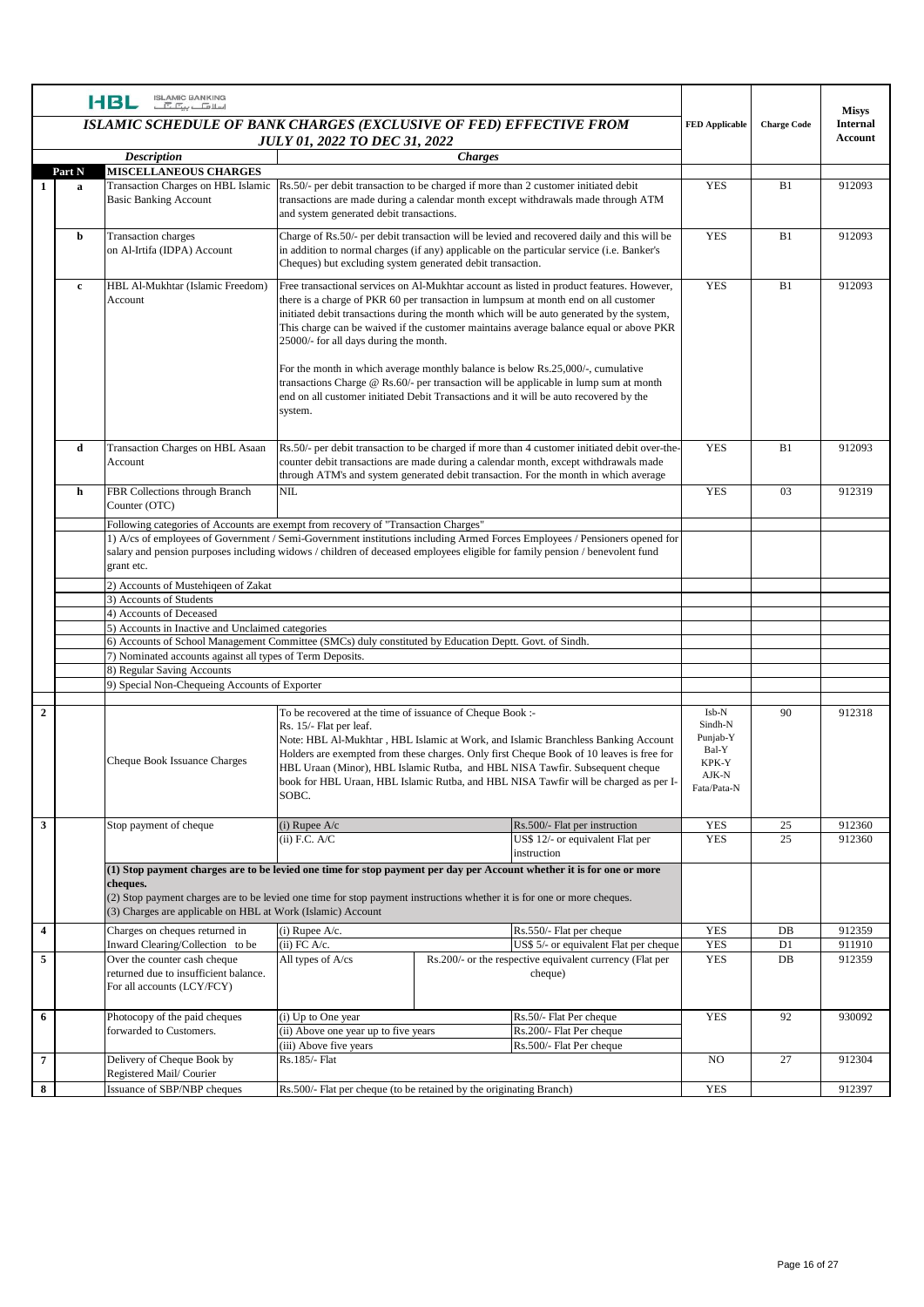|    |   | <b>ISLAMIC BANKING</b><br><b>HBL</b><br>اسلافات بكائكات                                                                                          |                                                                                                                                                                                                                                                                                                                                                                                                   |                     |                       |                    | <b>Misys</b>    |
|----|---|--------------------------------------------------------------------------------------------------------------------------------------------------|---------------------------------------------------------------------------------------------------------------------------------------------------------------------------------------------------------------------------------------------------------------------------------------------------------------------------------------------------------------------------------------------------|---------------------|-----------------------|--------------------|-----------------|
|    |   |                                                                                                                                                  | ISLAMIC SCHEDULE OF BANK CHARGES (EXCLUSIVE OF FED) EFFECTIVE FROM                                                                                                                                                                                                                                                                                                                                |                     | <b>FED Applicable</b> | <b>Charge Code</b> | <b>Internal</b> |
|    |   |                                                                                                                                                  | <b>JULY 01, 2022 TO DEC 31, 2022</b><br><b>Charges</b>                                                                                                                                                                                                                                                                                                                                            |                     |                       |                    | <b>Account</b>  |
|    |   | <b>Description</b><br><b>Account Statement &amp; Certificate Related Charges</b>                                                                 |                                                                                                                                                                                                                                                                                                                                                                                                   |                     |                       |                    |                 |
| 9  |   | Statement of Account sent on Daily                                                                                                               | Rs. $1,000/$ Flat per month                                                                                                                                                                                                                                                                                                                                                                       |                     | N <sub>O</sub>        | 3                  | 912352          |
|    |   | basis through Swift Message MT-940                                                                                                               |                                                                                                                                                                                                                                                                                                                                                                                                   |                     |                       |                    |                 |
| 10 |   | Duplicate Statements for all types of<br>accounts, on request from customer.                                                                     | Rs.29/-Flat, per statement<br>Note: HBL at Work (Islamic) Premium Account and HBL Al-Mukhtar Account (Islamic<br>Freedom Account) is exempted.                                                                                                                                                                                                                                                    |                     | <b>YES</b>            | RA                 | 912082          |
| 11 | a | Monthly Bank Statement                                                                                                                           | Rs.400/- per annum.<br>Note: HAW Accounts are exempted from Bank Statement Charges                                                                                                                                                                                                                                                                                                                |                     | <b>YES</b>            | RA                 | 912082          |
|    | b | Verification of Accounts/Bank<br>Statements of Students Applying for<br>Foreign Education                                                        | Free                                                                                                                                                                                                                                                                                                                                                                                              |                     | N <sub>O</sub>        |                    |                 |
| 12 |   | Bank Certificate for the purpose of<br>Visa.                                                                                                     | Rs.300/- Flat per certificate<br>Note: HAW Accounts are exempted from Bank Statement Charges                                                                                                                                                                                                                                                                                                      |                     | <b>YES</b>            | 98                 | 912396          |
| 13 |   | Overseas Employment Certificate.                                                                                                                 | Rs.500/- Flat per certificate                                                                                                                                                                                                                                                                                                                                                                     |                     | <b>YES</b>            | 98                 | 912396          |
| 14 |   | <b>Credit Information Report /</b><br>Credit Information report / opinion<br>provided locally to Banks / Other<br>Organizations (Embassies etc). | Rs.500/- Flat                                                                                                                                                                                                                                                                                                                                                                                     |                     | <b>YES</b>            | 93                 | 930093          |
|    |   | <b>Account Transaction (s) &amp; Balance Related Charges</b>                                                                                     | Note:-Plus Postage / Courier / Fax Charges will be recovered as per Part 'Q' as applicable.                                                                                                                                                                                                                                                                                                       |                     |                       |                    |                 |
| 15 |   | For any enquiry requested by<br>customer beyond 3 years relating to<br>transactions on his account.                                              | Rs.1,000/- Flat                                                                                                                                                                                                                                                                                                                                                                                   |                     | <b>YES</b>            | 94                 | 930094          |
| 16 |   | <b>Closure of Account Charges</b>                                                                                                                | Free                                                                                                                                                                                                                                                                                                                                                                                              |                     | <b>YES</b>            | 26                 | 930026          |
| 17 |   | Handling of payments / balances from Rs. 500/- Flat<br>deceased accounts against Succession<br>Certificate                                       |                                                                                                                                                                                                                                                                                                                                                                                                   |                     | Yes                   | IA                 | 914059          |
| 18 |   | Confirmation of balances to Auditors. Rs.500/- Flat                                                                                              |                                                                                                                                                                                                                                                                                                                                                                                                   |                     | <b>YES</b>            | 97                 | 930097          |
|    |   | <b>Dividend Related Charges</b>                                                                                                                  |                                                                                                                                                                                                                                                                                                                                                                                                   |                     |                       |                    |                 |
| 19 | a | recovered from dividend declaring<br>companies).                                                                                                 | Charges on Dividend Warrants (to be As per Agreement with client along with Functional Head approval                                                                                                                                                                                                                                                                                              |                     | <b>YES</b>            | 84                 | 930084          |
|    |   | dividend account for payment of dividend warrants.<br>company.                                                                                   | Note:- 1) Bank may waive charges to customer depositing full dividend amount in advance or Rs.50(M) whichever is less in<br>2) In case DWs are not printed through a printer referred by Bank and subsequently it is found that the DWs are rejected by NIFT<br>while processing for payment, actual charges of NIFT applicable on Non standard instrument will be recovered from the             |                     |                       |                    |                 |
| 20 | a | <b>Utility Bills Commission</b>                                                                                                                  | Rs.8/- per bill.                                                                                                                                                                                                                                                                                                                                                                                  | Electricity         | Isb-N                 | 04                 | 912004          |
|    |   |                                                                                                                                                  | Note: These Charges are included in the net amount                                                                                                                                                                                                                                                                                                                                                | Sui Gas             | Sindh-Y               | 05                 | 912026          |
|    |   |                                                                                                                                                  | of bill                                                                                                                                                                                                                                                                                                                                                                                           | Telephone           | Punjab-Y              | 06                 | 912027          |
|    |   |                                                                                                                                                  |                                                                                                                                                                                                                                                                                                                                                                                                   | Water               | Bal-Y                 | 07                 | 912028          |
|    |   |                                                                                                                                                  |                                                                                                                                                                                                                                                                                                                                                                                                   | <b>CDGK Utility</b> | KPK-Y                 | <b>OA</b>          | 914024          |
|    | b | pertaining to Utilities Companies.                                                                                                               | Charges on Intercity transfer of funds As per agreement with Utility Companies.                                                                                                                                                                                                                                                                                                                   |                     | YES                   | 14                 | 910818          |
|    |   | Other Services to BISE / University:-                                                                                                            |                                                                                                                                                                                                                                                                                                                                                                                                   |                     |                       |                    |                 |
| 21 | a | Selling of admission forms / job<br>application forms.                                                                                           |                                                                                                                                                                                                                                                                                                                                                                                                   |                     | <b>YES</b>            | 20                 | 912327          |
|    | b | To provide printed challans.                                                                                                                     |                                                                                                                                                                                                                                                                                                                                                                                                   |                     | <b>YES</b>            | 20                 | 912327          |
|    | c | Safe keeping of question papers &<br>answer copies.                                                                                              | Rs.10,000/- per Branch per Exam.<br>Can be waived by the respective Distribution Head.                                                                                                                                                                                                                                                                                                            |                     | YES                   | 20                 | 912327          |
|    | d | Delivery of question papers to<br>examination centres using Bank's<br>transport.                                                                 |                                                                                                                                                                                                                                                                                                                                                                                                   |                     | YES                   | 20                 | 912327          |
|    |   | Collection Accounts.<br>institution as per HOK Circular No. P/INST/2968 dated August 19, 2009.                                                   | Note:- (i) Clarification has been conveyed vide HOK Circular: P/INST/2474 dated 17-04-2008 whereby as per SBP instructions,<br>all branches are required not to charge Challan Collection Fees in case of B.I.S.E / University / School & other such type of<br>(ii) No service charges shall be recovered from students depositing fee directly in the Fee Collection Account of the educational |                     |                       |                    |                 |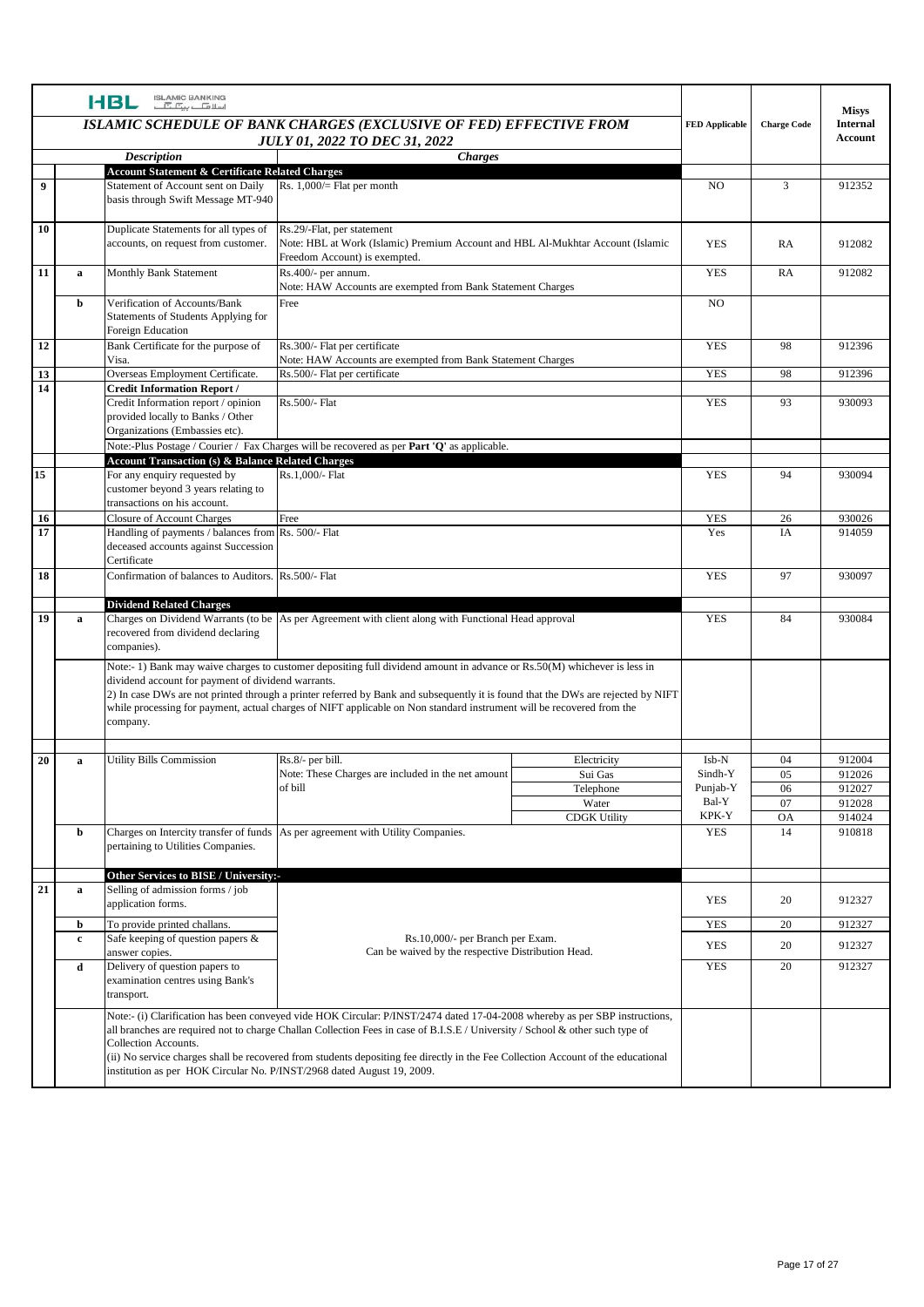|              |             | <b>ISLAMIC BANKING</b><br><b>HBL</b><br>سلافت بكاكب                                                                                                                                                                                                                                                                                                                                                                                                                                                                                                                                                                                                                           |                                                                                                                                                                                                                                                                                                    |                    | <b>Misys</b>                      |        |
|--------------|-------------|-------------------------------------------------------------------------------------------------------------------------------------------------------------------------------------------------------------------------------------------------------------------------------------------------------------------------------------------------------------------------------------------------------------------------------------------------------------------------------------------------------------------------------------------------------------------------------------------------------------------------------------------------------------------------------|----------------------------------------------------------------------------------------------------------------------------------------------------------------------------------------------------------------------------------------------------------------------------------------------------|--------------------|-----------------------------------|--------|
|              |             | ISLAMIC SCHEDULE OF BANK CHARGES (EXCLUSIVE OF FED) EFFECTIVE FROM<br><b>JULY 01, 2022 TO DEC 31, 2022</b>                                                                                                                                                                                                                                                                                                                                                                                                                                                                                                                                                                    | <b>FED Applicable</b>                                                                                                                                                                                                                                                                              | <b>Charge Code</b> | <b>Internal</b><br><b>Account</b> |        |
|              |             | <b>Description</b>                                                                                                                                                                                                                                                                                                                                                                                                                                                                                                                                                                                                                                                            |                                                                                                                                                                                                                                                                                                    |                    |                                   |        |
| 22           |             | Salary / Pension Disbursement & Visa Collection Fee related Charges<br>Salary Disbursement Charges.*                                                                                                                                                                                                                                                                                                                                                                                                                                                                                                                                                                          | Manual salary processing (PKR 15 per transaction) flat per $A/c$ per month from $A/c$ holder<br>where salary is credited or as per agreement with the principal.                                                                                                                                   | <b>YES</b>         | 17                                | 912325 |
|              |             | *Following categories of accounts are exempted from recovery of "Salary Disbursement Charges".<br>$\rightarrow$ Accounts of employees of Government / Semi-Government Institutions maintained for salary and pension purposes.<br>Accounts of Armed Forces Employees / Pensioners.<br>→Regular PLS Savings Accounts. (Islamic)<br>→ Basic Banking Accounts (BBA).<br>Note: With refernce to Principle 2 of Guiding princples on Fairness if Service Charges, HBL-IB will provide basic banking<br>service to vulnerable person (pensioners, senior citizens or physically handicapped) free or levy the charges on more liberal/<br>concessional terms on case to case basis. |                                                                                                                                                                                                                                                                                                    |                    |                                   |        |
| 23           |             | Pension (Govt. Departments)                                                                                                                                                                                                                                                                                                                                                                                                                                                                                                                                                                                                                                                   | Note:- No charges from pensioners. To be recovered from employer, as per agreement.<br>(Pensioners of KPT are exempted from levy of this charge.)                                                                                                                                                  | <b>YES</b>         | 18                                | 912362 |
| 24           |             | Visa Fee Collection                                                                                                                                                                                                                                                                                                                                                                                                                                                                                                                                                                                                                                                           | Rs.100/- Flat per application                                                                                                                                                                                                                                                                      | <b>YES</b>         | $\overline{\phantom{a}}$          | 912105 |
| 25           |             | Misc. Charges<br>Handling charges for issuance of<br>Student Exchange Remittance permit<br>and maintenance of Record for<br>subsequent remittances.                                                                                                                                                                                                                                                                                                                                                                                                                                                                                                                           | Rs.500/- Flat per annum                                                                                                                                                                                                                                                                            | <b>YES</b>         |                                   | 912816 |
| 26           |             | Handling Charges on Commodity<br>Operation                                                                                                                                                                                                                                                                                                                                                                                                                                                                                                                                                                                                                                    | Rs.3.75 per 1000/-                                                                                                                                                                                                                                                                                 | <b>YES</b>         | 6                                 | 910902 |
| 27           |             | <b>SMS Alert Charges</b><br>SMS Alert Charges for over-the<br>counter transactions                                                                                                                                                                                                                                                                                                                                                                                                                                                                                                                                                                                            | Monthly Subscription of PKR 85/- per month                                                                                                                                                                                                                                                         | <b>YES</b>         | P <sub>6</sub>                    | 914279 |
|              |             | 1) Deceased                                                                                                                                                                                                                                                                                                                                                                                                                                                                                                                                                                                                                                                                   | Following categories of Accounts are exempt from recovery of "SMS Alert Charges"                                                                                                                                                                                                                   |                    |                                   |        |
|              |             | 2) Blocked                                                                                                                                                                                                                                                                                                                                                                                                                                                                                                                                                                                                                                                                    |                                                                                                                                                                                                                                                                                                    |                    |                                   |        |
|              |             | 3) Inactive                                                                                                                                                                                                                                                                                                                                                                                                                                                                                                                                                                                                                                                                   |                                                                                                                                                                                                                                                                                                    |                    |                                   |        |
|              |             | 4) Closed                                                                                                                                                                                                                                                                                                                                                                                                                                                                                                                                                                                                                                                                     |                                                                                                                                                                                                                                                                                                    |                    |                                   |        |
|              |             | 5) Unclaimed                                                                                                                                                                                                                                                                                                                                                                                                                                                                                                                                                                                                                                                                  |                                                                                                                                                                                                                                                                                                    |                    |                                   |        |
|              |             | 6) Zero Balance/ Overdraft<br>7) Staff                                                                                                                                                                                                                                                                                                                                                                                                                                                                                                                                                                                                                                        |                                                                                                                                                                                                                                                                                                    |                    |                                   |        |
|              |             | 8) HBL at Work Islamic Premium Account                                                                                                                                                                                                                                                                                                                                                                                                                                                                                                                                                                                                                                        |                                                                                                                                                                                                                                                                                                    |                    |                                   |        |
|              |             | 9) HBL Al-Mukhtar Account                                                                                                                                                                                                                                                                                                                                                                                                                                                                                                                                                                                                                                                     |                                                                                                                                                                                                                                                                                                    |                    |                                   |        |
|              | Part O      | <b>HBL DEBIT CARD (ATM CARD) *</b>                                                                                                                                                                                                                                                                                                                                                                                                                                                                                                                                                                                                                                            |                                                                                                                                                                                                                                                                                                    |                    |                                   |        |
|              | $\bf{a}$    | Card Charges                                                                                                                                                                                                                                                                                                                                                                                                                                                                                                                                                                                                                                                                  | Same charges applicable on Supplementary Cards except where mentioned                                                                                                                                                                                                                              |                    |                                   |        |
| $\mathbf{1}$ | b           | Annual fee (Primary)                                                                                                                                                                                                                                                                                                                                                                                                                                                                                                                                                                                                                                                          | PayPak Chip - Rs. 1,200/-<br>Visa Chip - Rs.1,900/-<br>MasterCard Standard - Rs.1,900/-<br>MasterCard Gold - Rs. 2,700/-<br>HBL Dolmen Debit Card - Rs. 1,000/-<br>UnionPay Chip - Rs. 1,700/-<br>Visa Chip USD - US\$ 12/-<br>MasterCard Titanium - Rs. 2,500/-<br>MasterCard World - Rs.12,000/- | <b>YES</b>         | F <sub>5</sub>                    | 912097 |
|              | $\mathbf c$ | Annual fee (Supplementary)                                                                                                                                                                                                                                                                                                                                                                                                                                                                                                                                                                                                                                                    | PayPak - Nil<br>PayPak Chip - Nil<br>Visa Chip - Rs. 550/-<br>MasterCard Standard - Rs.550/-<br>MasterCard Gold - N/A<br>HBL Dolmen Debit Card - Nil<br>UnionPay Chip - Rs.550/-<br>Visa Chip USD - NA<br>MasterCard Titanium - Rs. 900/-<br>MasterCard World - N/A                                | <b>YES</b>         | F <sub>5</sub>                    | 912097 |
|              | d           | Card Replacement fee                                                                                                                                                                                                                                                                                                                                                                                                                                                                                                                                                                                                                                                          | PayPak Chip - Rs. 375/-<br>Visa Chip - Rs. 500/-<br>MasterCard Standard - Rs.500/-<br>MasterCard Gold - Rs. 750/-<br>HBL Dolmen Debit Card - Rs. 500/-<br>Union Pay Chip - Rs.500/-<br>Visa Chip USD - US\$ 4/-<br>MasterCard Titanium - Rs. 600/-<br>MasterCard World - Rs.1,250/-                | <b>YES</b>         | F <sub>5</sub>                    | 912097 |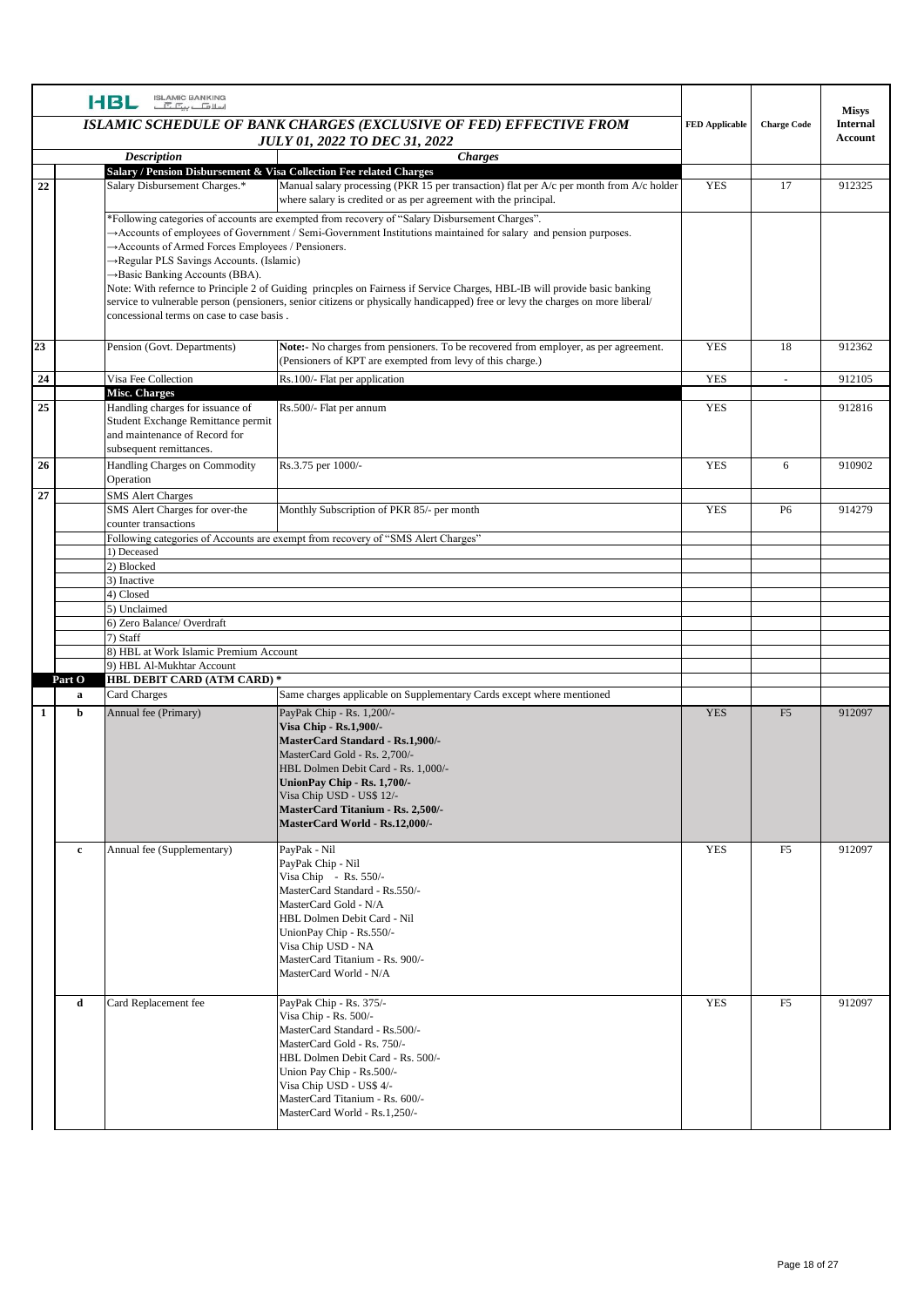|                  |              | <b>ISLAMIC BANKING</b><br>HBL<br>اسلافتك بيكا كآب                                                                                                                                                            |                                                                                                                                                                                                                                                                                                                                                                                                                                                                                                                                                                                                                                                                                                                                                                                                                                                                                                                                                                                                        |                       |                    | <b>Misys</b>    |
|------------------|--------------|--------------------------------------------------------------------------------------------------------------------------------------------------------------------------------------------------------------|--------------------------------------------------------------------------------------------------------------------------------------------------------------------------------------------------------------------------------------------------------------------------------------------------------------------------------------------------------------------------------------------------------------------------------------------------------------------------------------------------------------------------------------------------------------------------------------------------------------------------------------------------------------------------------------------------------------------------------------------------------------------------------------------------------------------------------------------------------------------------------------------------------------------------------------------------------------------------------------------------------|-----------------------|--------------------|-----------------|
|                  |              |                                                                                                                                                                                                              | ISLAMIC SCHEDULE OF BANK CHARGES (EXCLUSIVE OF FED) EFFECTIVE FROM                                                                                                                                                                                                                                                                                                                                                                                                                                                                                                                                                                                                                                                                                                                                                                                                                                                                                                                                     | <b>FED Applicable</b> | <b>Charge Code</b> | <b>Internal</b> |
|                  |              | <b>JULY 01, 2022 TO DEC 31, 2022</b><br><b><i>Charges</i></b><br><b>Description</b><br>POS Transaction fee per transaction<br>PayPak - NIL<br>$\mathbf e$<br>PayPak Chip - NIL<br>Local.<br>Green Visa - NIL |                                                                                                                                                                                                                                                                                                                                                                                                                                                                                                                                                                                                                                                                                                                                                                                                                                                                                                                                                                                                        |                       |                    | Account         |
|                  |              |                                                                                                                                                                                                              |                                                                                                                                                                                                                                                                                                                                                                                                                                                                                                                                                                                                                                                                                                                                                                                                                                                                                                                                                                                                        |                       |                    |                 |
|                  |              |                                                                                                                                                                                                              | Visa Chip - NIL<br>MasterCard Standard - NIL<br>MasterCard Gold - NIL<br>UnionPay Mag - NIL<br>Union Pay Chip - NIL<br>Visa USD - 1% of Transaction Amount<br>Visa Chip USD - 1% of Transaction Amount<br>MasterCard Titanium - NIL<br>MasterCard World - NIL                                                                                                                                                                                                                                                                                                                                                                                                                                                                                                                                                                                                                                                                                                                                          | <b>YES</b>            | N8                 | 912098          |
|                  | f            | POS Transaction fee per transaction<br>International                                                                                                                                                         | PayPak - Nil<br>PayPak Chip - Nil<br>Green Visa - 3% of Transaction Amount<br>Visa Chip - 3% of Transaction Amount<br>MasterCard Standard - 3% of Transaction Amount<br>MasterCard Gold - 3% of Transaction Amount<br>UnionPay Mag - 3% of Transaction Amount<br>UnionPay Chip - 3% of Transaction Amount<br>Visa USD - 3% of Transaction Amount<br>Visa Chip USD - 3% of Transaction Amount<br>MasterCard Titanium - 3% of Transaction Amount<br>MasterCard World - 3% of Transaction Amount                                                                                                                                                                                                                                                                                                                                                                                                                                                                                                          | <b>YES</b>            | QV                 | 912485          |
|                  | g            | <b>ATMs International (Cash</b><br>withdrawal)                                                                                                                                                               | PayPak -Nil<br>PayPak Chip - Nil<br>Green Visa - 3% of Transaction Amount or Rs.300/- per Transaction, whichever is higher<br>Visa Chip - 3% of Transaction Amount or Rs.300/- per Transaction, whichever is higher<br>MasterCard Standard - 3% of Transaction Amount or Rs.300/-per Transaction, whichever is higher<br>MasterCard Gold - 3% of Transaction Amount or Rs.300/- per Transaction, whichever is higher<br>UnionPay Mag - 3% of Transaction Amount or Rs. 300/- per transaction, whichever is higher<br>UnionPay Chip - 3% of Transaction Amount or Rs. 300/- per transaction, whichever is higher<br>Visa USD - 3% of Transaction Amount or US\$ 3/- per Transaction, whichever is higher<br>Visa Chip USD - 3% of Transaction Amount or US\$ 3/- per Transaction, whichever is higher<br>MasterCard Titanium - 3% of Transaction amount or Rs.300/- per Transaction whichever is higher<br>MasterCard World - 3% of Transaction Amount or Rs.300/- per Transaction, whichever is higher | <b>YES</b>            | QV                 | 912485          |
|                  | h            | ATMs International (Balance Inquiry) PayPak - Nil                                                                                                                                                            | PayPak Chip - Nil<br>Green Visa - Rs. 225/- per Transaction<br>Visa Chip - Rs. 225/- per Transaction<br>MasterCard Standard - Rs.225/- per Transaction<br>MasterCard Gold - Rs.225/- per Transaction<br>UnionPay Mag - Rs. 225/- per Transaction<br>UnionPay Chip - Rs. 225/- per Transaction<br>Visa USD - US\$ 3/- per Transaction<br>Visa Chip USD - US\$ 3/- per Transaction<br>MasterCard Titanium - Rs.225/- per Transaction<br>MasterCard World - Rs.225/- per Transaction                                                                                                                                                                                                                                                                                                                                                                                                                                                                                                                      | <b>YES</b>            | QV                 | 912485          |
|                  | $\mathbf{i}$ | <b>SMS</b> Alert Charges                                                                                                                                                                                     | Free                                                                                                                                                                                                                                                                                                                                                                                                                                                                                                                                                                                                                                                                                                                                                                                                                                                                                                                                                                                                   | NA                    | NA                 | 914035          |
|                  |              | *Note: (i) Account based propositions: As per account terms & conditions                                                                                                                                     |                                                                                                                                                                                                                                                                                                                                                                                                                                                                                                                                                                                                                                                                                                                                                                                                                                                                                                                                                                                                        |                       |                    |                 |
| $\boldsymbol{2}$ |              | <b>MERCHANT ACQUIRING (POS)</b>                                                                                                                                                                              |                                                                                                                                                                                                                                                                                                                                                                                                                                                                                                                                                                                                                                                                                                                                                                                                                                                                                                                                                                                                        |                       |                    |                 |
|                  | $\mathbf{a}$ | Merchant Discount Rate                                                                                                                                                                                       | Upto 2.50% of Transaction Amount                                                                                                                                                                                                                                                                                                                                                                                                                                                                                                                                                                                                                                                                                                                                                                                                                                                                                                                                                                       | <b>YES</b>            | 28                 | 914169          |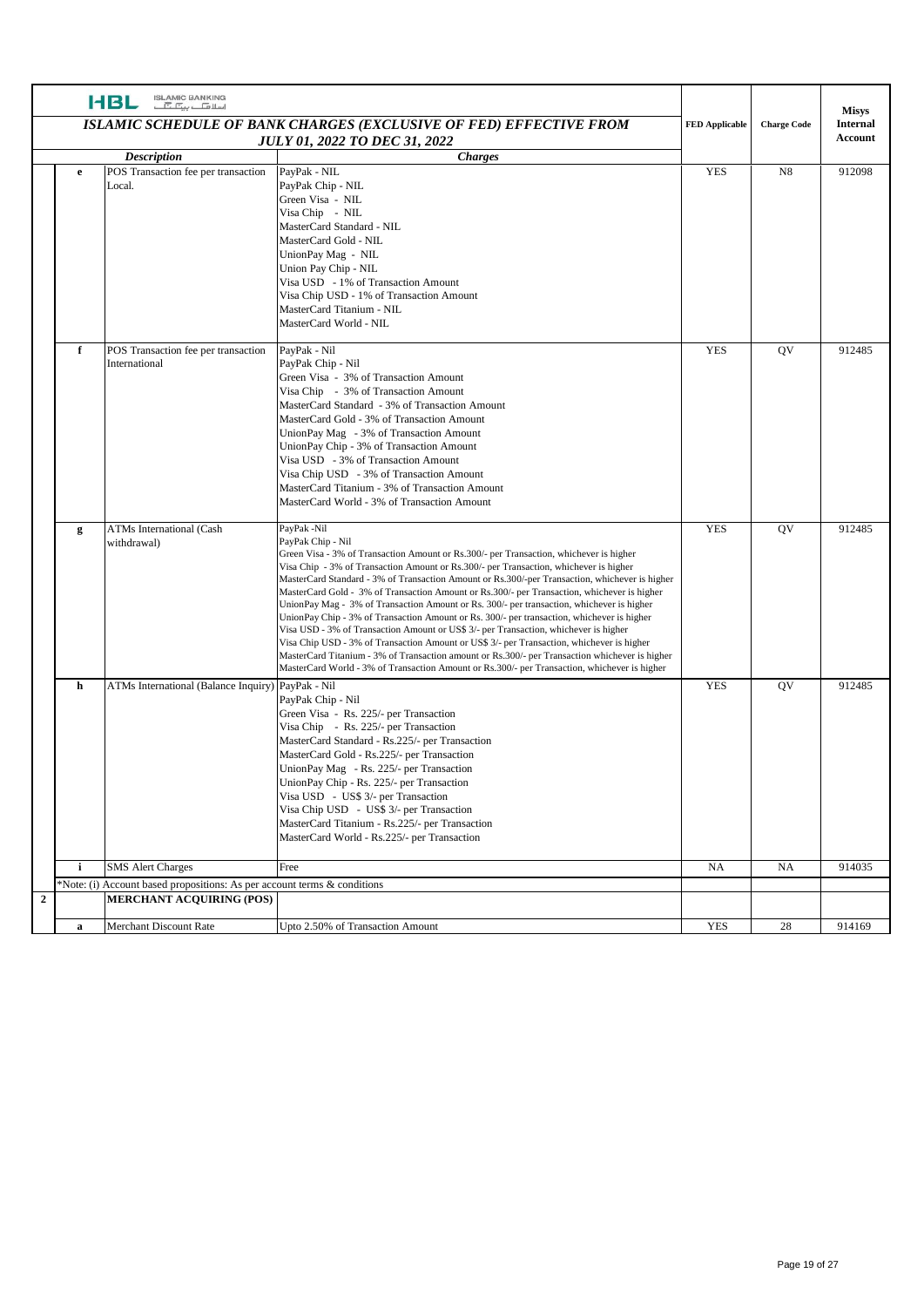|                | <b>ISLAMIC BANKING</b><br><b>HBL</b><br>سلافت بكاكب |                                                                                                                                                                                    |                                                                                                                                         |                                    |                          |                    |                                 |
|----------------|-----------------------------------------------------|------------------------------------------------------------------------------------------------------------------------------------------------------------------------------------|-----------------------------------------------------------------------------------------------------------------------------------------|------------------------------------|--------------------------|--------------------|---------------------------------|
|                |                                                     |                                                                                                                                                                                    | ISLAMIC SCHEDULE OF BANK CHARGES (EXCLUSIVE OF FED) EFFECTIVE FROM                                                                      |                                    | <b>FED Applicable</b>    | <b>Charge Code</b> | <b>Misys</b><br><b>Internal</b> |
|                |                                                     |                                                                                                                                                                                    | <b>JULY 01, 2022 TO DEC 31, 2022</b>                                                                                                    |                                    |                          |                    | Account                         |
|                |                                                     | <b>Description</b>                                                                                                                                                                 | <b>Charges</b>                                                                                                                          |                                    |                          |                    |                                 |
|                | Part P                                              | HBL ALTERNATE DELIVERY CHANNELS (ADC)                                                                                                                                              |                                                                                                                                         |                                    |                          |                    |                                 |
| $\mathbf{1}$   |                                                     | <b>ATM Charges</b>                                                                                                                                                                 |                                                                                                                                         |                                    |                          |                    |                                 |
|                | 1.1                                                 | Cash Withdrawal                                                                                                                                                                    |                                                                                                                                         |                                    |                          |                    |                                 |
|                | a<br>$\mathbf b$                                    | <b>HBL Card on HBL ATMs</b><br>HBL Card on Non-HBL ATMs                                                                                                                            | Nil<br>Rs. 18.75 Flat per withdrawal.                                                                                                   |                                    | <b>YES</b><br><b>YES</b> | 21<br>21           | 910821<br>910821                |
|                |                                                     |                                                                                                                                                                                    | Pay Pak, Green Visa, Gold Visa, Visa Chip, MasterCard & Union Pay.                                                                      |                                    |                          |                    |                                 |
|                |                                                     |                                                                                                                                                                                    | Note: (No switch charges to be deducted on transactions conducted by IDPs through specific Ehsaas Kafalat Cards issued by any           |                                    |                          |                    |                                 |
|                |                                                     | bank in Pakistan.)                                                                                                                                                                 |                                                                                                                                         |                                    |                          |                    |                                 |
|                | $\mathbf c$                                         | Cash Withdrawal Receipt Charges                                                                                                                                                    | Rs. 2.50 (HBL Card HBL ATMs and HBL Card on Non-HBL ATMs)                                                                               |                                    | <b>YES</b>               | 22                 | 914288                          |
|                |                                                     | Pay Pak, Green Visa, Gold Visa, Visa Chip, MasterCard & Union Pay.                                                                                                                 |                                                                                                                                         |                                    |                          |                    |                                 |
|                |                                                     |                                                                                                                                                                                    | Free Cash Withdrawals from other Bank's ATMs for HBL at Work (Islamic) Premium Account.                                                 |                                    |                          |                    |                                 |
|                | 1.2                                                 | <b>Balance Inquiry</b>                                                                                                                                                             |                                                                                                                                         |                                    |                          |                    |                                 |
|                | a<br>b                                              | HBL Card on HBL ATMs<br>HBL Card on Non-HBL ATMs                                                                                                                                   | Nil                                                                                                                                     |                                    | YES                      |                    | 914217                          |
|                | $\rm c$                                             | HBL Card on HBL ATMs                                                                                                                                                               | Rs. 2.5 Flat per inquiry (Pay Pak, Visa, Master Card & Union Pay)<br>Rs.5/- Flat (Green Visa, Gold Visa, Visa Chip, Union Pay, Pay Pak) |                                    | <b>YES</b>               | 21<br>94           | 930094                          |
|                |                                                     | Mini Statement                                                                                                                                                                     |                                                                                                                                         |                                    |                          |                    |                                 |
|                | d                                                   | <b>Balance Inquiry Receipt Charges</b>                                                                                                                                             | Rs. 2.50 (HBL Card HBL ATMs and HBL Card on Non-HBL ATMs)                                                                               |                                    | <b>YES</b>               | 22                 | 914288                          |
|                | 1.3                                                 | <b>Funds Transfer (HBL to HBL)</b>                                                                                                                                                 | NIL                                                                                                                                     |                                    |                          |                    |                                 |
|                |                                                     | <b>Funds Transfer (HBL to Other)</b>                                                                                                                                               | <b>Transfer Amount</b>                                                                                                                  | <b>Charges</b>                     |                          |                    |                                 |
|                |                                                     | <b>Bank</b> )                                                                                                                                                                      | Rs. 1 - 25,000                                                                                                                          | Free                               |                          |                    |                                 |
|                |                                                     |                                                                                                                                                                                    | $Rs. 25,001$ and above                                                                                                                  | 0.1% or Rs. 200                    |                          |                    |                                 |
|                |                                                     |                                                                                                                                                                                    | Note: an accumulated montly limit of Rs. 25,000 is Free. Any amount exceeding the limit                                                 |                                    | <b>YES</b>               | 14                 | 910818                          |
|                |                                                     |                                                                                                                                                                                    | will be charged at 0.1% or Rs.200 whichever is lower. All charges are inclusive of FED.                                                 |                                    |                          |                    |                                 |
|                |                                                     |                                                                                                                                                                                    | * Al-Mukhtar & Islamic HAW accounts are exempted from IBFT Charges.                                                                     |                                    |                          |                    |                                 |
|                |                                                     |                                                                                                                                                                                    |                                                                                                                                         |                                    |                          |                    |                                 |
|                | 1.4<br>1.5                                          | <b>Utility Bill Payment</b><br><b>HBL-ATM Biometric Transactions (On-Net)</b>                                                                                                      | Nil                                                                                                                                     | Rs. 15/- Flat per transaction      | <b>YES</b>               | 21                 | 914190                          |
| $\overline{2}$ |                                                     | <b>HBL Phone Banking</b>                                                                                                                                                           |                                                                                                                                         |                                    |                          |                    |                                 |
|                | a                                                   | <b>Funds Transfer</b>                                                                                                                                                              |                                                                                                                                         |                                    |                          |                    | 910818                          |
|                |                                                     | Inter Branch Fund Transfer                                                                                                                                                         | Nil                                                                                                                                     |                                    | <b>YES</b>               | 14                 |                                 |
|                | b                                                   | <b>Statement Request</b>                                                                                                                                                           | Nil                                                                                                                                     |                                    | <b>YES</b>               | RA                 | 912082                          |
|                | $\mathbf c$                                         | Stop Payment of Cheque(s)                                                                                                                                                          | $(i)$ Rupee $A/c$                                                                                                                       | Rs.500/- Flat per instruction      | <b>YES</b>               | 25                 | 912360                          |
|                |                                                     |                                                                                                                                                                                    | $(ii)$ F.C. $A/C$                                                                                                                       | US\$ 12/- Flat per instruction (or | <b>YES</b>               | 25                 | 912360                          |
|                |                                                     |                                                                                                                                                                                    |                                                                                                                                         | equivalent in other currencies)    |                          |                    |                                 |
|                |                                                     |                                                                                                                                                                                    | Note:- Stop payment charges are to be levied one time for stop payment instructions,                                                    |                                    |                          |                    |                                 |
|                |                                                     |                                                                                                                                                                                    | whether it is for one or more cheques.                                                                                                  |                                    |                          |                    |                                 |
|                | d                                                   | Cheque Book request                                                                                                                                                                | To be recovered at the time of issuance of Cheque Book :-                                                                               |                                    | Isb-N                    | 90                 | 912318                          |
|                |                                                     |                                                                                                                                                                                    | Rs.15/- Flat per leaf.                                                                                                                  |                                    | Sindh-N                  |                    |                                 |
|                |                                                     |                                                                                                                                                                                    | Note: HBL Al-Mukhtar, HBL Islamic at Work, and Islamic Branchless Banking Account                                                       |                                    | Punjab-Y                 |                    |                                 |
|                |                                                     |                                                                                                                                                                                    | Holders are exempted from these charges. Only first Cheque Book of 10 leaves is free for                                                |                                    | Bal-Y<br>KPK-Y           |                    |                                 |
|                |                                                     |                                                                                                                                                                                    | HBL Uraan (Minor), HBL Islamic Rutba, and HBL NISA Tawfir. Subsequent cheque                                                            |                                    | AJK-N                    |                    |                                 |
|                |                                                     |                                                                                                                                                                                    | book for HBL Uraan, HBL Islamic Rutba, and HBL NISA Tawfir will be charged as per I-                                                    |                                    | Fata/Pata-N              |                    |                                 |
|                |                                                     |                                                                                                                                                                                    | SOBC.                                                                                                                                   |                                    |                          |                    |                                 |
| 3              |                                                     |                                                                                                                                                                                    | <b>HBL Digital Channels (Mobile App, Internet Banking, WhatsApp Banking)</b>                                                            |                                    |                          |                    |                                 |
|                | a                                                   | Subscription                                                                                                                                                                       | Nil                                                                                                                                     |                                    |                          |                    |                                 |
|                | b                                                   | <b>Funds Transfer</b>                                                                                                                                                              |                                                                                                                                         |                                    | <b>YES</b>               | 14                 | 910818                          |
|                |                                                     | Inter Branch Fund Transfer                                                                                                                                                         | Nil                                                                                                                                     |                                    |                          |                    |                                 |
|                | $\mathbf c$                                         | Inter Bank Funds Transfer (IBFT) *                                                                                                                                                 | <b>Transfer Amount</b>                                                                                                                  | <b>Charges</b>                     |                          |                    |                                 |
|                |                                                     |                                                                                                                                                                                    | Rs. 1 - 25,000                                                                                                                          | Free                               |                          |                    |                                 |
|                |                                                     |                                                                                                                                                                                    | Rs. 25,001 and above                                                                                                                    | 0.1% or Rs. 200                    |                          |                    |                                 |
|                |                                                     | Note: an accumulated montly limit of Rs. 25,000 is Free. Any amount exceeding the limit<br>will be charged at 0.1% or Rs.200 whichever is lower. All charges are inclusive of FED. |                                                                                                                                         |                                    |                          |                    |                                 |
|                |                                                     |                                                                                                                                                                                    | * Al-Mukhtar & HBL Islamic HAW accounts are exempted from IBFT Charges.                                                                 |                                    |                          |                    |                                 |
|                |                                                     |                                                                                                                                                                                    |                                                                                                                                         |                                    |                          |                    |                                 |
|                |                                                     |                                                                                                                                                                                    |                                                                                                                                         |                                    |                          |                    |                                 |
|                | d                                                   | <b>Utility Bill Payment</b>                                                                                                                                                        | $\rm NIL$                                                                                                                               | Electricity                        | N <sub>O</sub>           | $\overline{4}$     | 912004                          |
|                |                                                     |                                                                                                                                                                                    |                                                                                                                                         | Sui Gas                            | N <sub>O</sub>           | 5                  | 912026                          |
|                |                                                     |                                                                                                                                                                                    |                                                                                                                                         | Telephone                          | NO.                      | 6                  | 912027                          |
|                |                                                     |                                                                                                                                                                                    |                                                                                                                                         | Water                              | NO                       | $\tau$             | 912028                          |
|                |                                                     |                                                                                                                                                                                    |                                                                                                                                         |                                    |                          |                    |                                 |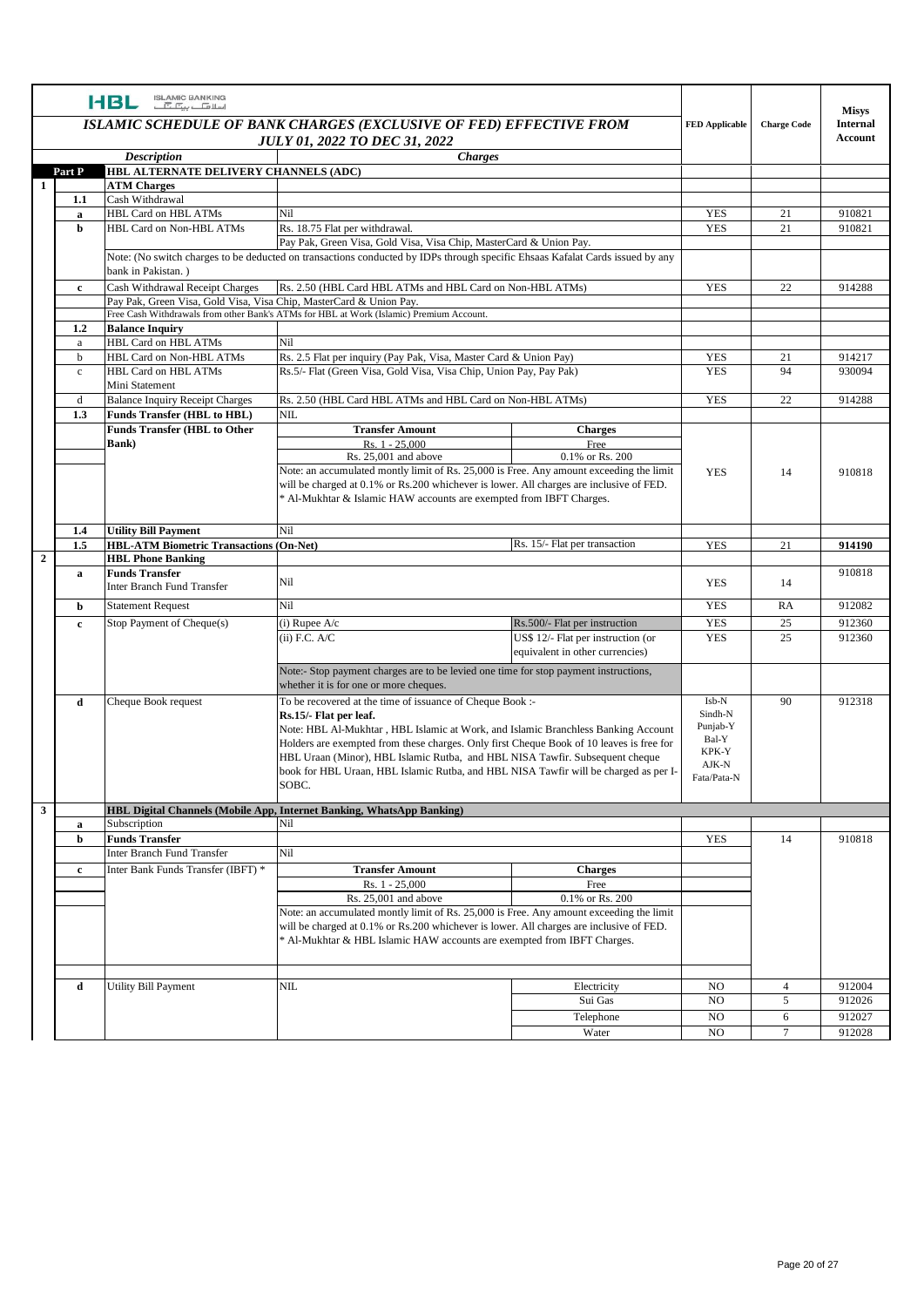|                         |                                                                                       | <b>ISLAMIC BANKING</b><br>HBL<br>$E_{\rm tot}$                                                 |                                                                                                                                                                          |                        |                       |                                                                                                                                                       |                                 |  |
|-------------------------|---------------------------------------------------------------------------------------|------------------------------------------------------------------------------------------------|--------------------------------------------------------------------------------------------------------------------------------------------------------------------------|------------------------|-----------------------|-------------------------------------------------------------------------------------------------------------------------------------------------------|---------------------------------|--|
|                         |                                                                                       |                                                                                                | ISLAMIC SCHEDULE OF BANK CHARGES (EXCLUSIVE OF FED) EFFECTIVE FROM                                                                                                       |                        | <b>FED Applicable</b> | <b>Charge Code</b>                                                                                                                                    | <b>Misys</b><br><b>Internal</b> |  |
|                         |                                                                                       |                                                                                                |                                                                                                                                                                          |                        |                       |                                                                                                                                                       | Account                         |  |
|                         |                                                                                       |                                                                                                | <b>JULY 01, 2022 TO DEC 31, 2022</b>                                                                                                                                     |                        |                       |                                                                                                                                                       |                                 |  |
|                         |                                                                                       | <b>Description</b>                                                                             | <b>Charges</b>                                                                                                                                                           |                        |                       |                                                                                                                                                       |                                 |  |
|                         | Cheque Book request<br>To be recovered at the time of issuance of Cheque Book :-<br>e |                                                                                                |                                                                                                                                                                          |                        | Isb-N<br>Sindh-N      | 90                                                                                                                                                    | 912318                          |  |
|                         |                                                                                       |                                                                                                | Rs.15/- Flat per leaf.                                                                                                                                                   |                        | Punjab-Y              |                                                                                                                                                       |                                 |  |
|                         |                                                                                       |                                                                                                | Note: HBL Al-Mukhtar, HBL Islamic at Work, and Islamic Branchless Banking Account                                                                                        |                        | Bal-Y                 |                                                                                                                                                       |                                 |  |
|                         |                                                                                       |                                                                                                | Holders are exempted from these charges. Only first Cheque Book of 10 leaves is free for<br>HBL Uraan (Minor), HBL Islamic Rutba, and HBL NISA Tawfir. Subsequent cheque |                        | KPK-Y                 |                                                                                                                                                       |                                 |  |
|                         |                                                                                       |                                                                                                | book for HBL Uraan, HBL Islamic Rutba, and HBL NISA Tawfir will be charged as per I-                                                                                     |                        | $AJK-N$               |                                                                                                                                                       |                                 |  |
|                         |                                                                                       |                                                                                                | SOBC.                                                                                                                                                                    |                        | Fata/Pata-N           |                                                                                                                                                       |                                 |  |
|                         |                                                                                       |                                                                                                |                                                                                                                                                                          |                        |                       |                                                                                                                                                       |                                 |  |
|                         |                                                                                       | * will be updated as per SBP's directives                                                      |                                                                                                                                                                          |                        |                       |                                                                                                                                                       |                                 |  |
| $\overline{\mathbf{4}}$ |                                                                                       |                                                                                                | HBL Branchless Banking / Konnect by HBL (Charges inclusive of FED/ST)                                                                                                    |                        |                       |                                                                                                                                                       |                                 |  |
|                         | a                                                                                     | <b>Utility Bill Payment</b>                                                                    | Nil                                                                                                                                                                      |                        |                       |                                                                                                                                                       |                                 |  |
|                         | $\mathbf b$                                                                           | <b>Money Transfer</b>                                                                          | As per SBP regualtion, free IBFT service till Rs. 25,000 monthly limit. After that HBL-                                                                                  |                        |                       |                                                                                                                                                       |                                 |  |
|                         |                                                                                       |                                                                                                | Islamic will charge Rs 200 or 0.1% whichever is lower as per menitoned charges in I-                                                                                     |                        |                       | K1<br>9914151<br>K1<br>9914151<br>K1<br>9914151<br>K1<br>9914151<br>K1<br>9914151<br>K1<br>9914151<br>K1<br>9914151<br>K1<br>9914151<br>K1<br>9914151 |                                 |  |
|                         |                                                                                       |                                                                                                | SOBC.                                                                                                                                                                    |                        |                       |                                                                                                                                                       |                                 |  |
|                         | i                                                                                     |                                                                                                | $1 - 1,000$<br>Transfer Amount Rs.                                                                                                                                       | Rs.60 per transaction  | <b>YES</b>            |                                                                                                                                                       |                                 |  |
|                         |                                                                                       |                                                                                                | Transfer Amount Rs. 1,001 -<br>2,500                                                                                                                                     | Rs.120 per transaction | <b>YES</b>            |                                                                                                                                                       |                                 |  |
|                         |                                                                                       |                                                                                                | Transfer Amount Rs. 2,501<br>$\sim$<br>4,000                                                                                                                             | Rs.180 per transaction | <b>YES</b>            |                                                                                                                                                       |                                 |  |
|                         |                                                                                       |                                                                                                | Transfer Amount Rs. 4,001<br>$-6,000$                                                                                                                                    | Rs.240 per transaction | <b>YES</b>            |                                                                                                                                                       |                                 |  |
|                         |                                                                                       | <b>Money Transfer Sending</b>                                                                  | Transfer Amount Rs. 6,001 - 8,000                                                                                                                                        | Rs.300 per transaction | <b>YES</b>            |                                                                                                                                                       |                                 |  |
|                         |                                                                                       | Note: Applicability will be as per SBP<br>directives                                           | Transfer Amount Rs. 8,001 - 10,000                                                                                                                                       | Rs.350 per transaction | <b>YES</b>            |                                                                                                                                                       |                                 |  |
|                         |                                                                                       |                                                                                                | Transfer Amount Rs. 10,001 - 13,000                                                                                                                                      | Rs.400 per transaction | <b>YES</b>            |                                                                                                                                                       |                                 |  |
|                         |                                                                                       |                                                                                                | Transfer Amount Rs. 13,001 - 15,000                                                                                                                                      | Rs.450 per transaction | <b>YES</b>            |                                                                                                                                                       |                                 |  |
|                         |                                                                                       |                                                                                                | Transfer Amount Rs. 15,001 - 20,000                                                                                                                                      | Rs.600 per transaction | <b>YES</b>            |                                                                                                                                                       |                                 |  |
|                         |                                                                                       |                                                                                                | Transfer Amount Rs. 20,001 - 25,000                                                                                                                                      | Rs.750 per transaction | <b>YES</b>            | K1                                                                                                                                                    | 9914151                         |  |
|                         | ii.                                                                                   | <b>Money Transfer Receiving</b>                                                                | NIL                                                                                                                                                                      |                        |                       |                                                                                                                                                       |                                 |  |
|                         |                                                                                       | Note 1: Transaction Limits (Separate for Sending & Receiving): Rs. 50,000/- per Month per CNIC |                                                                                                                                                                          |                        |                       |                                                                                                                                                       |                                 |  |
|                         | $\mathbf c$                                                                           | <b>Initial Deposit - Konnect by HBL Mobile Account</b>                                         |                                                                                                                                                                          | <b>NIL</b>             |                       |                                                                                                                                                       |                                 |  |
|                         | d                                                                                     | Cash Deposit - Konect by HBL Mobile Account                                                    |                                                                                                                                                                          | NIL                    |                       |                                                                                                                                                       |                                 |  |
|                         | e                                                                                     | <b>Utility Bill Payment - Konnect by HBL Mobile Account</b>                                    |                                                                                                                                                                          | NIL                    |                       |                                                                                                                                                       |                                 |  |
|                         | f                                                                                     |                                                                                                | Money Transfer - Konnect by HBL Mobile Account to Konnect by HBL Mobile Account                                                                                          | <b>NIL</b>             |                       |                                                                                                                                                       |                                 |  |
|                         | $\mathbf{i}$                                                                          | <b>Money Transfer Sending</b>                                                                  | Transaction Limits: Rs. 25,000/- per day for L0                                                                                                                          | <b>NIL</b>             |                       |                                                                                                                                                       |                                 |  |
|                         | ii)                                                                                   | <b>Money Transfer Receiving</b>                                                                | Note 1: Transaction Limits (Separate for Sending & Receiving): Rs. 25,000/- per day for L0 accounts and Rs. 50,000/-                                                     |                        |                       |                                                                                                                                                       |                                 |  |
|                         | g                                                                                     |                                                                                                | Money Transfer - Cash Deposit to Other Bank Accounts at Agent's location                                                                                                 |                        |                       |                                                                                                                                                       |                                 |  |
|                         |                                                                                       |                                                                                                | Transfer Amount Rs.<br>$1 - 1,000$                                                                                                                                       | Rs.25 per transaction  | <b>YES</b>            | K1                                                                                                                                                    | 9914151                         |  |
|                         |                                                                                       |                                                                                                | Rs. 1,001<br>2,500<br>$\sim$<br>Transfer Amount                                                                                                                          | Rs.50 per transaction  | <b>YES</b>            | K1                                                                                                                                                    | 9914151                         |  |
|                         |                                                                                       |                                                                                                | Transfer Amount Rs. 2,501 -<br>4,000                                                                                                                                     | Rs.65 per transaction  | <b>YES</b>            | K1                                                                                                                                                    | 9914151                         |  |
|                         |                                                                                       |                                                                                                | Transfer Amount Rs. 4,001<br>$\sim$<br>6,000                                                                                                                             | Rs.80 per transaction  | <b>YES</b>            | K1                                                                                                                                                    | 9914151                         |  |
|                         |                                                                                       |                                                                                                | Transfer Amount Rs. 6,001<br>$-8,000$                                                                                                                                    | Rs.90 per transaction  | <b>YES</b>            | K1                                                                                                                                                    | 9914151                         |  |
|                         | $\mathbf{i}$                                                                          | Despoit Amount                                                                                 | Transfer Amount Rs. 8,001 - 10,000                                                                                                                                       | Rs.105 per transaction | <b>YES</b>            | K1                                                                                                                                                    | 9914151                         |  |
|                         |                                                                                       |                                                                                                | Transfer Amount Rs. 10,001 - 13,000                                                                                                                                      | Rs.120 per transaction | <b>YES</b>            | K1                                                                                                                                                    | 9914151                         |  |
|                         |                                                                                       |                                                                                                | Transfer Amount Rs. 13,001 - 15,000                                                                                                                                      | Rs.130 per transaction | <b>YES</b>            | K1                                                                                                                                                    | 9914151                         |  |
|                         |                                                                                       |                                                                                                | Transfer Amount Rs. 15,001 - 20,000                                                                                                                                      | Rs.155 per transaction | <b>YES</b>            | K1                                                                                                                                                    | 9914151                         |  |
|                         |                                                                                       |                                                                                                | Transfer Amount Rs. 20,001 - 25,000                                                                                                                                      | Rs.170 per transaction | <b>YES</b>            | K1                                                                                                                                                    | 9914151                         |  |
|                         | $\mathbf h$                                                                           |                                                                                                | Money Transfer - Konnect by HBL Mobile Account to HBL Core Banking Account                                                                                               |                        |                       |                                                                                                                                                       |                                 |  |
|                         | $\mathbf{i}$                                                                          | Fund Transfer                                                                                  |                                                                                                                                                                          | $*$ NIL                | <b>YES</b>            | 32                                                                                                                                                    | 9914162                         |  |
|                         |                                                                                       | * will be updated as per SBP's directives                                                      |                                                                                                                                                                          |                        |                       |                                                                                                                                                       |                                 |  |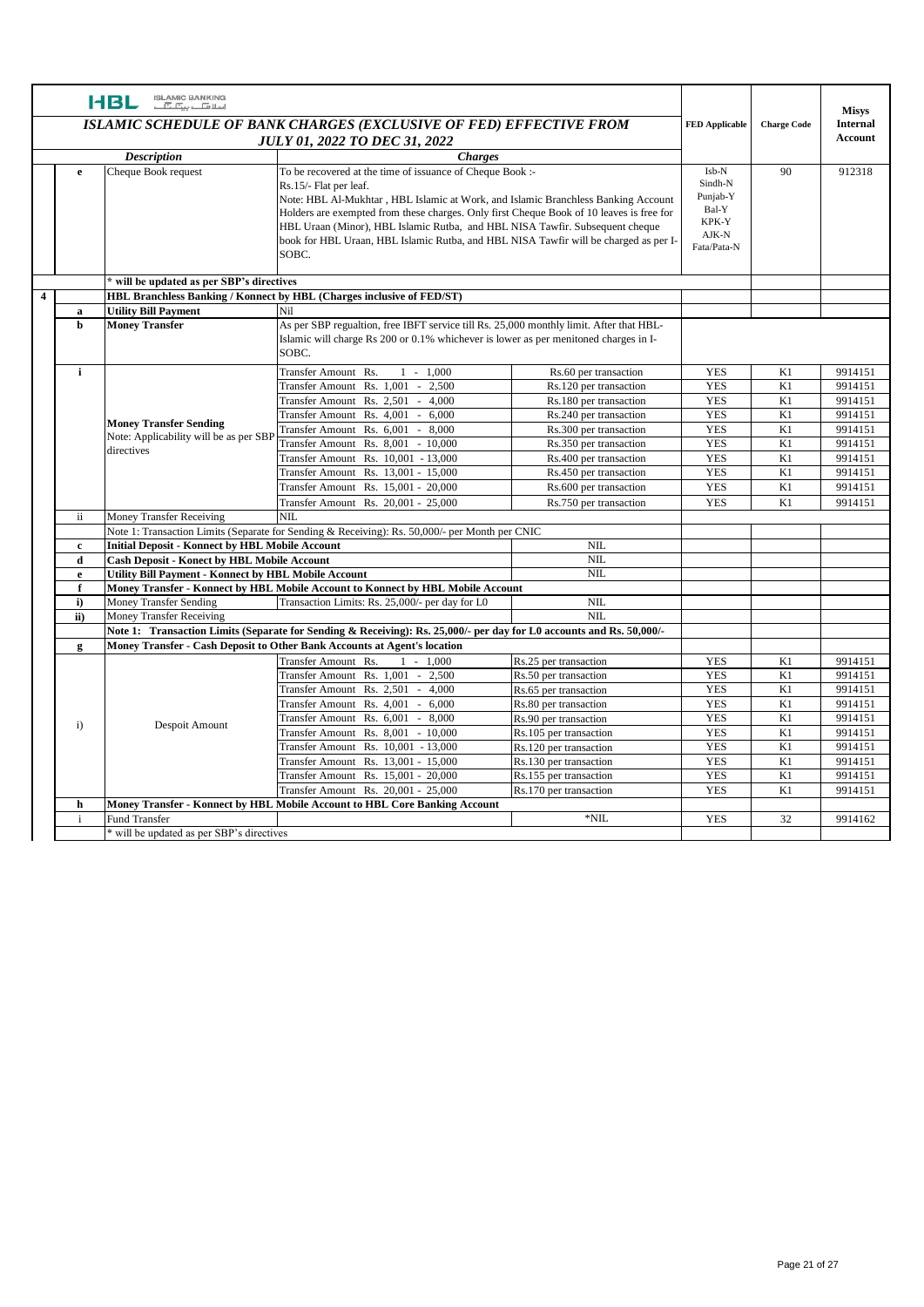|              | <b>ISLAMIC BANKING</b><br><b>HBL</b><br>$E_{\text{max}}$ $E_{\text{max}}$                  |                                                                                                              |                                                      |                          |                            |                                                                           |
|--------------|--------------------------------------------------------------------------------------------|--------------------------------------------------------------------------------------------------------------|------------------------------------------------------|--------------------------|----------------------------|---------------------------------------------------------------------------|
|              | <b>ISLAMIC SCHEDULE OF BANK CHARGES (EXCLUSIVE OF FED) EFFECTIVE FROM</b>                  |                                                                                                              |                                                      |                          |                            | <b>Misys</b><br><b>Internal</b>                                           |
|              | <b>JULY 01, 2022 TO DEC 31, 2022</b>                                                       |                                                                                                              |                                                      | Account                  |                            |                                                                           |
|              | <b>Description</b>                                                                         | <b>Charges</b>                                                                                               |                                                      |                          |                            |                                                                           |
| i            | Money Transfer - Konnect by HBL Mobile Account to Other Bank Accounts (IBFT)               |                                                                                                              |                                                      |                          |                            |                                                                           |
|              |                                                                                            | Transfer Amount Rs.<br>26,000<br>$1 -$<br>Transfer Amount Rs. 26,001 - 27,000                                | Rs. 0 per transaction<br>Rs. 1 per transaction       | <b>YES</b><br><b>YES</b> | 32<br>32                   | 9914162<br>9914162                                                        |
|              |                                                                                            | Transfer Amount Rs. 27,001 - 28,000                                                                          | Rs. 2 per transaction                                | <b>YES</b>               | 32                         | 9914162                                                                   |
|              |                                                                                            | $-29,000$<br>Transfer Amount Rs. 28,001                                                                      | Rs. 3 per transaction                                | <b>YES</b>               | 32                         | 9914162                                                                   |
|              |                                                                                            | <b>Transfer Amount</b><br>Rs. 29,001<br>$-30,000$                                                            | Rs. 4 per transaction                                | <b>YES</b>               | 32                         | 9914162                                                                   |
|              |                                                                                            | Transfer Amount Rs. 30,001<br>$-31,000$                                                                      | Rs. 5 per transaction                                | <b>YES</b>               | 32                         | 9914162                                                                   |
|              |                                                                                            | Transfer Amount Rs. 31,001<br>$-32,000$                                                                      | Rs. 6 per transaction                                | <b>YES</b>               | 32                         | 9914162                                                                   |
|              |                                                                                            | Transfer Amount Rs. 32,001<br>$-33,000$<br>Transfer Amount Rs. 33,001<br>$-34,000$                           | Rs. 7 per transaction<br>Rs. 8 per transaction       | <b>YES</b><br><b>YES</b> | 32<br>32                   | 9914162<br>9914162                                                        |
|              |                                                                                            | Transfer Amount Rs. 34,001<br>35,000<br>$\sim$                                                               | Rs. 9 per transaction                                | <b>YES</b>               | 32                         | 9914162                                                                   |
|              |                                                                                            | Rs. 35,001<br>36,000<br>Transfer Amount<br>$\sim$                                                            | Rs. 10 per transaction                               | <b>YES</b>               | 32                         | 9914162                                                                   |
|              |                                                                                            | <b>Transfer Amount</b><br>Rs. 36,001<br>$-37,000$                                                            | Rs. 11 per transaction                               | <b>YES</b>               | 32                         | 9914162                                                                   |
| $\mathbf{i}$ | Inter Bank Fund Transfer (IBFT)                                                            | <b>Transfer Amount</b><br>Rs. 37,001<br>$-38,000$                                                            | Rs. 12 per transaction                               | <b>YES</b>               | 32                         | 9914162                                                                   |
|              |                                                                                            | Rs. 38,001<br><b>Transfer Amount</b><br>$-39,000$                                                            | Rs. 13 per transaction                               | <b>YES</b>               | 32                         | 9914162                                                                   |
|              |                                                                                            | Rs. 39,001<br>$-40,000$<br><b>Transfer Amount</b><br>Transfer Amount Rs. 40,001 - 41,000                     | Rs. 14 per transaction<br>Rs. 15 per transaction     | <b>YES</b><br><b>YES</b> | 32<br>32                   | 9914162<br>9914162                                                        |
|              |                                                                                            | Transfer Amount Rs. 41,001<br>$-42,000$                                                                      | Rs. 16 per transaction                               | <b>YES</b>               | 32                         | 9914162                                                                   |
|              |                                                                                            | <b>Transfer Amount</b><br>Rs. 42,001<br>$-43,000$                                                            | Rs. 17 per transaction                               | <b>YES</b>               | 32                         | 9914162                                                                   |
|              |                                                                                            | Transfer Amount Rs. 43,001<br>$-44,000$                                                                      | Rs. 18 per transaction                               | <b>YES</b>               | 32                         | 9914162                                                                   |
|              |                                                                                            | Transfer Amount Rs. 44,001<br>45,000<br>$\omega$                                                             | Rs. 19 per transaction                               | <b>YES</b>               | 32                         | 9914162                                                                   |
|              |                                                                                            | Transfer Amount Rs. 45,001<br>46,000<br>$\sim$                                                               | Rs. 20 per transaction                               | <b>YES</b>               | 32                         | 9914162                                                                   |
|              |                                                                                            | Rs. 46,001<br>$-47,000$<br><b>Transfer Amount</b>                                                            | Rs. 21 per transaction                               | <b>YES</b>               | 32                         | 9914162                                                                   |
|              |                                                                                            | Rs. 47,001<br>48,000<br>Transfer Amount<br>$\blacksquare$                                                    | Rs. 22 per transaction                               | <b>YES</b>               | 32                         | 9914162                                                                   |
|              |                                                                                            | Rs. 48,001<br>49,001<br><b>Transfer Amount</b><br>$\omega$<br>Transfer Amount Rs. 49,001<br>50,000<br>$\sim$ | Rs. 23 per transaction<br>Rs. 24 per transaction     | <b>YES</b><br><b>YES</b> | 32<br>32                   | 9914162<br>9914162                                                        |
|              | will be updated as per SBP's directives                                                    |                                                                                                              |                                                      |                          |                            |                                                                           |
|              |                                                                                            | Cash Withdrawal at Agent Location - Konnect by HBL Mobile Account                                            |                                                      |                          |                            |                                                                           |
|              |                                                                                            | Rs.<br>200<br>Transfer Amount<br>$\sim$                                                                      | Rs.7 per transaction                                 | <b>YES</b>               | 35                         | 9914165                                                                   |
|              |                                                                                            | $200 - 500$<br>Transfer Amount Rs.                                                                           | Rs.10 per transaction                                | <b>YES</b>               | 35                         | 9914165<br>9914165<br>9914165<br>9914165<br>9914165<br>9914165<br>9914165 |
|              |                                                                                            | $501 - 1,000$<br>Rs.<br>Transfer Amount                                                                      | Rs.18 per transaction                                | <b>YES</b>               |                            |                                                                           |
|              |                                                                                            | Transfer Amount Rs. 1,001 -<br>2,500<br>Rs. 2,501<br>$-4,000$<br>Transfer Amount                             | Rs.40 per transaction<br>Rs.70 per transaction       | <b>YES</b><br><b>YES</b> |                            |                                                                           |
|              |                                                                                            | Rs. 4,001<br>6,000<br><b>Transfer Amount</b><br>$\sim$                                                       | Rs.100 per transaction                               | <b>YES</b>               | 35<br>35<br>35<br>35<br>35 |                                                                           |
|              |                                                                                            | Rs. 6,001<br>8,000<br>Transfer Amount<br>$\sim$                                                              | Rs.130 per transaction                               | <b>YES</b>               |                            |                                                                           |
| $\mathbf{i}$ | Withdrawal Amount*                                                                         | Rs. 8,001<br>$-10,000$<br>Transfer Amount                                                                    | Rs.175 per transaction                               | <b>YES</b>               | 35                         |                                                                           |
|              |                                                                                            | Transfer Amount Rs. 10,001 - 13,000                                                                          | Rs.225 per transaction                               | <b>YES</b>               | 35                         | 9914165                                                                   |
|              |                                                                                            | <b>Transfer Amount</b><br>Rs. 13,001 - 16,000                                                                | Rs.275 per transaction                               | <b>YES</b>               | 35                         | 9914165                                                                   |
|              |                                                                                            | Rs. 16,001 - 20,000<br>Transfer Amount<br>Rs. 20,001 - 25,000<br>Transfer Amount                             | Rs.325 per transaction<br>Rs.375 per transaction     | <b>YES</b><br><b>YES</b> | 35<br>35                   | 9914165<br>9914165                                                        |
|              |                                                                                            | Transfer Amount Rs. 25,001 - 30,000                                                                          | Rs.470 per transaction                               | <b>YES</b>               | 35                         | 9914165                                                                   |
|              |                                                                                            | Rs. 30,001 - 40,000<br><b>Transfer Amount</b>                                                                | Rs.555 per transaction                               | <b>YES</b>               | 35                         | 9914165                                                                   |
|              |                                                                                            | Transfer Amount Rs. 40,001 - 50,000                                                                          | Rs.680 per transaction                               | <b>YES</b>               | 35                         | 9914165                                                                   |
|              |                                                                                            | * For Transaction through HRA account fee will be 50% of the above mentioned slab.                           |                                                      |                          |                            |                                                                           |
| $\bf k$      | Cash Withdrawal from ATM - Konnect by HBL Mobile Account                                   |                                                                                                              |                                                      |                          |                            |                                                                           |
|              | Withdrawal Amount                                                                          | Transfer Amount Rs. 1-500                                                                                    | Rs.12 per transaction                                | <b>YES</b>               | 35                         | 9914165                                                                   |
|              |                                                                                            | Transfer Amount Rs. 501 -1000<br>Transfer Amount Rs. 1,001 - 2,500                                           | Rs.25 per transaction<br>Rs.40 per transaction       | <b>YES</b><br><b>YES</b> | 35<br>35                   | 9914165<br>9914165                                                        |
|              |                                                                                            | Transfer Amount Rs. 2501 - 4000                                                                              | Rs.50 per transaction                                | <b>YES</b>               | 35                         | 9914165                                                                   |
|              |                                                                                            | Transfer Amount Rs. 4,001 - 6,000                                                                            | Rs.60 per transaction                                | <b>YES</b>               | 35                         | 9914165                                                                   |
|              |                                                                                            | Transfer Amount Rs. 6,001 - 8,000                                                                            | Rs.75 per transaction                                | <b>YES</b>               | 35                         | 9914165                                                                   |
|              |                                                                                            | Transfer Amount Rs. 8,001 - 10,000                                                                           | Rs.90 per transaction                                | <b>YES</b>               | 35                         | 9914165                                                                   |
| $\mathbf{i}$ |                                                                                            | Transfer Amount Rs. 10,001 - 13,000                                                                          | Rs.100 per transaction                               | <b>YES</b>               | 35                         | 9914165                                                                   |
|              |                                                                                            | Transfer Amount Rs. 13,001 - 16,000<br>Transfer Amount Rs. 16,001 - 20,000                                   | Rs.125 per transaction<br>Rs.150 per transaction     | <b>YES</b><br><b>YES</b> | 35<br>35                   | 9914165<br>9914165                                                        |
|              |                                                                                            | *Charges are applicable after the following free monthly ONUS ATM cash withdrawal limits are exhausted:      |                                                      |                          |                            |                                                                           |
|              | <b>Card Annual Fee</b>                                                                     | Free ONUS ATM Cash Withdrawal Limit/Month                                                                    |                                                      |                          |                            |                                                                           |
|              | 500                                                                                        | Rs. 30,000                                                                                                   |                                                      |                          |                            |                                                                           |
|              | 1,000                                                                                      | Rs. 200,000<br>No Limit                                                                                      |                                                      |                          |                            |                                                                           |
|              | 500 (for Konnect Agents)%<br>Cash Withdrawal - HBL Core Banking Account at Agents Location |                                                                                                              |                                                      |                          |                            |                                                                           |
|              |                                                                                            | Transfer Amount Rs.<br>$1 - 1,000$                                                                           | Rs.25.00 per transaction                             | <b>YES</b>               | K1                         | 9914151                                                                   |
|              |                                                                                            | Transfer Amount Rs. 1,001 - 2,500                                                                            | Rs.25.00 per transaction                             | <b>YES</b>               | K1                         | 9914151                                                                   |
| $\rm i$      | Withdrawal Amount                                                                          | Transfer Amount Rs. 2,501 - 4,000                                                                            | Rs.25.00 per transaction                             | <b>YES</b>               | K1                         | 9914151                                                                   |
|              |                                                                                            | Transfer Amount Rs. 4,001 - 6,000                                                                            | Rs.35.00 per transaction                             | <b>YES</b>               | K1                         | 9914151                                                                   |
|              |                                                                                            | Transfer Amount Rs. 6,001 - 8,000<br>Transfer Amount Rs. 8,001 - 10,000                                      | Rs.35.00 per transaction<br>Rs.50.00 per transaction | <b>YES</b><br><b>YES</b> | K1<br>K1                   | 9914151<br>9914151                                                        |
|              |                                                                                            |                                                                                                              |                                                      |                          |                            |                                                                           |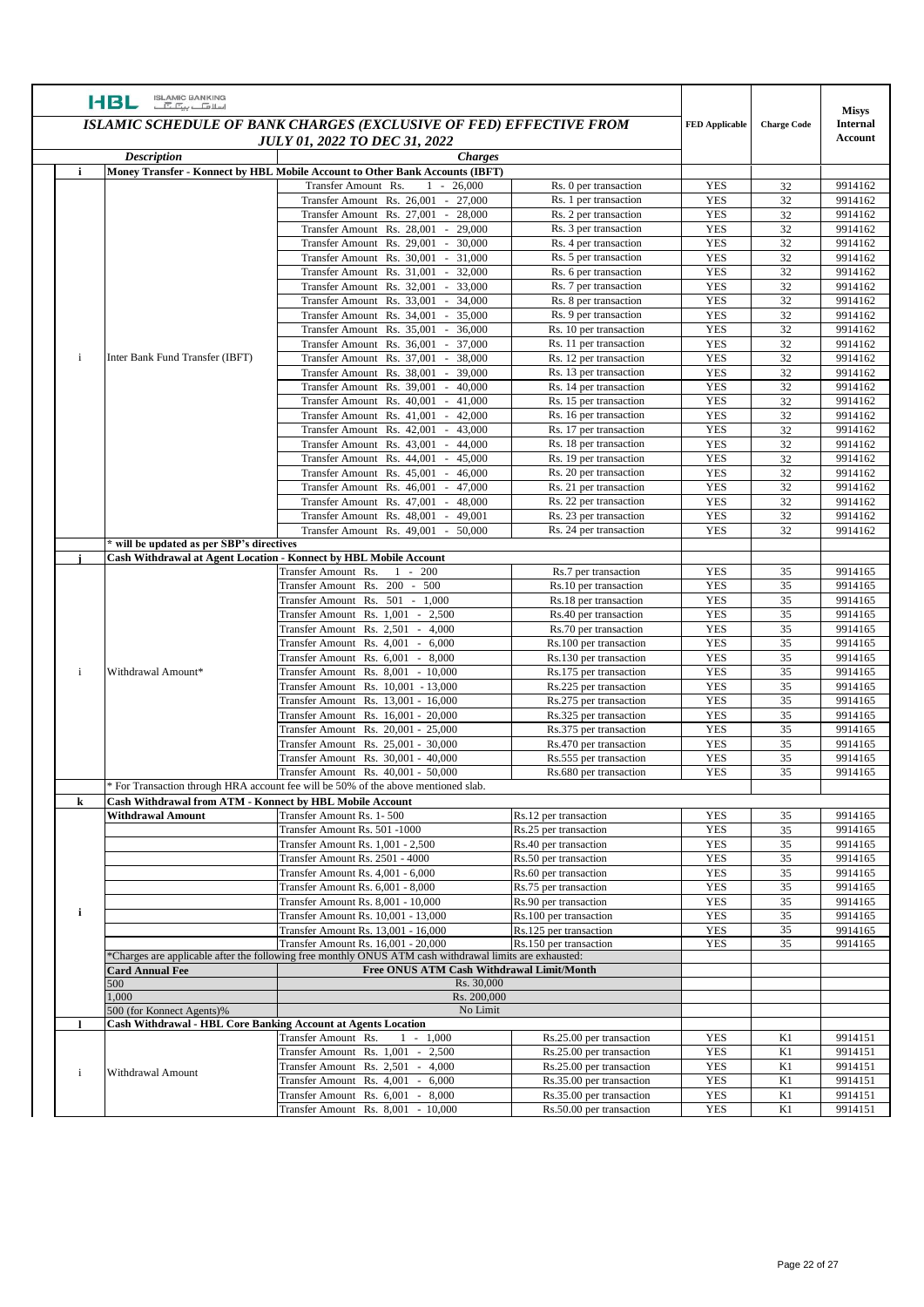|                         |                                                                    | <b>ISLAMIC BANKING</b><br><b>I-BL ISLAMIC BANKING</b>                                                          |                                                                                          |                                                                     |                          |                                 |                    |
|-------------------------|--------------------------------------------------------------------|----------------------------------------------------------------------------------------------------------------|------------------------------------------------------------------------------------------|---------------------------------------------------------------------|--------------------------|---------------------------------|--------------------|
|                         | ISLAMIC SCHEDULE OF BANK CHARGES (EXCLUSIVE OF FED) EFFECTIVE FROM |                                                                                                                |                                                                                          | <b>FED Applicable</b>                                               | <b>Charge Code</b>       | <b>Misys</b><br><b>Internal</b> |                    |
|                         |                                                                    |                                                                                                                | <b>JULY 01, 2022 TO DEC 31, 2022</b>                                                     |                                                                     |                          |                                 | <b>Account</b>     |
|                         |                                                                    | <b>Description</b>                                                                                             | <b>Charges</b>                                                                           |                                                                     |                          |                                 |                    |
|                         | $\mathbf m$                                                        | <b>Cash Deposit into HBL Core Banking Account at Agent's location</b>                                          |                                                                                          |                                                                     |                          |                                 |                    |
|                         |                                                                    |                                                                                                                | Transfer Amount Rs.<br>$1 - 1,000$                                                       | Rs.25.00 per transaction                                            | <b>YES</b>               | K1                              | 9914151            |
|                         |                                                                    |                                                                                                                | 2,500<br>Transfer Amount Rs. 1,001 -                                                     | Rs.25.00 per transaction                                            | <b>YES</b>               | K1                              | 9914151            |
|                         |                                                                    |                                                                                                                | Transfer Amount Rs. 2,501<br>$-4,000$                                                    | Rs.30.00 per transaction                                            | <b>YES</b>               | K1                              | 9914151            |
|                         |                                                                    |                                                                                                                | Transfer Amount Rs. 4,001<br>$\sim$<br>6,000                                             | Rs.40.00 per transaction                                            | <b>YES</b>               | K1                              | 9914151            |
|                         |                                                                    |                                                                                                                | Transfer Amount Rs. 6,001 - 8,000                                                        | Rs.45.00 per transaction                                            | <b>YES</b>               | K1                              | 9914151            |
|                         | i                                                                  |                                                                                                                | Transfer Amount Rs. 8,001 - 10,000<br>Transfer Amount Rs. 10,001 - 13,000                | Rs.55.00 per transaction<br>Rs.60.00 per transaction                | <b>YES</b><br><b>YES</b> | K1<br>K1                        | 9914151<br>9914151 |
|                         |                                                                    | Deposit Amount                                                                                                 | Transfer Amount Rs. 13,001 - 15,000                                                      | Rs.100.00 per transaction                                           | <b>YES</b>               | K1                              | 9914151            |
|                         |                                                                    |                                                                                                                | Transfer Amount Rs. 15,001 - 20,000                                                      | Rs.125.00 per transaction                                           | <b>YES</b>               | K1                              | 9914151            |
|                         |                                                                    |                                                                                                                | Transfer Amount Rs. 20,001 - 25,000                                                      | Rs.150.00 per transaction                                           | <b>YES</b>               | K1                              | 9914151            |
|                         |                                                                    |                                                                                                                | Transfer Amount Rs. 25,001 - 30,000                                                      | Rs.175 per transaction                                              | <b>YES</b>               | K1                              | 9914151            |
|                         |                                                                    |                                                                                                                | Transfer Amount Rs. 30,001 - 40,000                                                      | Rs. 200 per transaction                                             | <b>YES</b>               | K1                              | 9914151            |
|                         |                                                                    |                                                                                                                | Transfer Amount Rs. 40,001 - 50,000                                                      | Rs. 225 per transaction                                             | <b>YES</b>               | K1                              | 9914151            |
|                         | $\bf n$                                                            | <b>HBL ATM biometric verification</b>                                                                          |                                                                                          | Rs.15 per transaction                                               |                          |                                 |                    |
|                         | $\mathbf 0$                                                        | <b>Balance Inquiry - Konnect by HBL Mobile Account</b>                                                         |                                                                                          | <b>NIL</b>                                                          |                          |                                 |                    |
|                         | p                                                                  |                                                                                                                | Transfer Out - Konnect by HBL Mobile Account to HBL Core Banking                         | NIL                                                                 |                          |                                 |                    |
|                         | $\mathbf q$                                                        |                                                                                                                | Transfer in - Konnect by HBL Account to HBL Core Banking Account (Linked)                | NIL                                                                 |                          |                                 |                    |
|                         | r                                                                  | View Mini Statement - Konnect by HBL Mobile Account<br>Air Time Top Up - Konnect by HBL Agent & Mobile Account |                                                                                          | <b>NIL</b><br>NIL                                                   |                          |                                 |                    |
|                         | s<br>t                                                             | <b>Mobile Account Opening</b>                                                                                  |                                                                                          | <b>NIL</b>                                                          |                          |                                 |                    |
|                         | $\mathbf{u}$                                                       | <b>Fund Transfer To RAAST ID</b>                                                                               |                                                                                          | <b>NIL</b>                                                          |                          |                                 |                    |
|                         | q                                                                  | <b>Average Minimum Balance required</b>                                                                        |                                                                                          | <b>NIL</b>                                                          |                          |                                 |                    |
|                         | r                                                                  | <b>Balance Inquiry through SMS</b>                                                                             |                                                                                          | NIL                                                                 |                          |                                 |                    |
|                         | p                                                                  | <b>Upgrade of MW Account</b>                                                                                   |                                                                                          | <b>NIL</b>                                                          |                          |                                 |                    |
|                         | $\mathbf{q}$                                                       | <b>Corporate Clients</b>                                                                                       |                                                                                          | Pricing is decided as per mutual agreement between parties involved |                          |                                 |                    |
|                         | $\mathbf r$                                                        | <b>Subscription Packages</b>                                                                                   |                                                                                          |                                                                     |                          |                                 |                    |
|                         | i                                                                  |                                                                                                                | <b>Agent Bundle</b>                                                                      | Rs. 500 per bundle                                                  | <b>YES</b>               | 1L                              | 9914272            |
|                         | ii                                                                 |                                                                                                                | Traveler                                                                                 | Rs. 500 per bundle                                                  | <b>YES</b>               | 1 <sub>L</sub>                  | 9914272            |
|                         | iii                                                                |                                                                                                                | Medics                                                                                   | Rs. 999 per bundle                                                  | <b>YES</b>               | 1L                              | 9914272            |
|                         | iv                                                                 |                                                                                                                | Foodie                                                                                   | Rs. 1,000 per bundle                                                | <b>YES</b>               | 1 <sub>L</sub>                  | 9914272            |
|                         | $\mathbf{v}$                                                       |                                                                                                                | Konnect Debit Card 1000                                                                  | Rs. 1,000 per bundle                                                | <b>YES</b>               | 1L                              | 9914272            |
|                         | vi<br>vii                                                          | <b>Subscription Packages</b>                                                                                   | Konnect Debit Card 500<br>Kisaan Card Bundle                                             | Rs. 500 per bundle<br>Rs. 500 per bundle                            | <b>YES</b><br><b>YES</b> | 1L<br>1L                        | 9914272<br>9914272 |
|                         | viii                                                               |                                                                                                                | <b>Economy Pro</b>                                                                       | Rs. 3,100 per bundle                                                | <b>YES</b>               | 1L                              | 9914272            |
|                         | ix                                                                 |                                                                                                                | <b>Economy Plus</b>                                                                      | Rs. 4,000 per bundle                                                | <b>YES</b>               | 1L                              | 9914272            |
|                         | $\mathbf x$                                                        |                                                                                                                | Sasta (1 Month)                                                                          | Rs. 200 per bundle                                                  | <b>YES</b>               | 1 <sub>L</sub>                  | 9914272            |
|                         | хi                                                                 |                                                                                                                | Hangama (1 Month)                                                                        | Rs. 450 per bundle                                                  | <b>YES</b>               | 1 <sub>L</sub>                  | 9914272            |
|                         | xii                                                                |                                                                                                                | Pension Package (1 Year)                                                                 | Rs.600 per bundle                                                   | <b>YES</b>               | 1 <sub>L</sub>                  | 9914272            |
|                         | xiii                                                               |                                                                                                                | Pension Package 2 (1 Year)                                                               | Rs.1 per bundle                                                     | <b>YES</b>               | 1L                              | 9914272            |
| 1                       | Part Q                                                             | <b>DISPATCH / COMMUNICATION CHARGES</b>                                                                        | (i) Local (Within City) - Rs.30/- Flat per item.                                         |                                                                     | N <sub>O</sub>           | E2                              | 912301             |
|                         |                                                                    | Postages Ordinary                                                                                              | (ii) Inland (Inter City) - Rs.50/- Flat per item.                                        |                                                                     | N <sub>O</sub>           | E <sub>2</sub>                  | 912301             |
| $\mathbf{2}$            |                                                                    | Postage Registered                                                                                             | (i) Local (Within City) - Rs.50/- Flat per item.                                         |                                                                     | N <sub>O</sub>           | E2                              | 912301             |
|                         |                                                                    |                                                                                                                | (ii) Inland (Inter City) - Rs.70/- Flat per item.                                        |                                                                     | N <sub>O</sub>           | E2                              | 912301             |
|                         |                                                                    |                                                                                                                | (iii) Foreign Rs.200/- Flat per item.                                                    |                                                                     | N <sub>O</sub>           | E <sub>2</sub>                  | 912301             |
|                         |                                                                    |                                                                                                                | (iv) For Foreign Import LC Rs.1,200/- Flat per item.                                     |                                                                     | N <sub>O</sub>           | E2                              | 912301             |
|                         |                                                                    |                                                                                                                | (v) For Inland LC Rs.200/- Flat per item.                                                |                                                                     | N <sub>O</sub>           | E2                              | 912301             |
| $\mathbf{3}$            |                                                                    | Courier                                                                                                        | (i) Local (Within City) - Rs.150/- Flat per item or actual whichever is higher.          |                                                                     | N <sub>O</sub>           | 27                              | 912304             |
|                         |                                                                    |                                                                                                                | (ii) Inland (Inter City) - Rs.250/- Flat per item or actual whichever is higher.         |                                                                     | N <sub>O</sub>           | 27                              | 912304             |
| $\overline{\mathbf{4}}$ |                                                                    | Foreign Courier                                                                                                | Rs.1,500/- Flat per item or actual whichever is higher.                                  |                                                                     | NO                       | 27                              | 912304             |
| 5                       |                                                                    | Swift                                                                                                          | (i) Full Text L.C / Guarantee and long messages.Rs.1,500/- Flat                          |                                                                     | NO.                      | 3                               | 912352             |
|                         |                                                                    |                                                                                                                | (ii) L.C / Guarantee amendment and miscellaneous short messages Rs.600/- Flat            |                                                                     | NO.                      | 3                               | 912352             |
|                         |                                                                    |                                                                                                                | (iii) All other Swift Messages Rs.500/- Flat                                             |                                                                     | NO.                      | 3                               | 912352             |
| 6                       |                                                                    | Fax                                                                                                            | Rs.100/- Flat per message.                                                               |                                                                     | NO.                      | $\mathbf{1}$                    | 912358             |
|                         | Part R                                                             | <b>INVESTMENT PORTFOLIO SECURITIES (IPS)</b>                                                                   |                                                                                          |                                                                     |                          |                                 |                    |
|                         |                                                                    |                                                                                                                | 1 <b>IPS</b> Service Charges to be applied on GoP SUKUK at Coupon payment once per annum |                                                                     |                          |                                 |                    |
|                         |                                                                    | <b>IPS Services Charges</b>                                                                                    |                                                                                          |                                                                     |                          |                                 |                    |
|                         | $\mathbf{i}$                                                       | <b>IPS Custody Service Charges</b>                                                                             | Nil                                                                                      |                                                                     |                          |                                 |                    |
|                         | ii                                                                 | Security Movement against IPS<br>Accounts                                                                      | Only Funds Transfer charges through RTGS as per SBP guidelines                           |                                                                     | N <sub>O</sub>           | AC                              | 916059<br>914049   |
|                         | iii                                                                | <b>IPS</b> Statement                                                                                           | Quarterly Free                                                                           |                                                                     |                          |                                 |                    |
|                         |                                                                    |                                                                                                                | On Request - Nil                                                                         |                                                                     | NO.                      | QS                              | 912380             |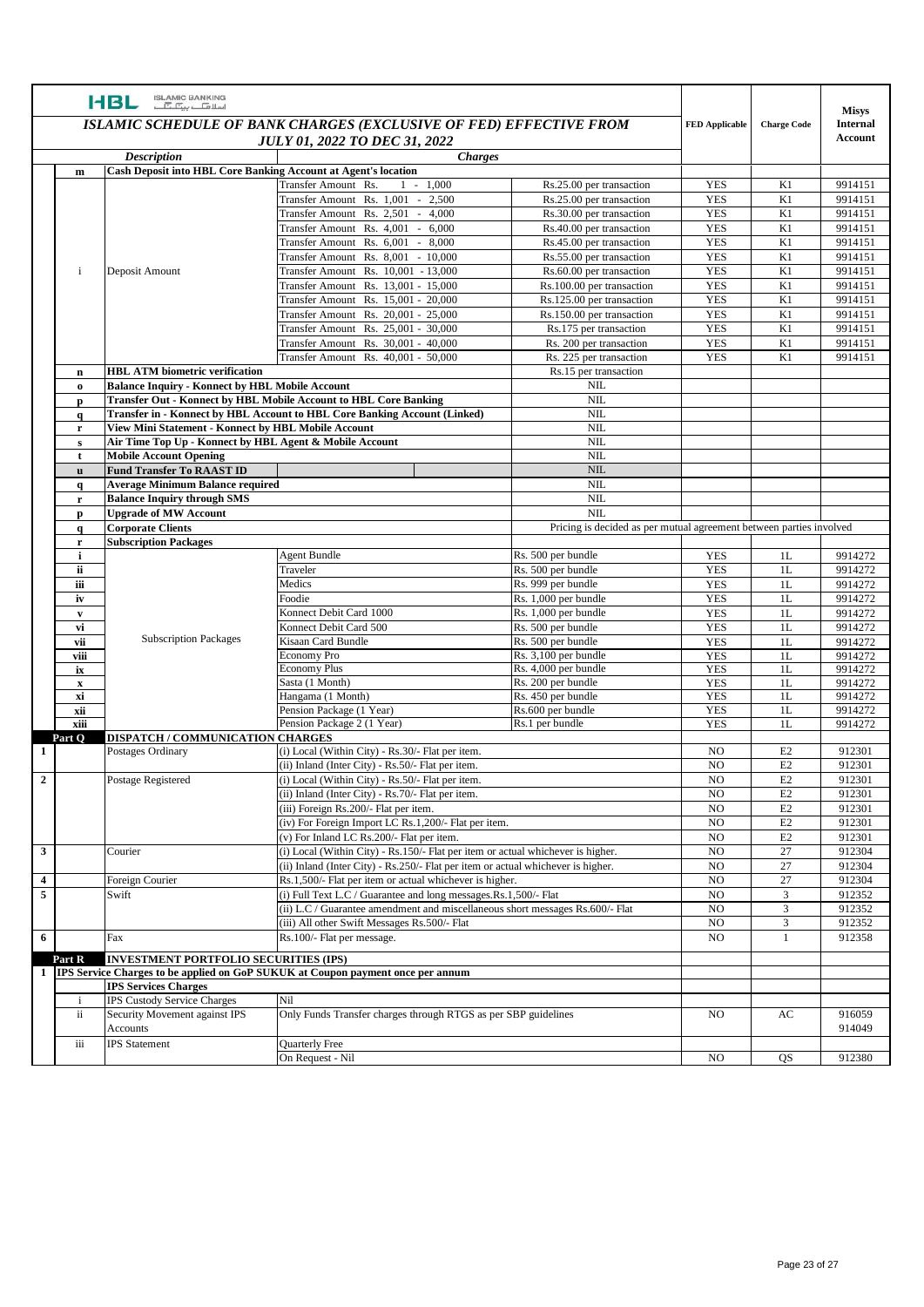|                 | <b>ISLAMIC BANKING</b><br><b>I-BL EFW</b>                                                                                       |                                                                                                                                                                                                                                                                                                                                                                                                                                                                                                                                                                                                                                                                                                                                                                                                                                                                                                                                                                                                                                                                                                                                                                                                                                                                                                                     |                       |                                                                                                                                                                                                                                                                                 |                 |
|-----------------|---------------------------------------------------------------------------------------------------------------------------------|---------------------------------------------------------------------------------------------------------------------------------------------------------------------------------------------------------------------------------------------------------------------------------------------------------------------------------------------------------------------------------------------------------------------------------------------------------------------------------------------------------------------------------------------------------------------------------------------------------------------------------------------------------------------------------------------------------------------------------------------------------------------------------------------------------------------------------------------------------------------------------------------------------------------------------------------------------------------------------------------------------------------------------------------------------------------------------------------------------------------------------------------------------------------------------------------------------------------------------------------------------------------------------------------------------------------|-----------------------|---------------------------------------------------------------------------------------------------------------------------------------------------------------------------------------------------------------------------------------------------------------------------------|-----------------|
|                 |                                                                                                                                 | <b>ISLAMIC SCHEDULE OF BANK CHARGES (EXCLUSIVE OF FED) EFFECTIVE FROM</b>                                                                                                                                                                                                                                                                                                                                                                                                                                                                                                                                                                                                                                                                                                                                                                                                                                                                                                                                                                                                                                                                                                                                                                                                                                           | <b>FED Applicable</b> |                                                                                                                                                                                                                                                                                 | <b>Internal</b> |
|                 |                                                                                                                                 |                                                                                                                                                                                                                                                                                                                                                                                                                                                                                                                                                                                                                                                                                                                                                                                                                                                                                                                                                                                                                                                                                                                                                                                                                                                                                                                     |                       |                                                                                                                                                                                                                                                                                 | <b>Account</b>  |
|                 | <b>Description</b>                                                                                                              |                                                                                                                                                                                                                                                                                                                                                                                                                                                                                                                                                                                                                                                                                                                                                                                                                                                                                                                                                                                                                                                                                                                                                                                                                                                                                                                     |                       |                                                                                                                                                                                                                                                                                 |                 |
| Part S          | <b>INVESTMENT BANKING</b>                                                                                                       |                                                                                                                                                                                                                                                                                                                                                                                                                                                                                                                                                                                                                                                                                                                                                                                                                                                                                                                                                                                                                                                                                                                                                                                                                                                                                                                     |                       |                                                                                                                                                                                                                                                                                 |                 |
| 1<br>a          | <b>Advisory Fee</b>                                                                                                             |                                                                                                                                                                                                                                                                                                                                                                                                                                                                                                                                                                                                                                                                                                                                                                                                                                                                                                                                                                                                                                                                                                                                                                                                                                                                                                                     | YES                   | AB                                                                                                                                                                                                                                                                              | 930704          |
| b               | <b>Succession Fee</b>                                                                                                           |                                                                                                                                                                                                                                                                                                                                                                                                                                                                                                                                                                                                                                                                                                                                                                                                                                                                                                                                                                                                                                                                                                                                                                                                                                                                                                                     | <b>YES</b>            | A7                                                                                                                                                                                                                                                                              | 930709          |
| c               | <b>Retainer</b> Fee                                                                                                             |                                                                                                                                                                                                                                                                                                                                                                                                                                                                                                                                                                                                                                                                                                                                                                                                                                                                                                                                                                                                                                                                                                                                                                                                                                                                                                                     | <b>YES</b>            | <b>CM</b>                                                                                                                                                                                                                                                                       | 930714          |
| d               | Arrangement Fee                                                                                                                 |                                                                                                                                                                                                                                                                                                                                                                                                                                                                                                                                                                                                                                                                                                                                                                                                                                                                                                                                                                                                                                                                                                                                                                                                                                                                                                                     | <b>YES</b>            | CP                                                                                                                                                                                                                                                                              | 930718          |
| e               | <b>Underwriting Fee</b>                                                                                                         | Negotiable on case to case basis.                                                                                                                                                                                                                                                                                                                                                                                                                                                                                                                                                                                                                                                                                                                                                                                                                                                                                                                                                                                                                                                                                                                                                                                                                                                                                   | <b>YES</b>            | DC                                                                                                                                                                                                                                                                              | 930719          |
| f               | Participation Fee                                                                                                               |                                                                                                                                                                                                                                                                                                                                                                                                                                                                                                                                                                                                                                                                                                                                                                                                                                                                                                                                                                                                                                                                                                                                                                                                                                                                                                                     | <b>YES</b>            | <b>Misys</b><br><b>Charge Code</b><br>AB<br><b>YES</b><br>DK<br><b>YES</b><br>ED<br>930730<br><b>YES</b><br>E <sub>0</sub><br>930731<br>930732<br>$\omega$<br>E7<br>912801<br><b>YES</b><br><b>OW</b><br><b>YES</b><br><b>OW</b><br>912801<br><b>YES</b><br>912801<br><b>OW</b> | 912056          |
| g               | Monitoring Fee                                                                                                                  |                                                                                                                                                                                                                                                                                                                                                                                                                                                                                                                                                                                                                                                                                                                                                                                                                                                                                                                                                                                                                                                                                                                                                                                                                                                                                                                     |                       |                                                                                                                                                                                                                                                                                 | 930720          |
| h               | <b>Commitment Charges</b>                                                                                                       | <b>JULY 01, 2022 TO DEC 31, 2022</b><br><b>Charges</b><br>At actual or Negotiable on case to case basis.<br>$0.125\%$ of the value of the L/C<br>$0.0625\%$ of the value of the L/C<br>(i) Swift Charges to be recovered at actual<br>(ii) Actual Confirmation Charges to be recovered, if the amendment is to add confirmation<br>Amendment involving increase in the Charges as (a) or (b) above on increased amount.<br>Note:- The above concessionary rates/charges will apply only to those Letters of Credit, which cover imports by the Government<br>routed through State Bank of Pakistan. In case L/C is received directly from the importing government agency, normal charges<br>Where Individuals maintaining daily average balance (Quarterly basis) of Rs.0.500 M in Islamic Current Account OR<br>Rs.0.500 M in other Profit Earning Deposits / Accounts.<br>Note:- Exemption in any income/commission shall require Functional Head Approval or as per any authority with limit<br>Exemptions can only be granted for charges included under the following "Parts of SOBC".<br>Part-L - Sale & Purchase of Securities, Safe Custody of Articles in Safe Deposits<br>Note:- Charges recovered during the quarter in case of all exemptions allowed as per Sr.No.1-10 will be refunded in the months |                       |                                                                                                                                                                                                                                                                                 |                 |
| i               | Trustee / Agency Fee                                                                                                            |                                                                                                                                                                                                                                                                                                                                                                                                                                                                                                                                                                                                                                                                                                                                                                                                                                                                                                                                                                                                                                                                                                                                                                                                                                                                                                                     |                       |                                                                                                                                                                                                                                                                                 |                 |
|                 | Out of Pocket Expenses                                                                                                          |                                                                                                                                                                                                                                                                                                                                                                                                                                                                                                                                                                                                                                                                                                                                                                                                                                                                                                                                                                                                                                                                                                                                                                                                                                                                                                                     |                       |                                                                                                                                                                                                                                                                                 |                 |
| Part T          | <b>BANK CHARGES FOR GOVT. BUSINESS</b>                                                                                          |                                                                                                                                                                                                                                                                                                                                                                                                                                                                                                                                                                                                                                                                                                                                                                                                                                                                                                                                                                                                                                                                                                                                                                                                                                                                                                                     |                       |                                                                                                                                                                                                                                                                                 |                 |
| 1               | <b>IMPORTS</b><br>Cash Letter of Credit                                                                                         |                                                                                                                                                                                                                                                                                                                                                                                                                                                                                                                                                                                                                                                                                                                                                                                                                                                                                                                                                                                                                                                                                                                                                                                                                                                                                                                     |                       |                                                                                                                                                                                                                                                                                 |                 |
|                 | Less than Rs. 250,000/-                                                                                                         |                                                                                                                                                                                                                                                                                                                                                                                                                                                                                                                                                                                                                                                                                                                                                                                                                                                                                                                                                                                                                                                                                                                                                                                                                                                                                                                     |                       |                                                                                                                                                                                                                                                                                 |                 |
| a<br>b          | Rs.250,000/- and above                                                                                                          |                                                                                                                                                                                                                                                                                                                                                                                                                                                                                                                                                                                                                                                                                                                                                                                                                                                                                                                                                                                                                                                                                                                                                                                                                                                                                                                     |                       |                                                                                                                                                                                                                                                                                 |                 |
|                 | Amendment without increase in the                                                                                               |                                                                                                                                                                                                                                                                                                                                                                                                                                                                                                                                                                                                                                                                                                                                                                                                                                                                                                                                                                                                                                                                                                                                                                                                                                                                                                                     |                       |                                                                                                                                                                                                                                                                                 |                 |
| c               | amount.                                                                                                                         |                                                                                                                                                                                                                                                                                                                                                                                                                                                                                                                                                                                                                                                                                                                                                                                                                                                                                                                                                                                                                                                                                                                                                                                                                                                                                                                     |                       |                                                                                                                                                                                                                                                                                 |                 |
| d               |                                                                                                                                 |                                                                                                                                                                                                                                                                                                                                                                                                                                                                                                                                                                                                                                                                                                                                                                                                                                                                                                                                                                                                                                                                                                                                                                                                                                                                                                                     |                       |                                                                                                                                                                                                                                                                                 |                 |
|                 |                                                                                                                                 |                                                                                                                                                                                                                                                                                                                                                                                                                                                                                                                                                                                                                                                                                                                                                                                                                                                                                                                                                                                                                                                                                                                                                                                                                                                                                                                     |                       |                                                                                                                                                                                                                                                                                 |                 |
|                 |                                                                                                                                 |                                                                                                                                                                                                                                                                                                                                                                                                                                                                                                                                                                                                                                                                                                                                                                                                                                                                                                                                                                                                                                                                                                                                                                                                                                                                                                                     |                       |                                                                                                                                                                                                                                                                                 |                 |
|                 | are to be recovered.                                                                                                            |                                                                                                                                                                                                                                                                                                                                                                                                                                                                                                                                                                                                                                                                                                                                                                                                                                                                                                                                                                                                                                                                                                                                                                                                                                                                                                                     |                       |                                                                                                                                                                                                                                                                                 |                 |
|                 |                                                                                                                                 |                                                                                                                                                                                                                                                                                                                                                                                                                                                                                                                                                                                                                                                                                                                                                                                                                                                                                                                                                                                                                                                                                                                                                                                                                                                                                                                     |                       |                                                                                                                                                                                                                                                                                 |                 |
| Part U          | <b>EXEMPTIONS</b>                                                                                                               |                                                                                                                                                                                                                                                                                                                                                                                                                                                                                                                                                                                                                                                                                                                                                                                                                                                                                                                                                                                                                                                                                                                                                                                                                                                                                                                     |                       |                                                                                                                                                                                                                                                                                 |                 |
| a               |                                                                                                                                 |                                                                                                                                                                                                                                                                                                                                                                                                                                                                                                                                                                                                                                                                                                                                                                                                                                                                                                                                                                                                                                                                                                                                                                                                                                                                                                                     |                       |                                                                                                                                                                                                                                                                                 |                 |
|                 |                                                                                                                                 |                                                                                                                                                                                                                                                                                                                                                                                                                                                                                                                                                                                                                                                                                                                                                                                                                                                                                                                                                                                                                                                                                                                                                                                                                                                                                                                     |                       |                                                                                                                                                                                                                                                                                 |                 |
|                 | delegated by him/her.                                                                                                           |                                                                                                                                                                                                                                                                                                                                                                                                                                                                                                                                                                                                                                                                                                                                                                                                                                                                                                                                                                                                                                                                                                                                                                                                                                                                                                                     |                       |                                                                                                                                                                                                                                                                                 |                 |
|                 |                                                                                                                                 |                                                                                                                                                                                                                                                                                                                                                                                                                                                                                                                                                                                                                                                                                                                                                                                                                                                                                                                                                                                                                                                                                                                                                                                                                                                                                                                     |                       |                                                                                                                                                                                                                                                                                 |                 |
|                 | Where Companies (Corporate / SME / Public Limited Company / Private Company / Partnership / Sole Proprietorship) and Govt.<br>b |                                                                                                                                                                                                                                                                                                                                                                                                                                                                                                                                                                                                                                                                                                                                                                                                                                                                                                                                                                                                                                                                                                                                                                                                                                                                                                                     |                       |                                                                                                                                                                                                                                                                                 |                 |
| -1              | Part-C - Foreign Currency Remittances                                                                                           |                                                                                                                                                                                                                                                                                                                                                                                                                                                                                                                                                                                                                                                                                                                                                                                                                                                                                                                                                                                                                                                                                                                                                                                                                                                                                                                     |                       |                                                                                                                                                                                                                                                                                 |                 |
| 2               | Part-D - Other Charges on Foreign Exchange Transactions                                                                         |                                                                                                                                                                                                                                                                                                                                                                                                                                                                                                                                                                                                                                                                                                                                                                                                                                                                                                                                                                                                                                                                                                                                                                                                                                                                                                                     |                       |                                                                                                                                                                                                                                                                                 |                 |
| 3               | Part-E - Remittances                                                                                                            |                                                                                                                                                                                                                                                                                                                                                                                                                                                                                                                                                                                                                                                                                                                                                                                                                                                                                                                                                                                                                                                                                                                                                                                                                                                                                                                     |                       |                                                                                                                                                                                                                                                                                 |                 |
| $\overline{4}$  | Part-F - Bills / Collection                                                                                                     |                                                                                                                                                                                                                                                                                                                                                                                                                                                                                                                                                                                                                                                                                                                                                                                                                                                                                                                                                                                                                                                                                                                                                                                                                                                                                                                     |                       |                                                                                                                                                                                                                                                                                 |                 |
| 5               | Part-G - Finances                                                                                                               |                                                                                                                                                                                                                                                                                                                                                                                                                                                                                                                                                                                                                                                                                                                                                                                                                                                                                                                                                                                                                                                                                                                                                                                                                                                                                                                     |                       |                                                                                                                                                                                                                                                                                 |                 |
| 6               |                                                                                                                                 |                                                                                                                                                                                                                                                                                                                                                                                                                                                                                                                                                                                                                                                                                                                                                                                                                                                                                                                                                                                                                                                                                                                                                                                                                                                                                                                     |                       |                                                                                                                                                                                                                                                                                 |                 |
| $\overline{7}$  | Part-N - Miscellaneous Charges                                                                                                  |                                                                                                                                                                                                                                                                                                                                                                                                                                                                                                                                                                                                                                                                                                                                                                                                                                                                                                                                                                                                                                                                                                                                                                                                                                                                                                                     |                       |                                                                                                                                                                                                                                                                                 |                 |
| 8               | Part-O - HBL Debit Card (ATM Card)                                                                                              |                                                                                                                                                                                                                                                                                                                                                                                                                                                                                                                                                                                                                                                                                                                                                                                                                                                                                                                                                                                                                                                                                                                                                                                                                                                                                                                     |                       |                                                                                                                                                                                                                                                                                 |                 |
| 9               | Part-P - HBL Alternate Delivery Channels (ADC)                                                                                  |                                                                                                                                                                                                                                                                                                                                                                                                                                                                                                                                                                                                                                                                                                                                                                                                                                                                                                                                                                                                                                                                                                                                                                                                                                                                                                                     |                       |                                                                                                                                                                                                                                                                                 |                 |
| 10              | Part-Q - Dispatch / Communication Charges                                                                                       |                                                                                                                                                                                                                                                                                                                                                                                                                                                                                                                                                                                                                                                                                                                                                                                                                                                                                                                                                                                                                                                                                                                                                                                                                                                                                                                     |                       |                                                                                                                                                                                                                                                                                 |                 |
|                 |                                                                                                                                 |                                                                                                                                                                                                                                                                                                                                                                                                                                                                                                                                                                                                                                                                                                                                                                                                                                                                                                                                                                                                                                                                                                                                                                                                                                                                                                                     |                       |                                                                                                                                                                                                                                                                                 |                 |
|                 | of April, July, October & January, for the previous quarters.                                                                   |                                                                                                                                                                                                                                                                                                                                                                                                                                                                                                                                                                                                                                                                                                                                                                                                                                                                                                                                                                                                                                                                                                                                                                                                                                                                                                                     |                       |                                                                                                                                                                                                                                                                                 |                 |
| $Note-1:-$      |                                                                                                                                 | All Taxes / Excise Duty / With-holding Tax / Zakat / FED etc levied by the Government are to be recovered from the                                                                                                                                                                                                                                                                                                                                                                                                                                                                                                                                                                                                                                                                                                                                                                                                                                                                                                                                                                                                                                                                                                                                                                                                  |                       |                                                                                                                                                                                                                                                                                 |                 |
|                 | customers in addition to Normal Charges, wherever applicable.                                                                   |                                                                                                                                                                                                                                                                                                                                                                                                                                                                                                                                                                                                                                                                                                                                                                                                                                                                                                                                                                                                                                                                                                                                                                                                                                                                                                                     |                       |                                                                                                                                                                                                                                                                                 |                 |
| $Note-2:$       |                                                                                                                                 | The applicability of FED is based on understanding of the relevant laws.                                                                                                                                                                                                                                                                                                                                                                                                                                                                                                                                                                                                                                                                                                                                                                                                                                                                                                                                                                                                                                                                                                                                                                                                                                            |                       |                                                                                                                                                                                                                                                                                 |                 |
| $Note-3: -$     |                                                                                                                                 | The Bank manages its relationship with clients on an individual basis. The applicability of any of the charges is                                                                                                                                                                                                                                                                                                                                                                                                                                                                                                                                                                                                                                                                                                                                                                                                                                                                                                                                                                                                                                                                                                                                                                                                   |                       |                                                                                                                                                                                                                                                                                 |                 |
|                 |                                                                                                                                 | part of the "Total Earnings" from the customers and is dependent on the combination of products/services availed                                                                                                                                                                                                                                                                                                                                                                                                                                                                                                                                                                                                                                                                                                                                                                                                                                                                                                                                                                                                                                                                                                                                                                                                    |                       |                                                                                                                                                                                                                                                                                 |                 |
|                 |                                                                                                                                 | from the Bank and correspondingly the risks associated with each customer. The rates of charges for any customer                                                                                                                                                                                                                                                                                                                                                                                                                                                                                                                                                                                                                                                                                                                                                                                                                                                                                                                                                                                                                                                                                                                                                                                                    |                       |                                                                                                                                                                                                                                                                                 |                 |
|                 | will however not exceed the rates given in this schedule of charges.                                                            |                                                                                                                                                                                                                                                                                                                                                                                                                                                                                                                                                                                                                                                                                                                                                                                                                                                                                                                                                                                                                                                                                                                                                                                                                                                                                                                     |                       |                                                                                                                                                                                                                                                                                 |                 |
| $Note-4: -$     | Specific products of the Bank can have exemptions from charges as per their features and terms & conditions.                    |                                                                                                                                                                                                                                                                                                                                                                                                                                                                                                                                                                                                                                                                                                                                                                                                                                                                                                                                                                                                                                                                                                                                                                                                                                                                                                                     |                       |                                                                                                                                                                                                                                                                                 |                 |
|                 |                                                                                                                                 |                                                                                                                                                                                                                                                                                                                                                                                                                                                                                                                                                                                                                                                                                                                                                                                                                                                                                                                                                                                                                                                                                                                                                                                                                                                                                                                     |                       |                                                                                                                                                                                                                                                                                 |                 |
| $Note-5:-$      |                                                                                                                                 | All negotiable charges / waiver of any charge should be approved by Functional Head or any authorized official to                                                                                                                                                                                                                                                                                                                                                                                                                                                                                                                                                                                                                                                                                                                                                                                                                                                                                                                                                                                                                                                                                                                                                                                                   |                       |                                                                                                                                                                                                                                                                                 |                 |
|                 | whom this authority is delegated with limits.                                                                                   |                                                                                                                                                                                                                                                                                                                                                                                                                                                                                                                                                                                                                                                                                                                                                                                                                                                                                                                                                                                                                                                                                                                                                                                                                                                                                                                     |                       |                                                                                                                                                                                                                                                                                 |                 |
| $Note-6:-$      | is delegated with limits.                                                                                                       | All projected annual volumes to be approved by Functional Head or any authorized official to whom this authority                                                                                                                                                                                                                                                                                                                                                                                                                                                                                                                                                                                                                                                                                                                                                                                                                                                                                                                                                                                                                                                                                                                                                                                                    |                       |                                                                                                                                                                                                                                                                                 |                 |
| Note-7:-        |                                                                                                                                 | All Financial Institutions (FIs) related charges will be approved on case to case basis by Financial Institutions-                                                                                                                                                                                                                                                                                                                                                                                                                                                                                                                                                                                                                                                                                                                                                                                                                                                                                                                                                                                                                                                                                                                                                                                                  |                       |                                                                                                                                                                                                                                                                                 |                 |
|                 | <b>Global Trade Services (FI-GTS)</b>                                                                                           |                                                                                                                                                                                                                                                                                                                                                                                                                                                                                                                                                                                                                                                                                                                                                                                                                                                                                                                                                                                                                                                                                                                                                                                                                                                                                                                     |                       |                                                                                                                                                                                                                                                                                 |                 |
| <i>Note-8:-</i> |                                                                                                                                 | HBL-IB will not collect charges for tax payers using digital channels for payment of duties and taxes of federal and                                                                                                                                                                                                                                                                                                                                                                                                                                                                                                                                                                                                                                                                                                                                                                                                                                                                                                                                                                                                                                                                                                                                                                                                |                       |                                                                                                                                                                                                                                                                                 |                 |
|                 | provincial governments.                                                                                                         |                                                                                                                                                                                                                                                                                                                                                                                                                                                                                                                                                                                                                                                                                                                                                                                                                                                                                                                                                                                                                                                                                                                                                                                                                                                                                                                     |                       |                                                                                                                                                                                                                                                                                 |                 |
|                 |                                                                                                                                 |                                                                                                                                                                                                                                                                                                                                                                                                                                                                                                                                                                                                                                                                                                                                                                                                                                                                                                                                                                                                                                                                                                                                                                                                                                                                                                                     |                       |                                                                                                                                                                                                                                                                                 |                 |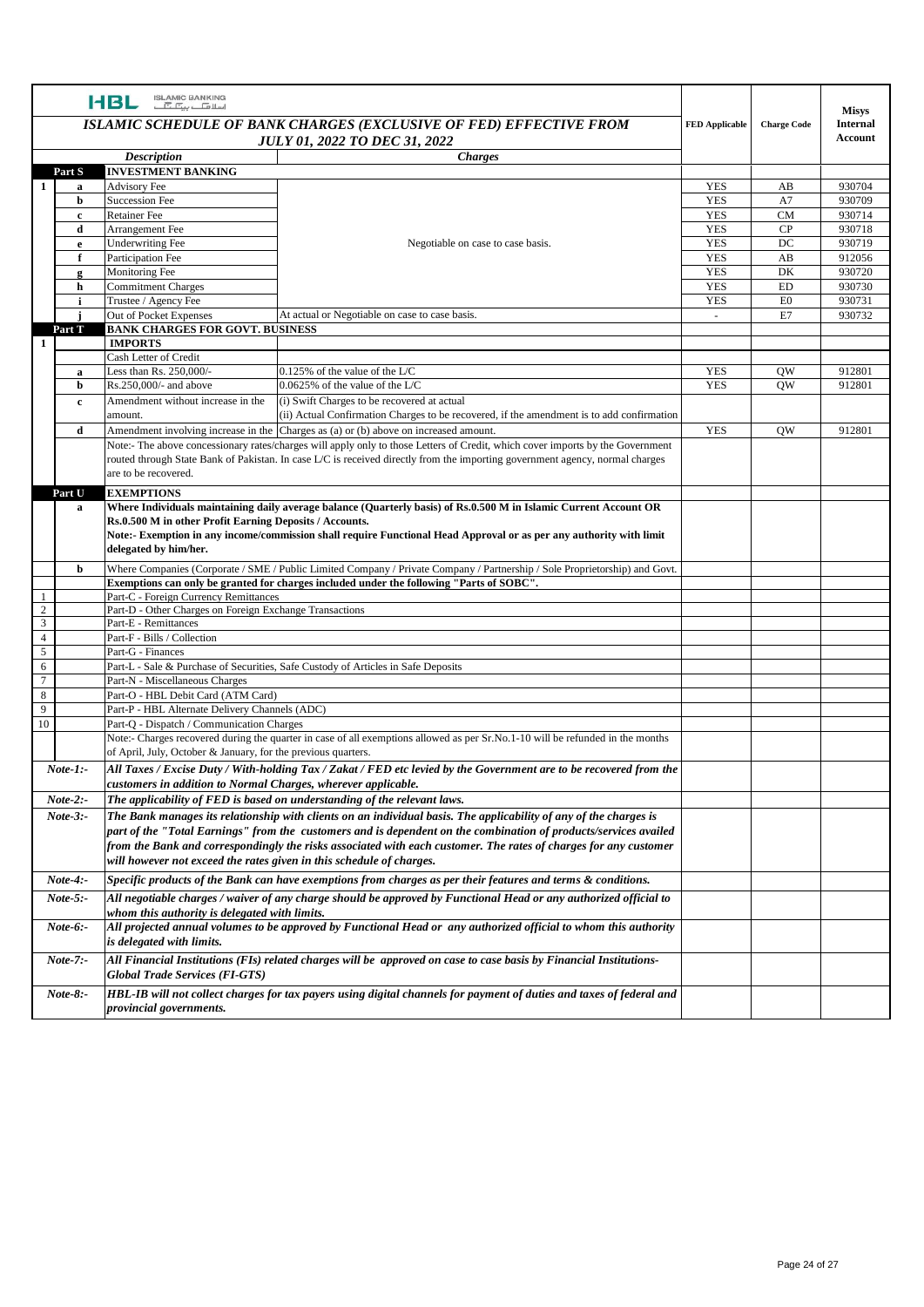|             |                  | <b>ISLAMIC BANKING</b><br>I-BL <b>EE</b>                                       |                                                                                                                                   |                                                            |            |                    |                                 |
|-------------|------------------|--------------------------------------------------------------------------------|-----------------------------------------------------------------------------------------------------------------------------------|------------------------------------------------------------|------------|--------------------|---------------------------------|
|             |                  | ISLAMIC SCHEDULE OF BANK CHARGES (EXCLUSIVE OF FED) EFFECTIVE FROM             |                                                                                                                                   |                                                            |            | <b>Charge Code</b> | <b>Misys</b><br><b>Internal</b> |
|             |                  |                                                                                | <b>JULY 01, 2022 TO DEC 31, 2022</b>                                                                                              |                                                            |            |                    | <b>Account</b>                  |
|             | Part V           | <b>Description</b><br><b>HBL Islamic Prestige</b>                              | <b>Charges</b>                                                                                                                    |                                                            |            |                    |                                 |
|             |                  |                                                                                | Individual clients (including Non-Resident Pakistanis) who maintain the below mentioned assets under                              |                                                            |            |                    |                                 |
|             |                  |                                                                                | management on relationship basis, will be eligible to avail the following free/discounted service:                                |                                                            |            |                    |                                 |
|             |                  | <b>Prestige Eligibility Criteria (Average assets under management)</b>         |                                                                                                                                   |                                                            |            |                    |                                 |
|             |                  | Product                                                                        | <b>Asset Under Management</b>                                                                                                     | <b>Eligibility Criterion Period</b>                        |            |                    |                                 |
|             |                  | <b>Islamic Current Prestige</b><br><b>Islamic Saving Prestige</b>              | 5,000,000.00 or equivalent Foreign Currency<br>5,000,000.00 or equivalent Foreign Currency                                        | Quarterly average balances<br>Quarterly average balances   |            |                    |                                 |
|             |                  |                                                                                | Please note the initial cheque deposit requirement for Prestige Account Opening is as per above mentioned criteria (or            |                                                            |            |                    |                                 |
|             |                  | equivalent foreign currency amount).                                           |                                                                                                                                   |                                                            |            |                    |                                 |
|             |                  | Islamic TD                                                                     | 20,000,000.00 or equivalent Foreign Currency                                                                                      | Quarterly average balance                                  |            |                    |                                 |
|             |                  | Islamic RDA                                                                    | \$50,000.00 or equivalent                                                                                                         | Funded or invested in NPCs                                 |            |                    |                                 |
|             |                  | <b>Islamic Mutual Funds</b>                                                    | 15000000                                                                                                                          | Quarterly average, active holding,                         |            |                    |                                 |
|             |                  | Regular Premium Bancassurance<br><b>House Finance</b>                          | 1000000<br>15000000                                                                                                               | Throughout active life of the                              |            |                    |                                 |
|             |                  | Auto Finance (commercial)                                                      | 5000000                                                                                                                           | As long as the loan product<br>As long as the loan product |            |                    |                                 |
|             |                  | <b>Account Maintenance Charges</b>                                             |                                                                                                                                   |                                                            |            |                    |                                 |
|             |                  | Membership Fee *                                                               | PKR 8000/- per quarter                                                                                                            |                                                            | <b>YES</b> | RB                 | 930763                          |
|             |                  |                                                                                | * The fee will be applicable in case of non-maintenance of the required average balance (qualification criteria mentioned above.) |                                                            |            |                    |                                 |
|             |                  |                                                                                |                                                                                                                                   |                                                            |            |                    |                                 |
| $\mathbf a$ | a                | <b>Banking Services</b><br><b>Instant Starter Cheque Book</b>                  | Free                                                                                                                              |                                                            |            |                    |                                 |
|             |                  | HBL Internet Banking and HBL                                                   | Free                                                                                                                              |                                                            |            |                    |                                 |
|             | b                | Mobile Application (Subscription,                                              |                                                                                                                                   |                                                            |            |                    |                                 |
|             |                  | Funds Transfer, Payments, Cheque<br><b>Book Requests)</b>                      |                                                                                                                                   |                                                            |            |                    |                                 |
|             |                  |                                                                                |                                                                                                                                   |                                                            |            |                    |                                 |
|             | $\mathbf c$<br>d | E-Statements<br>Issuance of Banker's Cheque                                    | Free<br>Free                                                                                                                      |                                                            |            |                    |                                 |
|             | $\rm e$          | <b>Cancellation of Bankers Cheque</b>                                          | Free                                                                                                                              |                                                            |            |                    |                                 |
|             | $\mathbf f$      | Issuance of Replacement, in case of                                            | Free                                                                                                                              |                                                            |            |                    |                                 |
|             |                  | lost Banker's Cheque                                                           |                                                                                                                                   |                                                            |            |                    |                                 |
|             | g                | Courier Delivery of Banker's Cheque Free                                       |                                                                                                                                   |                                                            |            |                    |                                 |
|             |                  | Cash Deposit                                                                   | Free                                                                                                                              |                                                            |            |                    |                                 |
|             | h                | (i) Within City                                                                |                                                                                                                                   |                                                            |            |                    |                                 |
|             |                  | (ii) Inter City<br>Cash Withdrawal                                             | Free                                                                                                                              |                                                            |            |                    |                                 |
|             | $\mathbf{i}$     | (i) Within City                                                                |                                                                                                                                   |                                                            |            |                    |                                 |
|             |                  | (ii) Inter City                                                                |                                                                                                                                   |                                                            |            |                    |                                 |
|             |                  | Non-HBL Cheque deposited in local                                              | Free                                                                                                                              |                                                            |            |                    |                                 |
|             | j                | clearing and funds credited to HBL<br>Inter-city Branch Account                |                                                                                                                                   |                                                            |            |                    |                                 |
|             |                  | Local Funds Transfers (LFTs) Online Free                                       |                                                                                                                                   |                                                            |            |                    |                                 |
|             | k                | Funds Transfer / Cross Branch                                                  |                                                                                                                                   |                                                            |            |                    |                                 |
|             |                  | <b>Transfers</b>                                                               |                                                                                                                                   |                                                            |            |                    |                                 |
|             | -1               | Cheque Book Issuance Charges<br>Stop payment of Cheque                         | Free<br>Free                                                                                                                      |                                                            |            |                    |                                 |
|             | m                | Charges on Cheque returned in                                                  | Free                                                                                                                              |                                                            |            |                    |                                 |
|             |                  | Inward Clearing/Collection to be                                               |                                                                                                                                   |                                                            |            |                    |                                 |
|             | $\mathbf n$      | recovered from Customers issuing the                                           |                                                                                                                                   |                                                            |            |                    |                                 |
|             |                  | Cheque with in-sufficient balances in<br>account or for any other reason. "due |                                                                                                                                   |                                                            |            |                    |                                 |
|             |                  | to fault of customer"                                                          |                                                                                                                                   |                                                            |            |                    |                                 |
|             |                  | Over the counter cash Cheque                                                   | Free                                                                                                                              |                                                            |            |                    |                                 |
|             | $\mathbf 0$      | returned due to insufficient balance.                                          |                                                                                                                                   |                                                            |            |                    |                                 |
|             |                  | For all accounts (LCY/FCY)                                                     |                                                                                                                                   |                                                            |            |                    |                                 |
|             | p                | Photocopy of the paid Cheque                                                   | Free                                                                                                                              |                                                            |            |                    |                                 |
|             |                  | forwarded to Customers.                                                        |                                                                                                                                   |                                                            |            |                    |                                 |
|             | $q_{\parallel}$  | Interbank Funds Transfer (IBFT)<br>Statement of Account sent on Daily          | Free<br>Free                                                                                                                      |                                                            |            |                    |                                 |
|             | $\mathbf r$      | basis through Swift Message MT-940                                             |                                                                                                                                   |                                                            |            |                    |                                 |
|             |                  |                                                                                |                                                                                                                                   |                                                            |            |                    |                                 |
|             |                  | Duplicate Statements for all types of                                          | Free                                                                                                                              |                                                            |            |                    |                                 |
|             | $\mathbf S$      | accounts, on request from customer                                             |                                                                                                                                   |                                                            |            |                    |                                 |
|             |                  | Monthly Bank Statement                                                         | Free                                                                                                                              |                                                            |            |                    |                                 |
|             | $\mathbf t$<br>u | Same Day Clearing via NIFT                                                     | Free                                                                                                                              |                                                            |            |                    |                                 |
|             | $\mathbf{V}$     | Local Fund Transfers (RTGS)                                                    | Free                                                                                                                              |                                                            |            |                    |                                 |
|             | W                | <b>Issuance of Account Maintenance</b>                                         | Free                                                                                                                              |                                                            |            |                    |                                 |
|             |                  | Certificate                                                                    |                                                                                                                                   |                                                            |            |                    |                                 |
|             | $\mathbf X$      | issuance of Balance Confirmation<br>Certificate                                | Free                                                                                                                              |                                                            |            |                    |                                 |
|             |                  |                                                                                |                                                                                                                                   |                                                            |            |                    |                                 |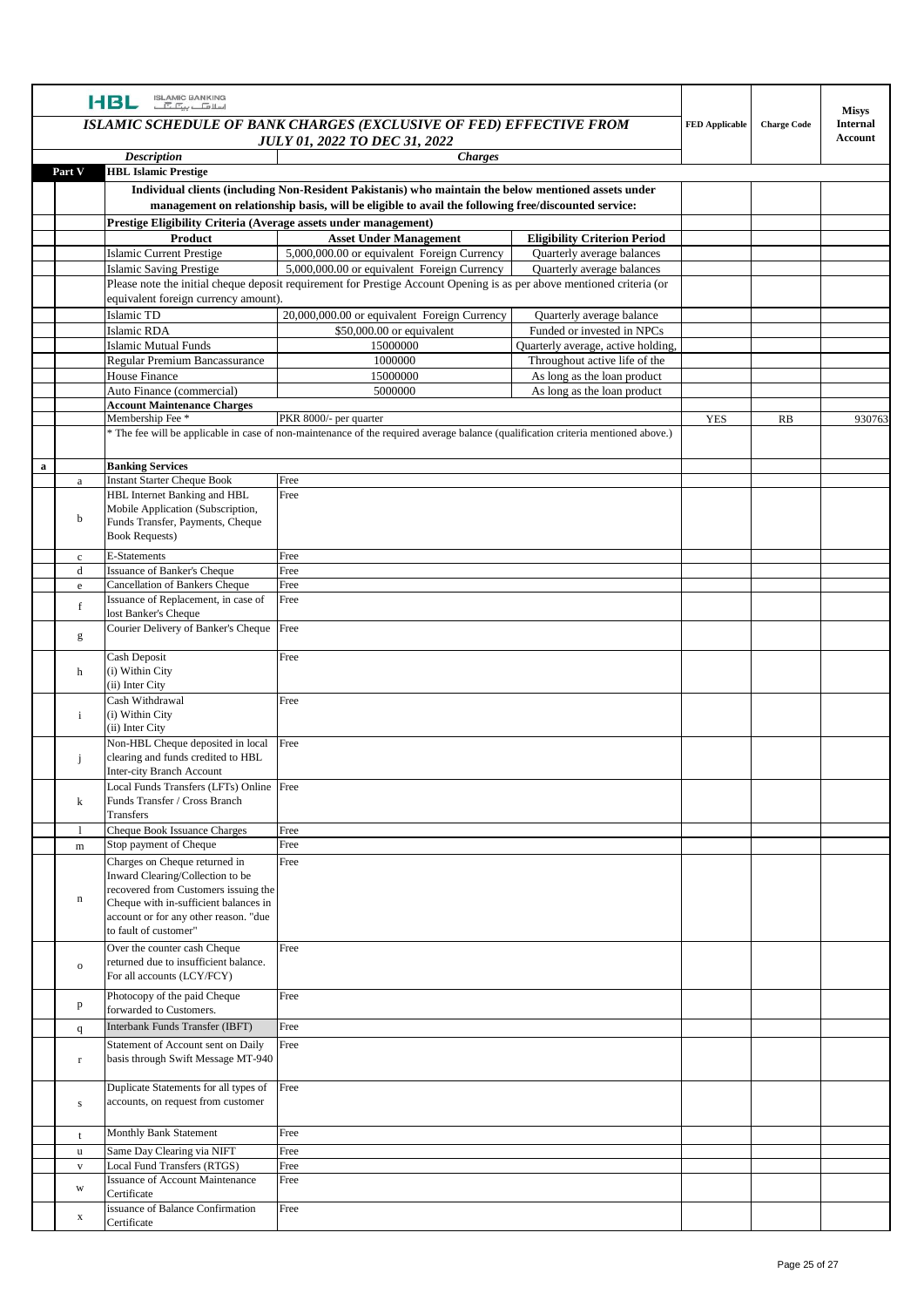|             |              | ISLAMIC BANKING<br>اسلا <del>مات پیکا گ</del><br>HBL                                                                                                                                       |                                                                                                              |                |                       |                                        |                       |                    | <b>Misys</b>                      |
|-------------|--------------|--------------------------------------------------------------------------------------------------------------------------------------------------------------------------------------------|--------------------------------------------------------------------------------------------------------------|----------------|-----------------------|----------------------------------------|-----------------------|--------------------|-----------------------------------|
|             |              | ISLAMIC SCHEDULE OF BANK CHARGES (EXCLUSIVE OF FED) EFFECTIVE FROM                                                                                                                         | <b>JULY 01, 2022 TO DEC 31, 2022</b>                                                                         |                |                       |                                        | <b>FED Applicable</b> | <b>Charge Code</b> | <b>Internal</b><br><b>Account</b> |
|             |              | <b>Description</b>                                                                                                                                                                         |                                                                                                              | <b>Charges</b> |                       |                                        |                       |                    |                                   |
|             | y            | For any enquiry requested by<br>customer beyond 3 years relating to<br>transactions on his account.                                                                                        | Free                                                                                                         |                |                       |                                        |                       |                    |                                   |
|             | z            | <b>Account Closure Charges</b>                                                                                                                                                             | Free                                                                                                         |                |                       |                                        |                       |                    |                                   |
|             | aa           | Handling of payments/ balances from<br>deceased accounts against Succession<br>Certificate                                                                                                 | Free                                                                                                         |                |                       |                                        |                       |                    |                                   |
|             | ab           | Confirmation of balances to Auditors. Free                                                                                                                                                 |                                                                                                              |                |                       |                                        |                       |                    |                                   |
|             | ac           | <b>SMS</b> Alert Charges                                                                                                                                                                   | Free                                                                                                         |                |                       |                                        |                       |                    |                                   |
|             | ad           | <b>Issuance of Proceed Realization</b><br>Certificate (PRC) -HBL                                                                                                                           | Free                                                                                                         |                |                       |                                        |                       |                    |                                   |
|             | ae           | <b>Issuance of Zakat Deduction</b><br>Certificate                                                                                                                                          | Free                                                                                                         |                |                       |                                        |                       |                    |                                   |
|             | af           | <b>Standing Instructions</b><br>Free                                                                                                                                                       |                                                                                                              |                |                       |                                        |                       |                    |                                   |
|             | ag           | <b>Inward Telegraphic Transfers</b>                                                                                                                                                        | Free                                                                                                         |                |                       |                                        |                       |                    |                                   |
|             | ah           | Issuance of FCY Demand Draft                                                                                                                                                               | Free                                                                                                         |                |                       |                                        |                       |                    |                                   |
|             | ai           | Cancellation of FCY Demand Draft                                                                                                                                                           | Free                                                                                                         |                |                       |                                        |                       |                    |                                   |
|             | aj           | <b>International ATM Withdrawals</b><br>through HBL ATMs*                                                                                                                                  | Free                                                                                                         |                |                       |                                        |                       |                    |                                   |
|             | ak           | Collection of Cheques (Local<br>Currency/Foreign Currency**)                                                                                                                               | Free                                                                                                         |                |                       |                                        |                       |                    |                                   |
|             | al           | Inward Telegraphic Transfers***                                                                                                                                                            | Free                                                                                                         |                |                       |                                        |                       |                    |                                   |
|             | am           | Outword Telegraphic Transfers***                                                                                                                                                           | Free                                                                                                         |                |                       |                                        |                       |                    |                                   |
|             | an           | Safe Deposit Lockers Fee                                                                                                                                                                   | Free                                                                                                         |                |                       |                                        |                       |                    |                                   |
|             |              | * This only applies to ATM Access Fees, FX conversions are done on market rates.<br>** Excluding Cheques issued in USD.<br>*** Excluding Intermediary Bank Charges where applicable.       |                                                                                                              |                |                       |                                        |                       |                    |                                   |
| b           |              | <b>Debit Card</b>                                                                                                                                                                          |                                                                                                              |                |                       |                                        |                       |                    |                                   |
|             |              | HBL Islamic Prestige clients will receive the HBL Islamic Prestige World Elite Debit Card with the following benefits:                                                                     |                                                                                                              |                |                       |                                        |                       |                    |                                   |
|             |              | Annual Fee/ Issuance Fee                                                                                                                                                                   | Free                                                                                                         |                |                       |                                        |                       |                    |                                   |
|             |              | Replacement Fee                                                                                                                                                                            | Free                                                                                                         |                |                       |                                        |                       |                    |                                   |
| $\mathbf c$ |              | <b>Mortgages</b>                                                                                                                                                                           |                                                                                                              |                |                       |                                        |                       |                    |                                   |
|             | 1            | 100% waiver on Processing Fee                                                                                                                                                              | Free                                                                                                         |                |                       |                                        |                       |                    |                                   |
| d           |              | Autos                                                                                                                                                                                      |                                                                                                              |                |                       |                                        |                       |                    | 912067                            |
|             | 1            | 50% waiver on Processing Fees                                                                                                                                                              |                                                                                                              |                |                       |                                        | <b>YES</b>            | L <sub>3</sub>     |                                   |
| 6           |              | <b>Safe Deposit Lockers *</b>                                                                                                                                                              |                                                                                                              |                |                       |                                        |                       |                    |                                   |
|             |              |                                                                                                                                                                                            |                                                                                                              |                |                       |                                        |                       |                    |                                   |
|             |              |                                                                                                                                                                                            | (to be recovered in advance and at the commencement date yearly)<br><b>Digital Robotic</b><br><b>Digital</b> |                |                       |                                        |                       |                    |                                   |
| $\mathbf a$ |              | <b>Locker Size</b>                                                                                                                                                                         | <b>Rent Per Annum</b>                                                                                        | Key Deposit ** | <b>Rent Per Annum</b> | <b>Key Deposit</b><br>$\approx \infty$ |                       |                    |                                   |
|             | $\mathbf{i}$ | Small                                                                                                                                                                                      | N/A                                                                                                          | N/A            | Rs. 30,000/-          | Rs. 60,000/-                           |                       |                    |                                   |
|             | ii           | Medium                                                                                                                                                                                     | Rs. 15,000/-                                                                                                 | Rs. 35,000/-   | Rs. 35,000/-          | Rs. 70,000/-                           |                       |                    |                                   |
|             | iii          | Large                                                                                                                                                                                      | Rs. 20,000/-                                                                                                 | Rs. 50,000/-   | Rs. 40,000/-          | Rs. 100,000/-                          |                       |                    |                                   |
| b           |              | Locker Breaking Charges ***                                                                                                                                                                | Rs. 10,000/-                                                                                                 |                |                       |                                        |                       |                    |                                   |
| $\mathbf c$ |              | In case of delay in payment of<br>advance locker fee, the additional<br>amount would be charged ***                                                                                        | 10% of the applicable annual locker rent with grace period of 30 days from the due date.                     |                |                       |                                        |                       |                    |                                   |
|             |              | * The Locker Rent fee / ** Key Deposit & *** Locker Breaking charges & Delay payment will be waived off for the Prestige<br>customers who meet the qualification criteria mentioned above. |                                                                                                              |                |                       |                                        |                       |                    |                                   |